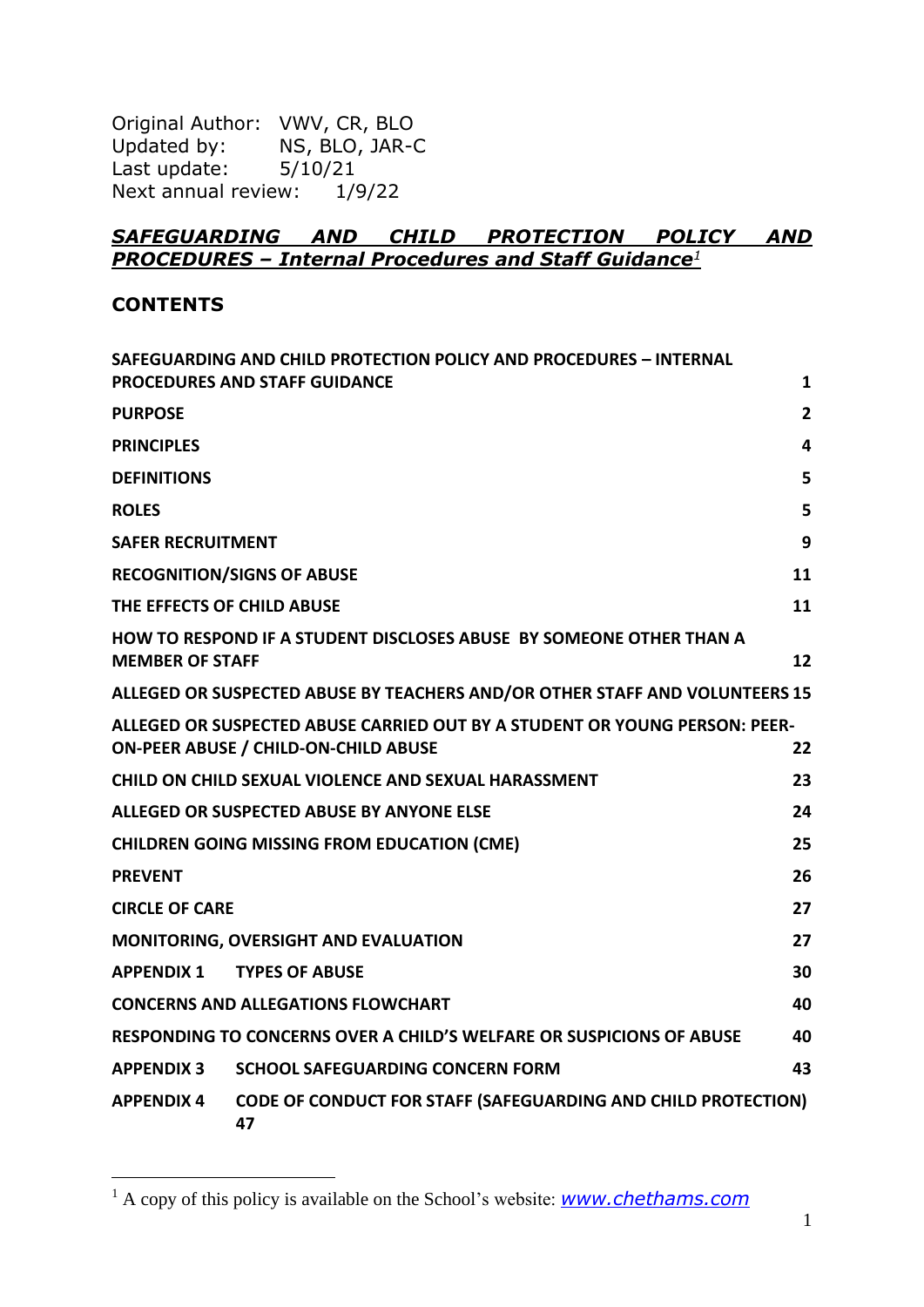| <b>APPENDIX 5</b>         | ROLE OF THE DESIGNATED SAFEGUARDING LEAD (DSL)                     | 57 |
|---------------------------|--------------------------------------------------------------------|----|
| <b>APPENDIX 6</b>         | <b>LADO REFERRAL</b>                                               | 59 |
|                           | REFERRALS TO THE LADO (GUIDANCE FROM APRIL 2016)                   | 61 |
|                           | <b>APPENDIX 7 TABLE OF ABBREVIATIONS</b>                           | 63 |
| <b>TEMPORARY ADDENDUM</b> | APPENDIX 8 COVID 19 PANDEMIC ADDITIONAL SAFEGUARDING ARRANGEMENTS, | 65 |
| <b>APPENDIX 9</b>         | <b>COVID 19 PROCEDURES AND PLANS</b>                               | 65 |
| <b>APPENDIX 10</b>        | <b>REFERENCES</b>                                                  | 68 |

#### **SUMMARY OVERVIEW of CONCERNS PROCEDURES and CONTACTS**

Report concerns about:

• a **member of staff, including volunteers, supply staff, or the DSL**, Mrs Owen, in Comp Ed Dept → Joint Principal (NS) →LADO

• the **Joint Principals** → Chair of Governors→LADO

• all **other concerns**  $\rightarrow$  the DSL, or in her absence to the Deputy DSL, Ms Smith or Deputy DSL Music, Mr Mayer→LADO.

If reporting to Joint Principal = conflict of interest, contact LADO.

Phone 0161-834-9644 / 0161 8387 205 and ask Security to contact them.

Speak ASAP. Do not disclose the subject matter.

Report concerns about a **child in need** immediately to:

- DSL→ early help/pastoral support/children's social care
- Or Refer direct to MSP (anyone can do this, speed is vital)

Report concerns about a **child at risk** immediately to:

- DSL→children's social care/police within 24 hrs
- Or Refer direct to MSP (anyone can do this, speed is vital)

Alternative referral numbers are:

#### MSP 0161 234 5001

or

NSPCC Helpline 0808 800 5000 or in an emergency Police 101 NSPCC Whistle-blowing helpline 08000 280285 Anti-terrorist hotline 020 7340 7264 Medical Centre: ext. 217; Mobile 07917142760

#### *PURPOSE*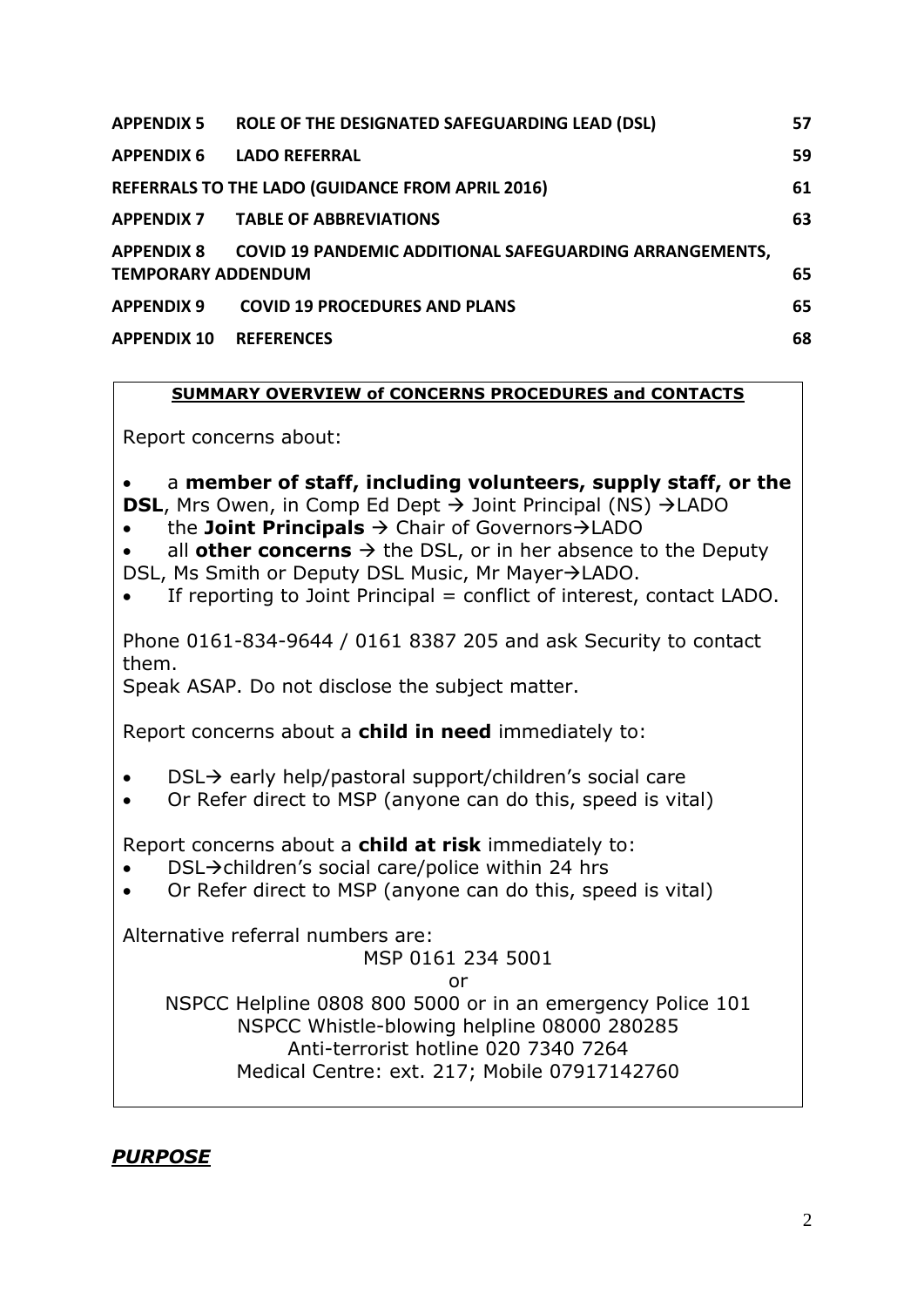- 1.1 The purpose of this guidance is to outline the School's procedures to safeguard and promote the welfare of students in the key areas of Child Protection within Chetham's School of Music with reference to Paragraph 7 of the ISSRs; Keeping Children Safe in Education 2021 (KCSIE) and Working Together to Safeguard Children 2020 (WT). It is supplementary to the Greater Manchester Safeguarding Partnership, (MSP)<sup>2</sup> procedures which provide our primary guidance regarding thresholds for action and victim support.<sup>3</sup> The School shares information and collaborates with MSP to promote the welfare of children through identifying and acting upon their needs. The three safeguarding partners are: the Chief Executive of Manchester City Council; the Chief Accountable Officer of the Manchester Clinical Commissioning Group; and the Chief Superintendent of Greater Manchester Police. We also work with Social Care Services; and the Local Authority of the School and the child (if different).
- 1.2 We have a duty to: ensure our students are safeguarded; identify vulnerable students; and, if necessary, consider Early Help from local agencies to support this process. This process could be prompted by submission of a Concern Form (Appendix 3).
- 1.3 The School is committed to ensuring the development of excellent practice and procedures to support the best interests of children in need, and children at risk of harm, i.e. all Child Protection concerns and referrals may be expedited in a sensitive and professional manner which will support the needs of all our students, including those who are over 18 years old.
- 1.4 The School recognises the contribution it can make to protect and support students. Safeguarding children is central to everything we do and everyone is expected to play their part in promoting children's welfare. We take all abuse seriously and in particular any abuse which deliberately targets students who are vulnerable because of any Special Educational Need or Disability (SEND). Students with SEND are more likely to be isolated or bullied than other students. The impact of any bullying may well be greater for students with SEND and if internalised is more difficult to see or assess. Communication barriers can exacerbate the situation. Assumptions that behaviour, mood or injury can be ascribed to the

<sup>2</sup> Chetham's School of Music, in the first instance, follows the procedures prescribed by **MSP**. *[www.manchestersafeguardingboards.co.uk](http://www.manchestersafeguardingboards.co.uk/)* The current procedures may be accessed at [https://greatermanchesterscb.proceduresonline.com](https://greatermanchesterscb.proceduresonline.com/) . This electronic version will be our point of reference. MSCB transitioned to MSP Autumn 2019.

 $3$  As a boarding school Chetham's has children from a variety of LAs, which means we may have to refer to the procedures of other Safeguarding Partnerships, as appropriate, as part of our commitment to inter-agency working.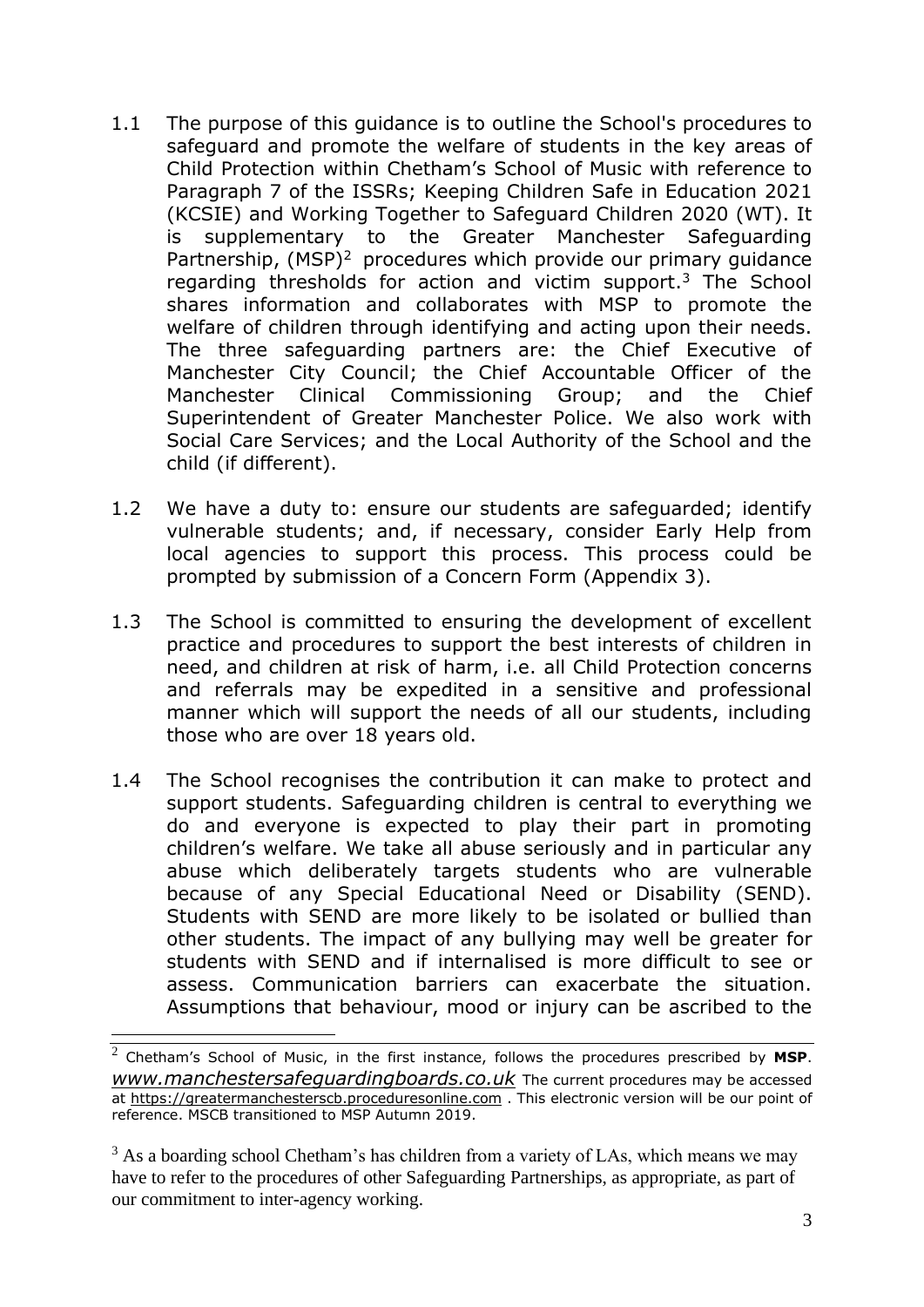child's condition, should be avoided. Such changes should be explored with an open mind. The DSL ensures staff are aware of students who may be more vulnerable because of SEND issues; English as a Second or Additional Language; young carer duties.

1.5 Staff have a legal duty to: report allegations and suspicions; ensure they are fully acted upon in line with MSP procedures; take appropriate steps to promote the welfare of students and protect them from harm; ensure that 'The child's welfare is the court's paramount consideration' (Children Act 1989).

## *PRINCIPLES*

2.1 In summary our principles of child protection and safeguarding are:

**Prevention** – by providing a positive atmosphere in School, teaching and pastoral support to students. **Protection** – by following agreed procedures, staff, responding sensitively and swiftly to CP concerns. **Support** – for students and for staff.

- 2.2 Chetham's endeavours to establish and maintain an ethos where students: feel secure; are encouraged to talk; are listened to; know that there are adults in School who they can approach if they are worried or in difficulty; are equipped through the curriculum with the skills they need to stay safe from abuse.
- 2.3 The School also has an **Independent Listener** whom students can contact if they are worried or need to talk. The Independent Listener is not an employee of the School<sup>4</sup> and reports annually to the Safeguarding Committee..
- **1.6** We recognise that '**it could happen here**; **at home; or online'.**
- 1.7 We expect **all staff to act promptly and with a sense of urgency when reporting concerns, and to take responsibility for their action.**
- 2.4 **Early help**, (Chapter 1 of WT), highlights the need for multi-agency work to be both responsive and preventative at any point in a child's life, from foundation years through to adulthood. For example, a support plan where a child has returned home to their

<sup>4</sup> The **School's Independent Listener**, is Jane Leary; her name, photograph and contact details are displayed on all House notice boards, will be circulated by email to students and staff (instrumental staff via Deputy DSL for Music) and included in the student and staff handbooks.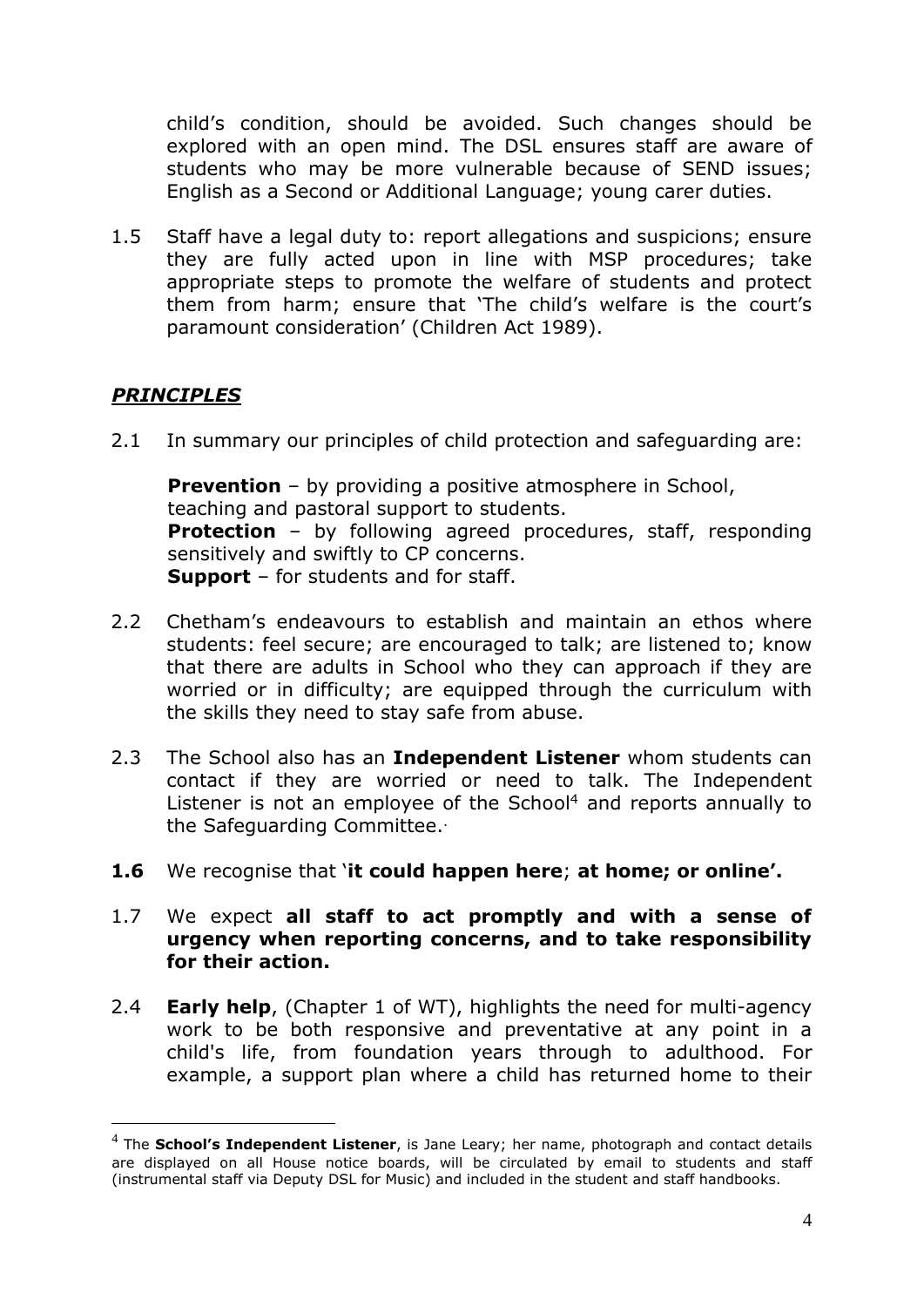family from care. Effective early help relies upon the School and local agencies working together to:

- identify children and families who would benefit from early help
- undertake an assessment of the need for early help

• provide targeted early help services to address the assessed needs of a child and their family which focuses on activity to improve significantly the outcomes for the child

- 2.5 Boarding House Staff receive specific training to ensure seamless provision of care for students from the working day through the evenings and weekends. All staff are expected to treat students with SEND with sensitivity.
- 2.6 This policy and its procedures apply wherever staff or volunteers are working with students even when away from the School, for example on an educational visit.

## *DEFINITIONS*

- 3.1 Safeguarding and Child Protection are often used interchangeably but they have different meanings:
	- **Safeguarding** is what we do for all students to ensure we promote their welfare.
	- **Child Protection** (CP) refers to the procedures we use for children at risk of significant harm or who have been harmed.
- 3.2 **Child abuse** is a term used to describe a range of ways in which people harm children and young people All our students are considered 'children' even if they are over 18 years old.
- 3.3 **Harm** can be in the form of: physical injury; sexual abuse; emotional abuse; exploitation, or neglect. (See Appendix 1 for details on types of abuse). The School's Promoting Good Behaviour Manual contains guidance about restraint of students and use of reasonable force.

## *ROLES*

4.1 **The Designated Safeguarding Lead (DSL)<sup>5</sup>,** is **Mrs Barbara Owen, (DSL)** She is Head of Compensatory Education, SENCo and a member of the Leadership Team (LT). Her Deputies are **Ms Nicola Smith** (Joint Principal, (JP-NS)), whose role includes the specific coordination of Looked After Children (LAC), and **Mr Ian Mayer** (Music Department Manager) - Deputy DSL with

<sup>5</sup> Full details of the DSL's role are in Appendix 5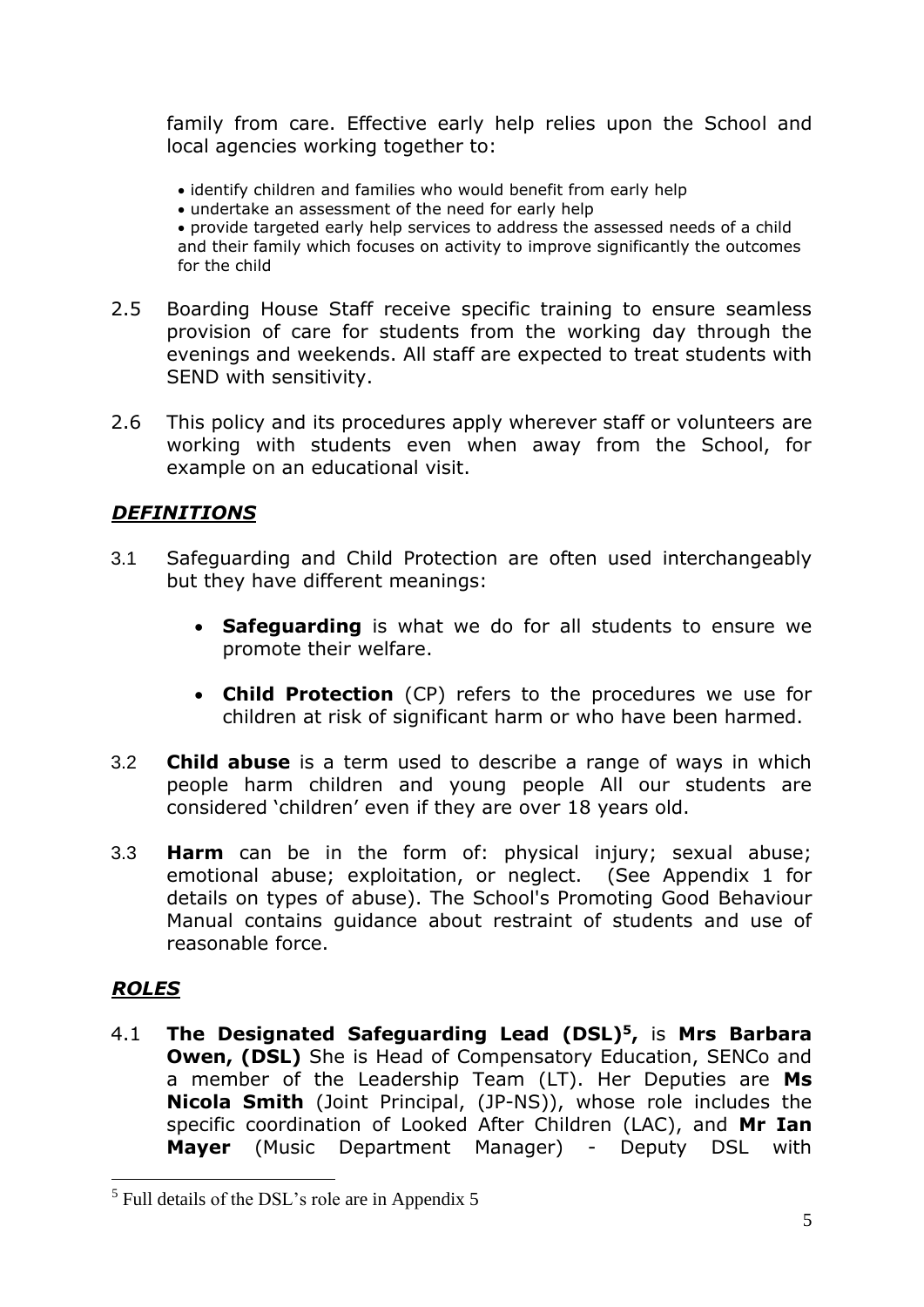responsibility for Music (Dep DSL Music). Mrs Owen, Ms Smith and Mr Mayer are trained in Child Protection and Inter-Agency Working.

- 4.2 The DSL and deputies have the overview of safeguarding issues, including online safety, and are the most appropriate members of staff to advise on the school's response to safeguarding concerns and to lead on early help considerations. One of them will always be on duty. If they are not available then staff should upscale concerns to the LT or the MSP directly. <sup>6</sup>
- 4.3 It is the specific role of the DSL with her deputy DSLs, and the Joint Principals to ensure that:
	- Child Protection procedures are followed by all employees (staff) including: the Joint Principals; members of the Governing Body; volunteers; non-employed temporary staff
	- Staff are subject to enhanced Disclosure and Barring Service (DBS) and other regulatory checks, in line with safer recruitment practices
	- The DSL and Deputy DSLs' training (e.g. Boarding Schools' Association, Manchester inter-agency) is updated at least every two years with interim updates regarding child protection and inter-agency working; interim updates are highlighted through Independent School Council, Local Authority, Independent Schools Inspectorate, and the Government.
	- The DSL maintains strong links with outside agencies to ensure any issues are investigated expeditiously
	- Staff are given necessary advice, support and information.
	- The governor with oversight of safeguarding and child protection is Nigel Shepherd, who reports to the Governing Body<sup>7</sup> and who is also Chair of the Safeguarding Committee.
	- Reports covering Safeguarding, Child Protection and e-safety committee meeting minutes are presented at the Safeguarding Committee's termly meetings.

<sup>6</sup> The emergency contact number for use if DSL or Dep DSLs are not contactable is *First Point of call Manchester Contact Office on 0161 234 5001 or fax on 0161 255 8266 or email [mcsreply@manchester.gov.uk](mailto:mcsreply@manchester.gov.uk)*

 $<sup>7</sup>$  Nigel Shepherd's contact details are available from: the Joint Principal (NS)'s PA; Reception; or</sup> Security 01618387200.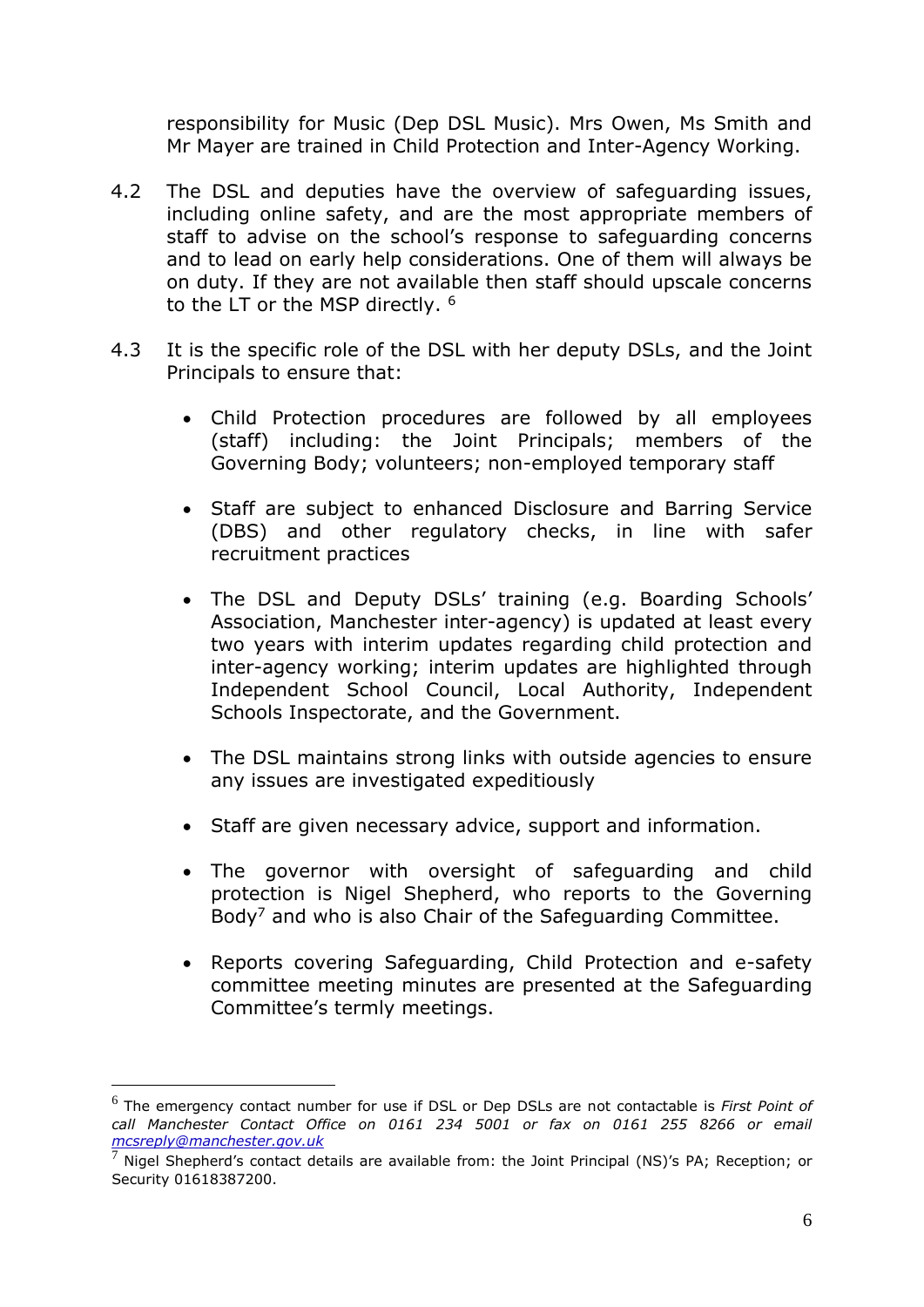- 4.4 The **Safeguarding Committee** monitors and reviews Safeguarding and Child Protection. Meetings take place termly and the members include: School Governors, Joint Principals, DSL and Dep DSLs, and Compliance Officer.
- 4.5 The **Safeguarding Commission** is a group of independent professionals which has oversight of Safeguarding and Child Protection at Chetham's.
- 4.6 **Designated Officer** (LADO). The LADO's role is to receive referrals about staff and provide advice and guidance to employers and voluntary organisations, liaising with the police and other agencies and monitoring the progress of cases to ensure that they are dealt with as quickly as possible, whilst being consistent with thorough and fair process. 8

## **Training**

- 5.1 All new staff receive induction training from the DSL as soon after being employed as practicable. Existing staff have their training updated annually. This training programme includes any temporary non-employed and voluntary staff who may be required to work with students and such staff are made aware of the School's arrangements prior to working with students.
- 5.2 Staff Training to safeguard and promote the welfare of children meets MSP procedures and includes:
	- the School's Safeguarding and Child Protection Policy and Procedures
	- the role and identity of the DSL and Dep DSLs
	- Part 1 and Annex B of *Keeping Children Safe in Education* (KCSIE) *2021* for all staff, including leaders and governors at Chetham's since we all work directly with children; and *PREVENT 2015*
	- the staff Code of Conduct (including Whistleblowing; Acceptable Use Policy (AUP) including online safety; Staff/pupil relationships and communications; social media)
	- Promoting *Good Behaviour policy (students)* which includes procedures to deal with cyber, prejudiced-based and discriminatory bullying
	- recognising the signs of abuse including CSE, CME, FGM, FBV, peer-on-peer (and how to handle a report of child-on-child sexual violence and harassment)

 $8$  The LADO role is shared between Majella O'Hagan and Jackie Shaw. The contact telephone number is number 0161 234 1214, Fax 0161-276-7634. A brief two-sided referral form should be filled in for any safeguarding concerns: see Appendix 6.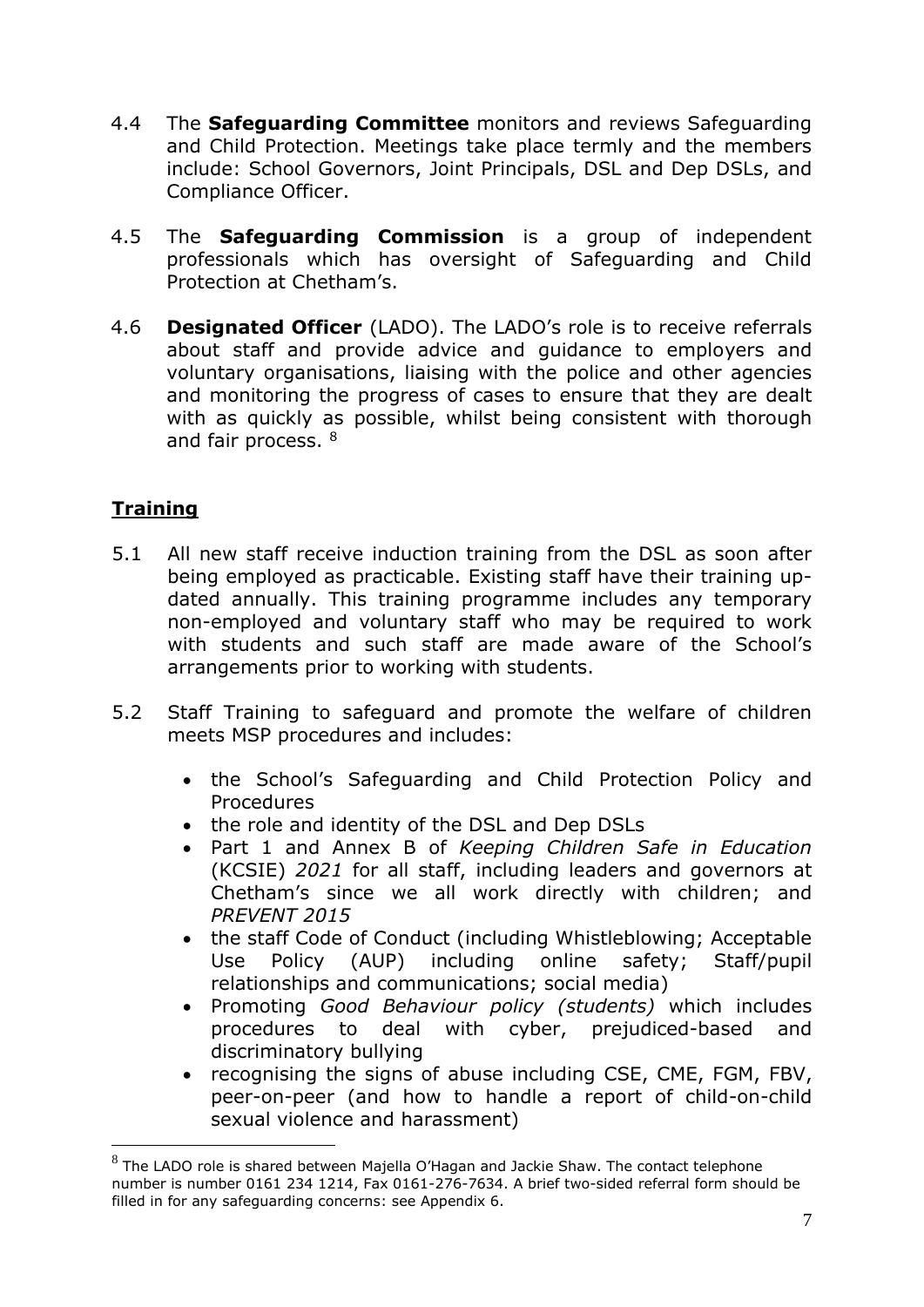- online abuse including searching, screening and confiscation, UKCCIS, Coerced Self-Generated Imagery (nudes and seminudes)
- previously looked after children
- extra pastoral support for children with SEND or who identify as LGBTQ+
- protecting children from maltreatment, including abuse and neglect
- preventing impairments to children's health and development
- ensuring that children are safely and effectively cared for
- taking action to ensure that children have the best outcomes
- updates to take account of School, local and national developments.
- An annual online questionnaire
- If a member of staff did not understand or follow the Safeguarding Policy including Code of Conduct; or failed to answer the questionnaire satisfactorily, then they would be met by the DSL and retrained.
- 5.3 Student training to keep themselves safe comprises:
	- Student AUP (including mobile technology and how to keep safe online)
	- lessons in Personal, Social and Health Education (PSHE) including: how to determine the provenance of news; Relationships and Sex education; as appropriate
	- and age appropriate Handbooks
	- appropriate action for Prefects and Guardian Angels to take should they have concerns, or receive any allegations of abuse.
- 5.4 From September 2012 a copy of *'Guidance for Safer working Practice for Adults who work with Children and Young People in Educational Settings' (Oct. 2015)* has been emailed (or given as a hard copy) to all staff following training. As part of the detailed safeguarding training with the DSL and/or H.R. Officer, new staff are required to read the *Child Protection and Safeguarding Policy, Code of Conduct for Staff* (Appendix 4) in addition to Part 1 and Annex B from KCSIE and to return the completed 'sign off' slip to the School Administrator. All school based training is recorded via the School Administrator on SIMS and by the H.R. Officer on personnel files.
- 5.5 Guidance is also given to staff about protecting themselves from allegations of harm to a student. Areas covered include one-to-one lessons (instrumental and any other), sports coaching, engaging in inappropriate electronic communication, taking a student in a car and, abiding by the School Code of Conduct.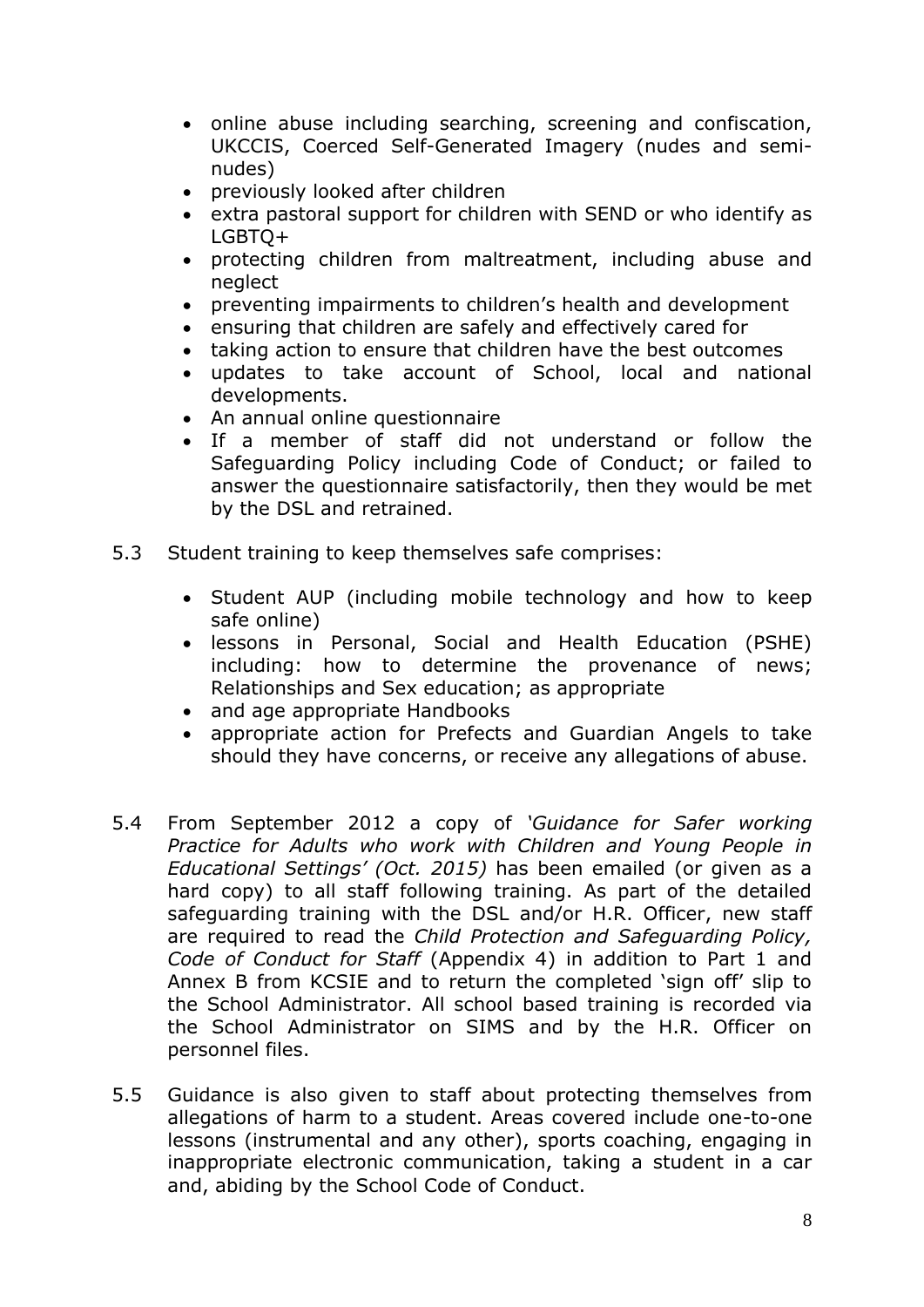- 5.6 Updates of advice are disseminated via Chetham's email and to non-employees as appropriate. Instrumental tutors with '0' hours will be updated (both DBS and CP training) if/when they take up tuition hours after a period of absence.
- 5.7 Staff may request training on any aspect of Safeguarding at any time.

## *SAFER RECRUITMENT*

- 6.1 The School ensures that safer recruitment is practised when checking the suitability of staff and volunteers (including checks on full and associate members of the Governing Body, Section 128 checks for all management positions including governorship; and staff employed by other organisations) to work with children and young people in accordance with the guidance given in the Education (Independent School Standards) (England) Regulations 2015 and the National Minimum Standards for Boarding Schools (2021), WT (2020), KCSIE (2021).
- 6.2 The School ensures all job advertisements signpost our overarching commitment to safeguarding children. This includes the need to: be committed to safeguarding and promoting the welfare of students; undertake regulatory checks with the DBS including the Right to Work in the UK, satisfactory references and appropriate qualifications, before appointments are confirmed; ensure safer recruitment interviews, and appropriate safeguarding training take place. Our procedures include evidence of: identity (birth certificate preferred), qualifications, previous employment history, barred list and prohibition checks, medical fitness and supervision for a person starting work before the issue of a DBS certificate; and interviews which include specific safeguarding questions. (See Safer Recruitment Policy).
- 6.3 The School ensures that when students are off site on School business (e.g. when visiting another institution for a masterclass etc), that risk assessments and supervision arrangements are put in place as appropriate. These arrangements cover any instances where adults (either employed or used on a self-employed basis by another organisation / institution) are working directly with the School's students. These will incorporate and balance child protection checks and procedures practical for each situation, given the broad range of external opportunities essential to the school's specialist nature and mission statement.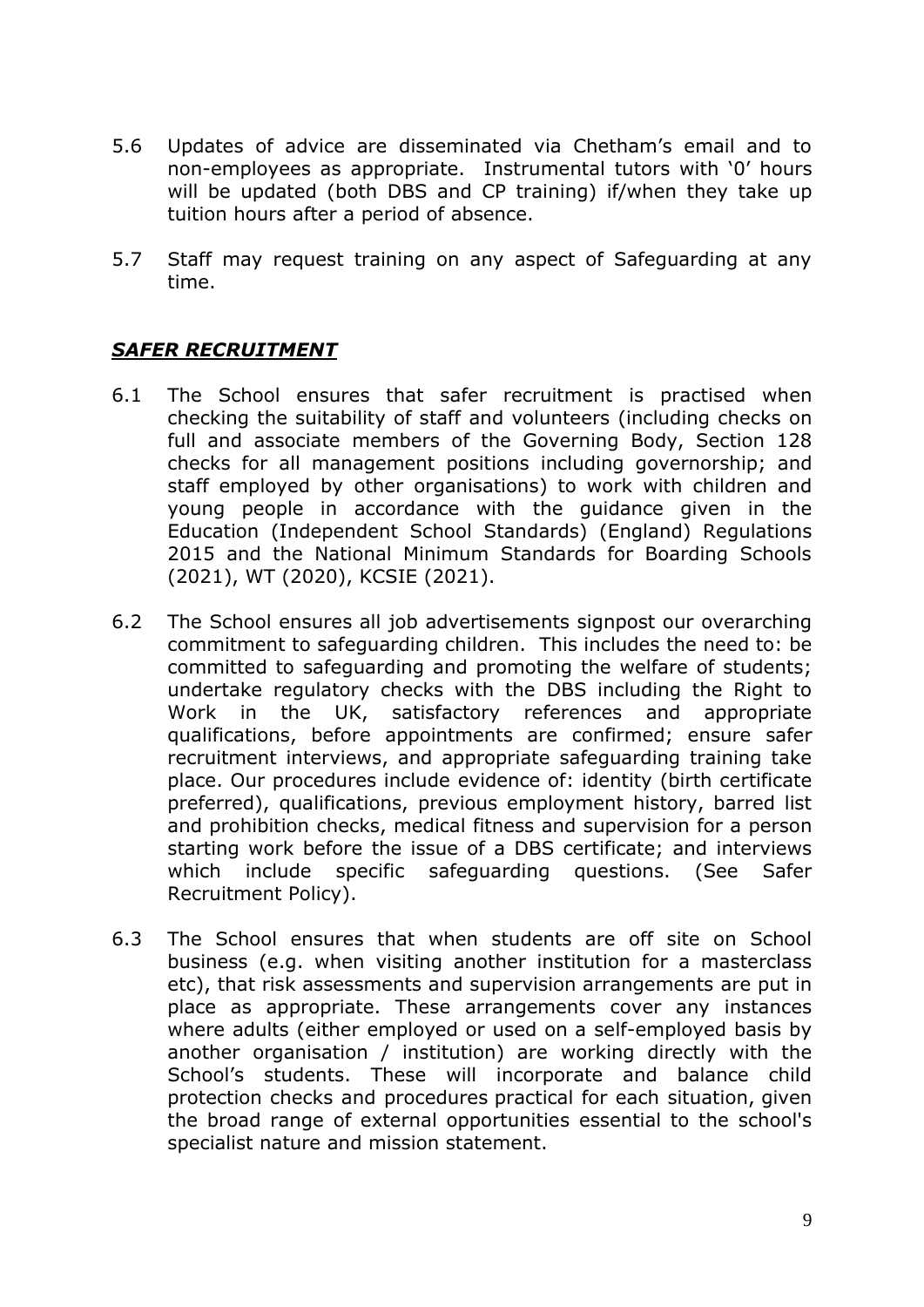6.4 Staff family members who are 16 or over and residing on School premises are required to have a DBS check and an appropriate level of training about safeguarding.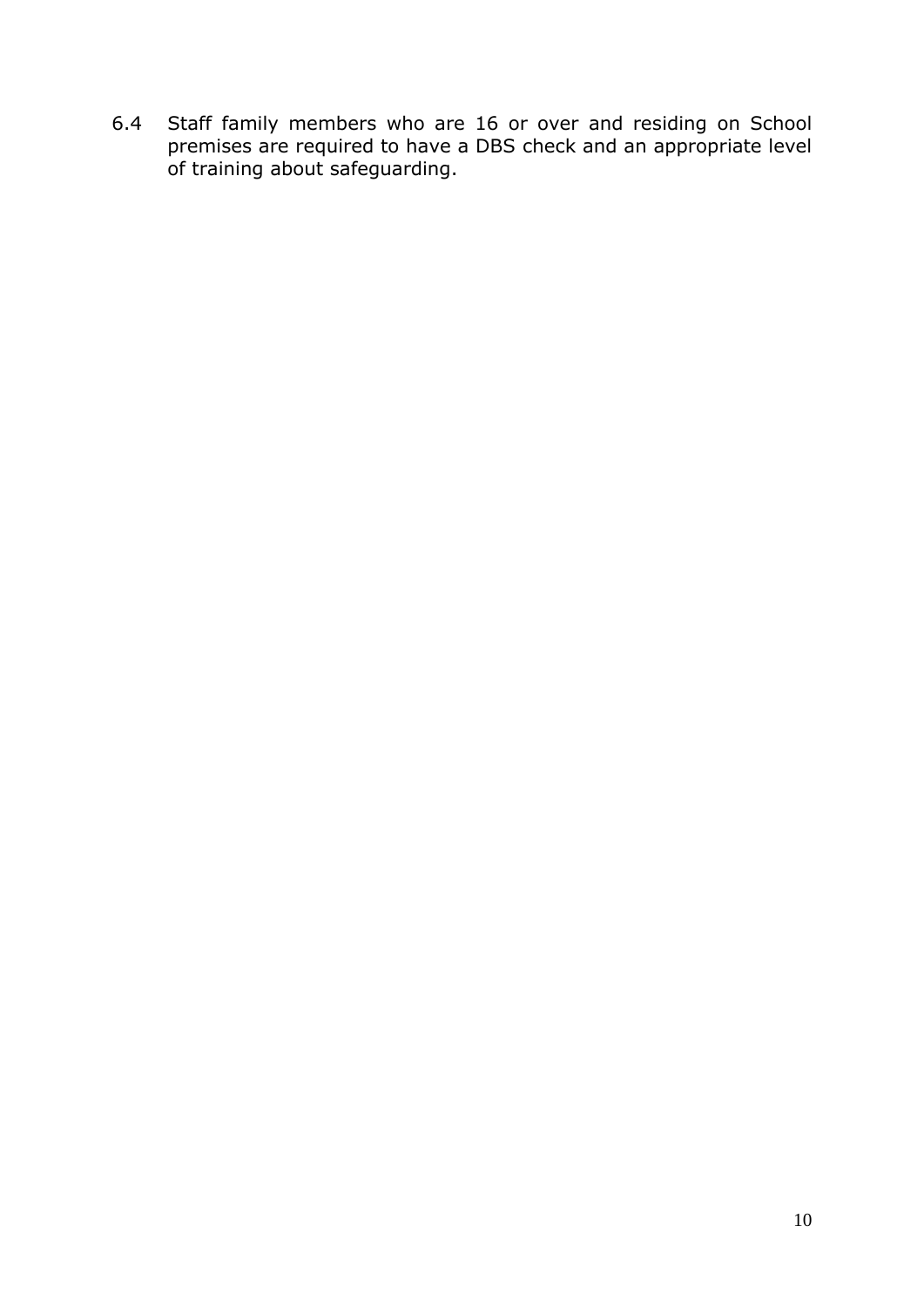## *RECOGNITION/SIGNS OF ABUSE*

- 7.1 Safeguarding and promoting the welfare of children is everyone's responsibility. All staff have a specific duty to recognise and respond to child abuse. Staff should be aware of the warning signs of abuse (see *Appendix 1* and MSP<sup>1</sup> lists). The four main areas of abuse are:
	- physical
	- emotional
	- sexual
	- neglect
- 7.2 Young people can suffer from one or a combination of these forms of abuse.
- 7.3 Abuse can take place in the home, at school or anywhere where young people spend their time.
- 7.4 It can happen to babies, children and young people of any age, sex, ethnicity, sexual orientation or disability, including those with special educational needs.

## *THE EFFECTS OF CHILD ABUSE*

- 8.1 Children are confused and frightened by abuse. Often, but not always, the abuser is known to the child. The abuser could be someone who loves and cares or who is loved or cared for by the child. They do not know where to turn for help or whom they can trust. The effects of abuse are wide ranging and often profound. They vary according to the individual child, the familial and extrafamilial context of the abuse and how long it has gone on, but can include:
	- Behavioural concerns, for example being either aggressive or withdrawn in school;
	- Educational concerns, for example difficulty in concentrating and/or under-achieving;
	- Mental health concerns, such as depression;
	- Relationship difficulties:
	- Smelly, unkempt or emaciated as a result of neglect;
	- Drug and/or alcohol misuse:
	- Suicide or other self-harm;
	- In extreme cases, death following abuse.
- 8.2 Many abused young people become withdrawn, introverted and depressed, making it harder for others to help. Young people who have been abused often suffer from low self-esteem and this can result in sexually acting out behaviour in an attempt to gain affection or to please in an inappropriate way. When adults or other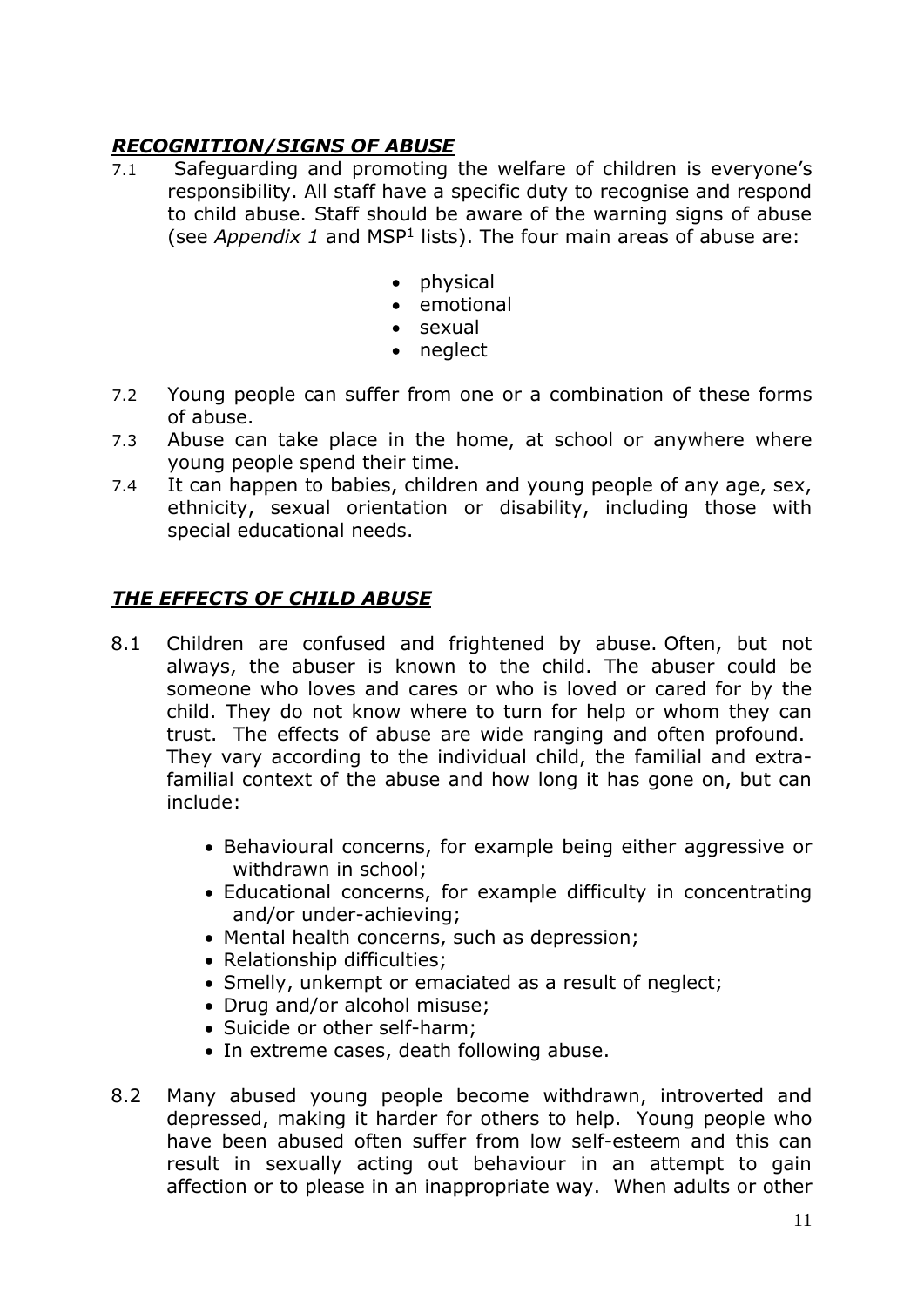young people treat them as though they are worthless, they begin to believe they are worthless. Believing that they cannot be helped, they withdraw into their own isolated world. The effects of abuse are long lasting and, sadly, many victims of abuse also endure a sense of guilt, believing that they themselves caused the abuse to take place.

Fortunately, children who are abused can be helped. What is vital is that everyone who works with children is equipped to recognise signs of child abuse at the earliest opportunity so that harm can be stopped and the damage can start to be repaired. The School has a Mental Wellbeing Policy which outlines procedures for dealing with mental health issues in detail.

8.3 Where there are concerns about a child's safety, neither parental nor student consent is needed in order for a referral to be made to statutory authorities.

### *HOW TO RESPOND IF A STUDENT DISCLOSES ABUSE by someone other than a member of staff*

- 9.1 If a student makes a disclosure of abuse, staff should: **listen**, **recognise, refer and record the disclosure. Staff should not undertake an investigation.** This is to ensure that subsequent investigations by the police and/or Social Services are not compromised by contaminated evidence; and to avoid the student having to endure the stressful process of repeatedly giving evidence.
- 9.2 We follow the **Tell; Explain; Describe** (TED) procedure when supporting students. Questions, for clarification purposes only, are confined to 'What?', 'When?', 'Who?', 'How?', 'Where?'. The purpose of this method is simply to clarify if the student is still at risk. No further questions should be asked. Staff should then contact the DSL, or if absent a deputy DSL, or the Joint Principal (NS).

(See Appendix 2 and 3).

- 9.3 A student reporting child abuse is vulnerable. Young people often feel that it is their own fault. It isn't. No-one has the right to abuse a young person, including their boyfriend or girlfriend. If the young person speaks out about it, we can listen, reassure and help by following the guidelines below:
	- **Stay calm**
	- **Do not offer false confidentiality** staff have a legal duty to ensure abuse is reported and must ensure that students know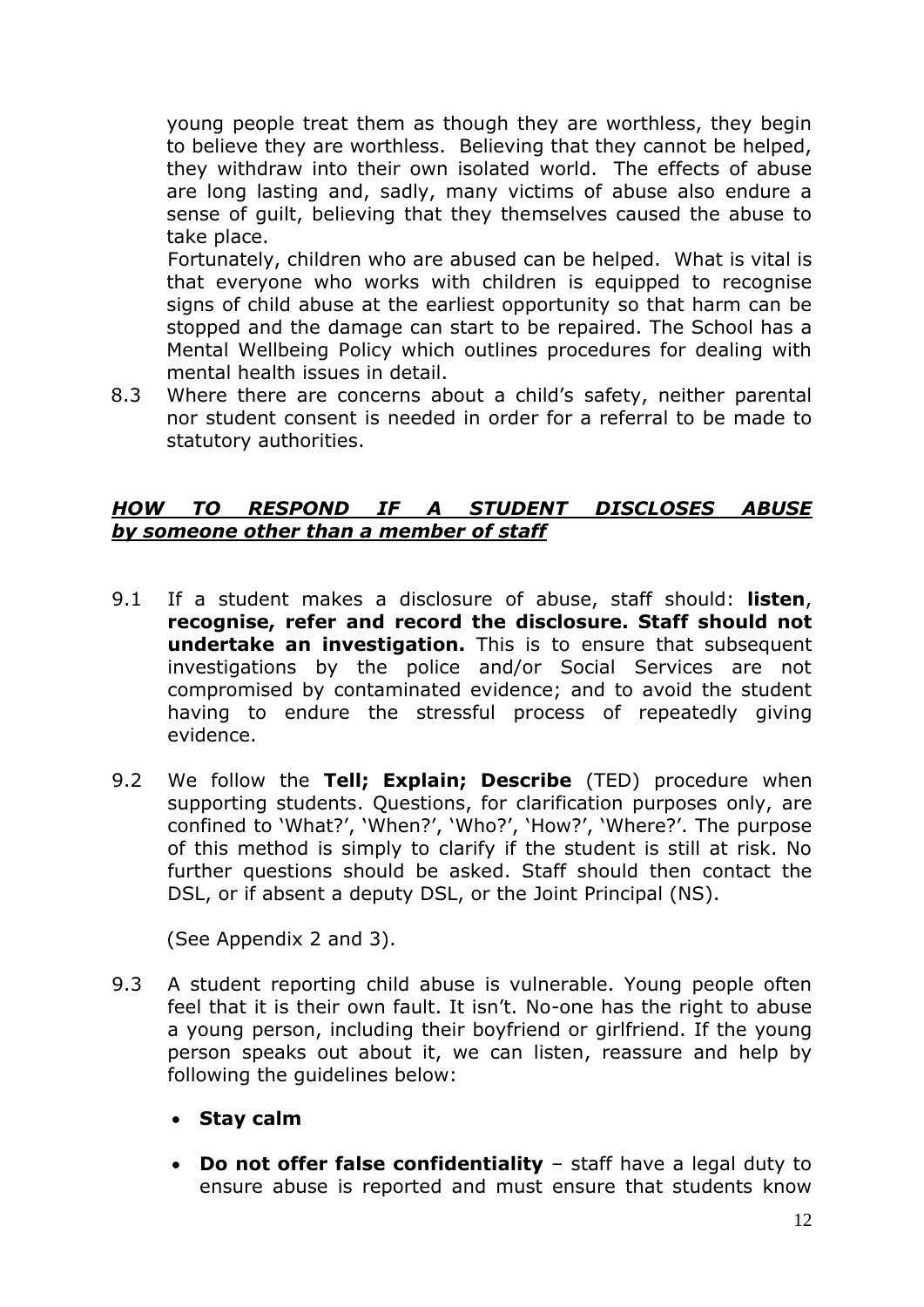anything they tell them that has implications for their safety or others' safety, cannot be kept secret. Staff will find an early opportunity to explain that it is likely that the information will need to be shared with others. Do not promise to keep secrets. Do reassure the student that the matter will only be disclosed to those who need to know about it. Outline the next steps and with whom the information will be shared. Remember, tell the student that the only way it can be stopped is if it is shared with the right people.

- **Give time and attention** students may not choose the most 'convenient' time to disclose the abuse, however it is important that the student feels that what they say is being taken seriously.
- **Allow the student to give a spontaneous account** staff should not attempt to offer discussion or attempt to question the student as this will corrupt evidence. Ask questions for clarification only, and at all times avoid asking 'leading' questions that suggest a particular answer.
- **Listen carefully, record objectively** It is important to hear what the student is saying and record it in their own language without allowing your emotions to add to or subtract from the disclosure.
- **Do not investigate or question the student –** specially trained police officers and social workers will do this if necessary. Repeated questioning about abusive incidents can be traumatic for the student and in itself abusive: it can also devalue the student's statement from an evidential point of view.
- **Empathise** try to understand the student's feelings about what has happened rather than impose your feelings upon them.
- **Reassure the student** they were right to tell, they have done nothing wrong and inform them of what you are going to do next.
- **Record** Make a clear and comprehensive written record as soon as possible of what was said, using the person's own words, – note the date, time, any names mentioned and to whom the information was given. Either the School's Safeguarding Concern Form *(Appendix 3)* or CPOMS entry should be used, but you can append your notes to it. Contemporaneous reports carry more weight. Sign and date the record and ensure that the DSL (or Joint Principal (NS) or Chair of the Governing Body, where appropriate) has been informed and has received the record without delay. It is important that notes are factual and not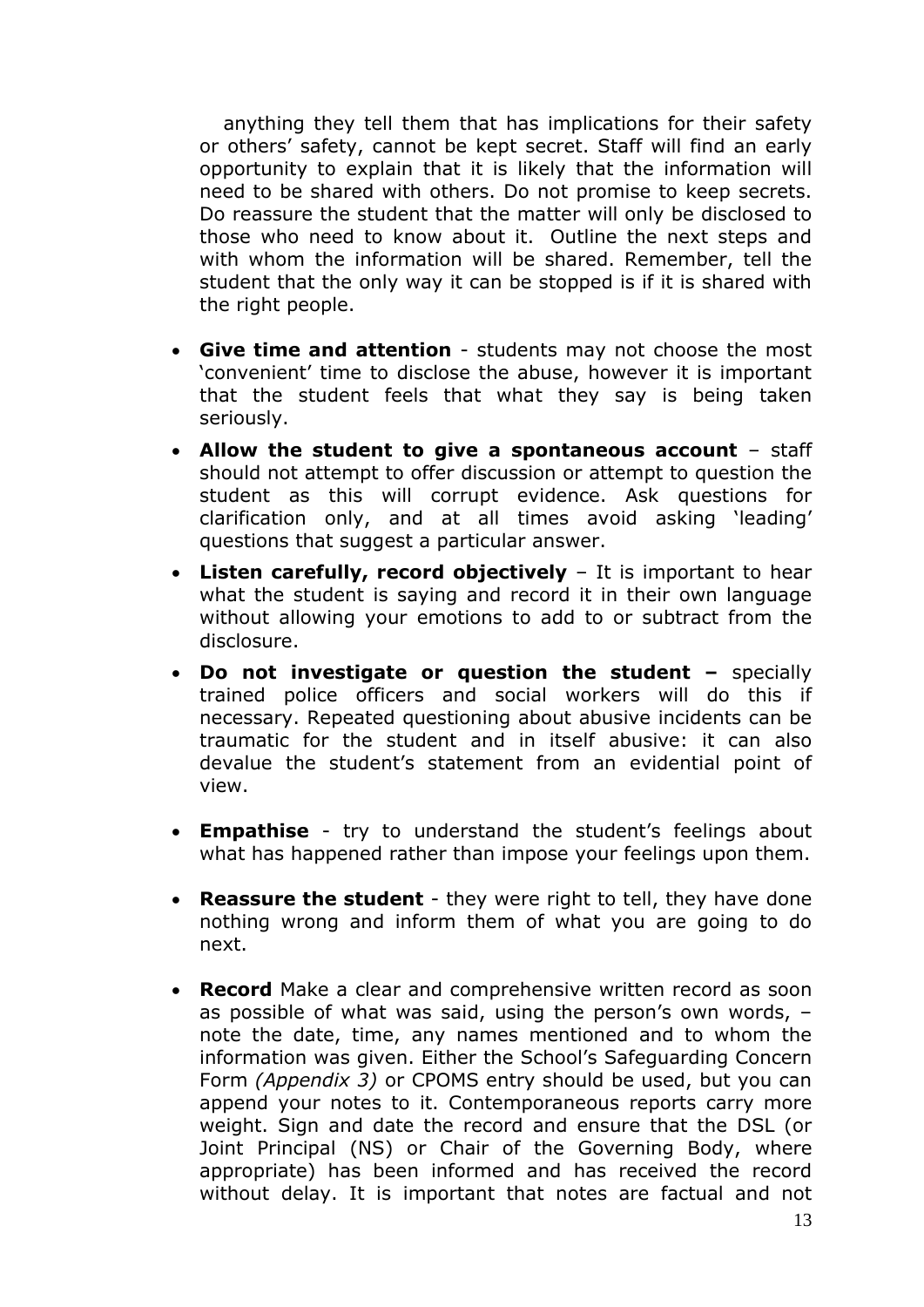opinion. An objective verbatim narrative is ideal. These records may form part of the evidence in any subsequent investigation or trial. Records will be kept on secure individual CPOMS files for children and will include how the concern was followed up and resolved. Further notes will include: any action taken; decisions reached; and overall outcome.

- It is essential that staff follow procedures to ensure evidence is not corrupted.
- Do not ask the student to remove any item of clothing in order to show you signs of abuse, instead arrange to go to the Medical Centre.
- It is the responsibility of all staff to be vigilant about, and act upon, possible signs of abuse and to refer any concerns about a member of staff or volunteer's behaviour immediately:

| <b>Subject of</b><br>concern | <b>Main contact</b> | <b>Standby</b><br>contact        | <b>Contact</b><br>LADO? |
|------------------------------|---------------------|----------------------------------|-------------------------|
| Staff, DSL or<br>volunteer   | Joint<br>(NS)       | Principal Joint Principal<br>TR` | Yes                     |
| Joint Principals             | Chair               | of   Chair of                    | Yes                     |
|                              | Governors           | Safeguarding                     |                         |
| Anyone else                  | <b>DSL</b>          | Dep DSL                          | Probably not            |

- 9.4 **Making a referral**: Anyone can make an immediate referral to Children's Social Care (see contact below) and/or the Police.
- 9.5 Anyone can escalate a concern especially if dissatisfied with the speed or action taken by the person to whom it has been referred.
- 9.6 Do not tell the subject of the concern that information is being referred. It is important not to tell the person under suspicion that the matter is being referred this will be handled by the relevant authority. If a student from **overseas** makes a disclosure about abuse which has taken place in their home country or abroad, it is still important to pass this information to the DSL.
- 9.7 Contact will be made with the local authority as soon as practically possible and in any event within 24 hours of the receipt of a disclosure following the procedures set out in sections 4, 5 and 6 below. In cases of serious harm the police will be involved immediately.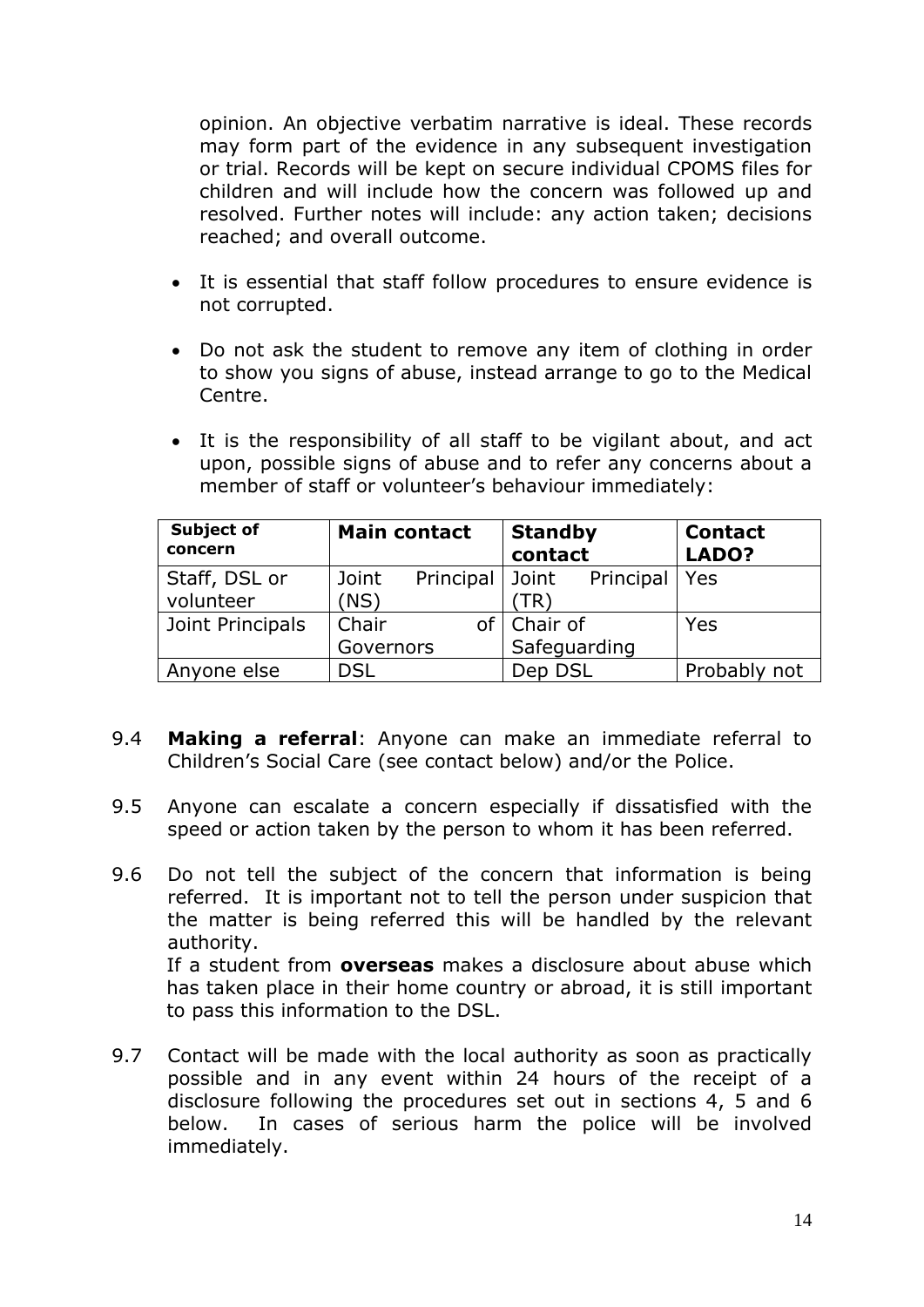9.8 In the unlikely event that the usual reporting routes are not possible, the latest advice in KCSIE 2021, is to contact:

> •Children's Social Care through the Contact Centre (0161- 234 5001) or; •NSPCC Helpline (0808 800 5000) or; •101 (non-emergency Police) or 999 (Police emergency); or

<https://www.gov.uk/report-child-abuse-to-local-council> without hesitation.

- 9.9 If, at any point, there is a risk of immediate serious harm to a child the police should be called (999) and a referral should be made to Children's Social Care Contact Centre without delay.
- 9.10 Low level concerns should be shared with the DSL and recorded in CPOMS in case they contribute to a larger picture.

### *ALLEGED OR SUSPECTED ABUSE BY TEACHERS AND/OR OTHER STAFF, SUPPLY STAFF, CONTRACTORS AND VOLUNTEERS*

## **The School's procedures**

10.1 *Staff must not abuse their position of trust.* 

10.2 The threshold for formal procedures to be undertaken is crossed if a member of staff, or supply staff, contractor or volunteer has, or is alleged to have, or may have done one or more of the following:

- **behaved in a way that has harmed a child and/or;**
- **committed a criminal offence against, or related to a child and/or;**
- **behaved towards a child / children in a way that indicates they may pose a risk of harm to children and/or;**
- **behaved in a way which indicates they may not be suitable to work with children.**

10.3 An allegation or suspicion of abuse by a member of staff can lead to shock and disbelief. However, any such disclosure must be handled according to the formal procedures outlined below. A properly conducted, thorough investigation in line with MSP procedures provides the best protection for students and staff against actual abuse and false allegations.

## **Reporting an allegation against staff or volunteers**

10.4 The swift action of staff involved at the early stages of any allegation is a key element in ensuring the investigation procedure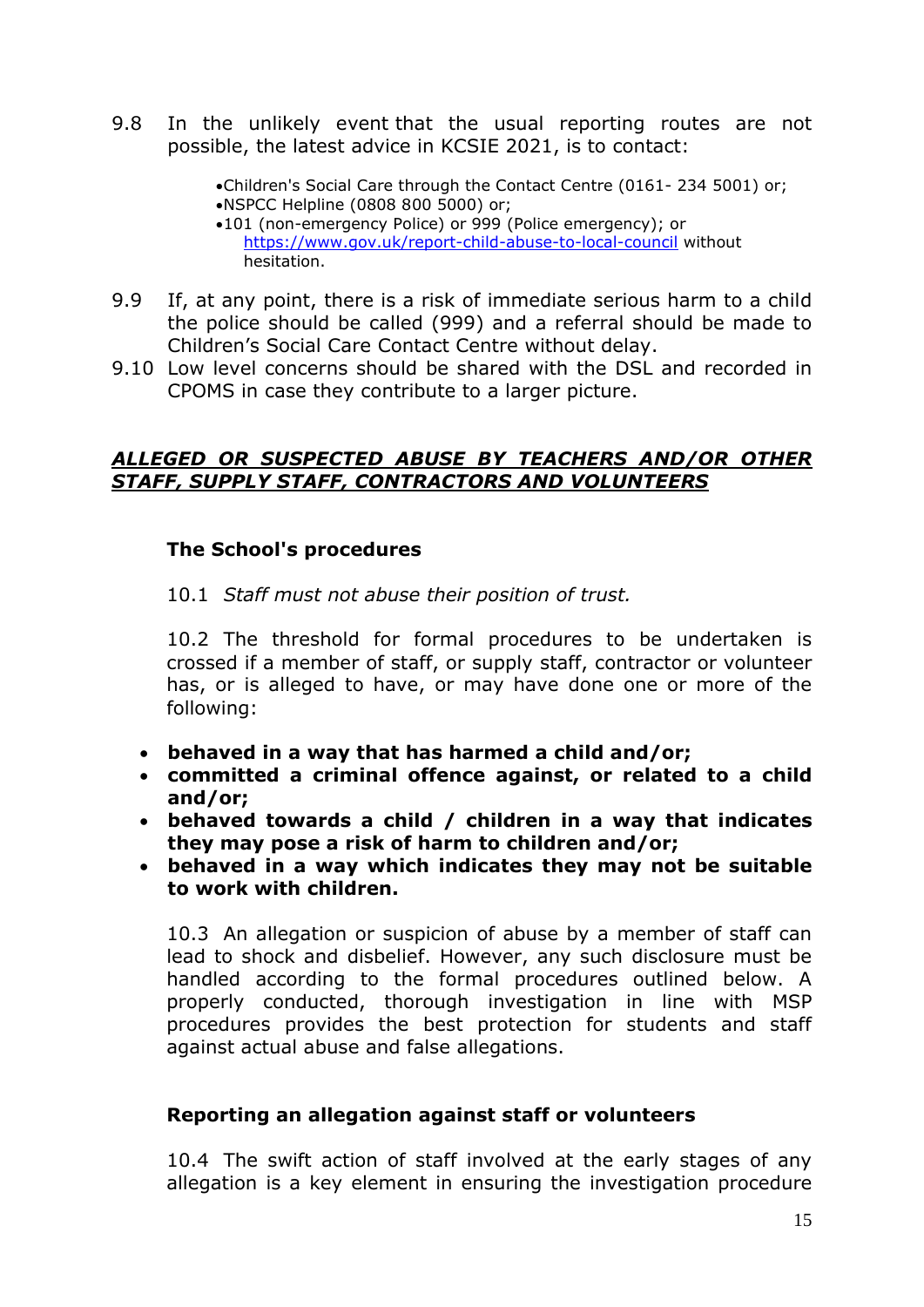is conducted properly. The key points relative to allegations against staff (including any allegations made against the DSL or Dep DSLs) are summarised below:

- The member of staff receiving an allegation should treat it as a disclosure follow the steps outlined in Section 3 above to ensure a thorough and open procedure takes place in the best interests of all concerned.
- The incident should be reported immediately to the Joint Principal (NS), or in her absence the Chair of the Governing Body. Any allegation against the Joint Principals must be reported to the Chair of the Governing Body or in his absence, the Chair of the Safeguarding Committee without informing the Joint Principal in question. The Chair and Chair of the Safeguarding Committee are contactable via the Bursar's office in her capacity as Clerk to the Governing Body.
- The DSL will be responsible for ensuring that the child(ren) is/are not at risk and will refer any suspected abuse to the MSP.
- The School will provide immunity from retribution or disciplinary action for 'whistleblowing' in good faith. The Whistleblowing Policy is available on the Staff Intranet or on request as a hard copy.
- Students may post concerns on the 'Be Safe' notification route on the orange drop down menu on their individual intranet log-in page, or in the 'post box' by the exit to the School Library.<sup>9</sup>
- If the student is injured in any way, appropriate emergency medical attention may be required via the Medical Centre, School G.P. or Accident and Emergency Unit. The alleged cause of the injury should be explained by the student, no opinions should be offered by the adult.
- Such medical attention should not be confused with a medical examination for investigation purposes which must be carried out by an appropriately experienced paediatrician, not the GP or A and E consultant, and only after due consultation and authorisation.
- The Joint Principal (NS) (or Chair of Governing Body, as appropriate) will contact the LADO. The concern will be referred to the LADO immediately and within one working day at the latest. This includes supply staff, where for the sake of speed

<sup>9</sup> NSPCC whistleblowing helpline 08000 280285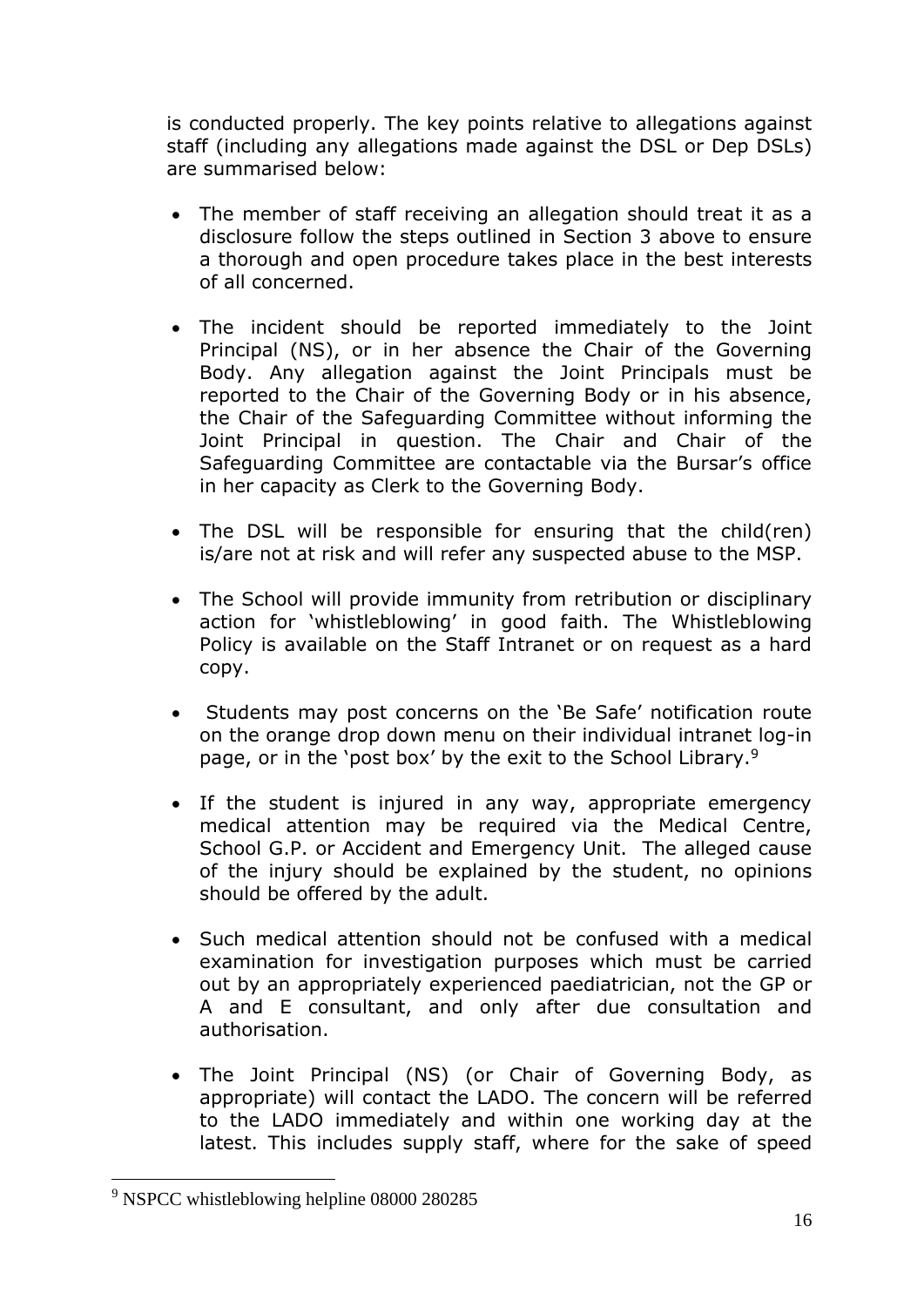the School will report directly rather than through the supply agency. The LADO and the Joint Principal (NS) will plan the next steps. The School will not investigate prior to contact with the LADO.

## **Disclosure of information**

10.5 Professional bodies such as the Child Protection Unit, MSP, Police, may be consulted to determine whether the allegation has sufficient substance to warrant the professional abuse procedures being activated. In keeping with inter-agency working and, after discussion and due consideration of the student's individual circumstances, the student's parents may also be informed. The responsibility for undertaking this task will be agreed between the Joint Principal (NS) (or Chair of Governing Body), LADO, and DSL.

10.6 Specific arrangements will be made regarding disclosure of information by the Joint Principal (NS), as agreed with the LADO and other agencies involved in the matter. Reporting restrictions will prevent the identification of a member of staff who is the subject of such an allegation according to circumstances.

## **Support**

10.7 Arrangements will be made to offer support to student(s) making an allegation and to any witnesses.

10.8 The school has a duty of care towards its employees and as such, effective support is provided for anyone facing an allegation. Individuals will be informed of concerns or allegations as soon as possible and given an explanation of the likely course of action, unless external agencies object to this. A representative will be appointed to keep him or her informed of the progress of the case and to consider what other support is available for the individual, as appropriate.

10.9 Where an investigation by the police or the local authority children's social care services is unnecessary, the LADO will discuss the steps to be taken with the Joint Principal (NS). The appropriate action will depend on the nature and circumstances of the allegation.

10.10It may be necessary to undertake a further investigation to determine the appropriate action. If so, the LADO will discuss with the Joint Principal (NS) how and by whom the investigation will be undertaken. The appropriate person will usually be a senior member of staff, but in some instances it may be appropriate to appoint an independent investigator as advised by the MSP.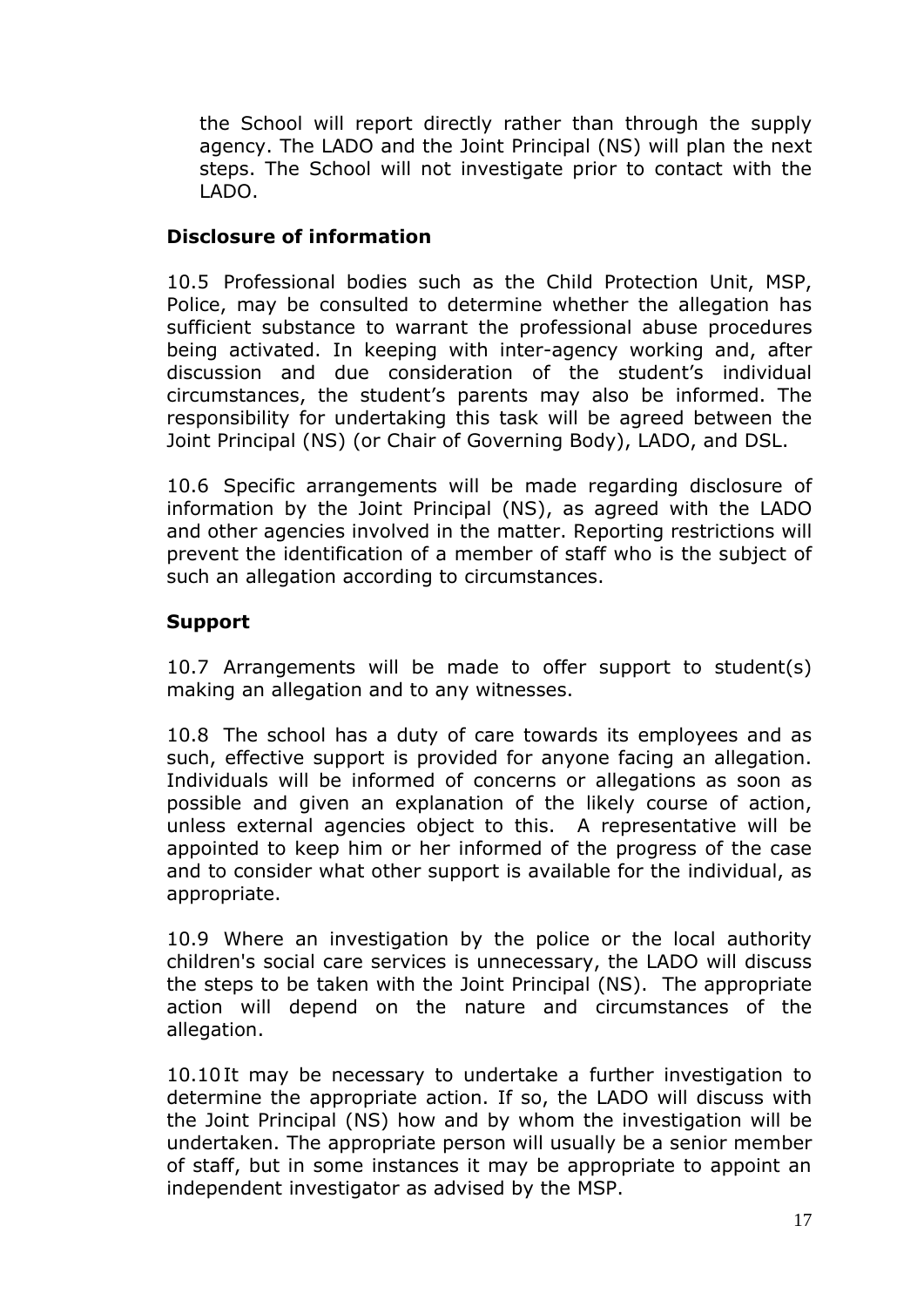#### **Suspension**

10.11Clearly there are circumstances where a member of staff may be suspended even when allegations are spurious or unfounded. Suspension will not be an automatic response to an allegation and will only be considered in a case where:

- there is cause to suspect a child or other children at the School is or are at risk of significant harm or
- it is in the best interests of the member of staff to be off-site
- the allegation is so serious that it might be grounds for dismissal.

10.12Suspension will not be automatic and consideration will be given to whether the result that would be achieved by suspension could be obtained by alternative arrangements, for example, redeployment either within or outside of the School or providing an assistant when the individual has contact with children.

10.13Our Licence to Occupy document for resident staff states that all staff must vacate their accommodation following an allegation of abuse which results in suspension.

10.14It should be emphasised that suspension does not automatically imply guilt; it can often be the most satisfactory way of protecting the member of staff, meeting the foremost requirements of protecting the student and facilitating the procedure.

10.15In making this decision the Joint Principal (NS) and the LADO will carefully evaluate each situation on an individual basis. Certain circumstances will almost certainly lead to suspension. However, where first indications point towards the allegation being unfounded, full consideration will be given to other options.

10.16A member of staff will only be suspended if there is no reasonable alternative. If suspension is deemed appropriate, the reasons and justification will be recorded and the member of staff notified of those reasons in writing within one working day. Appropriate support will be provided for the suspended individual and contact details provided.

10.17If it is decided that the person who has been suspended should return to work, the School will consider how best to facilitate this, for example, arranging a phased return and / or the provision of a mentor to provide assistance and support in the short term.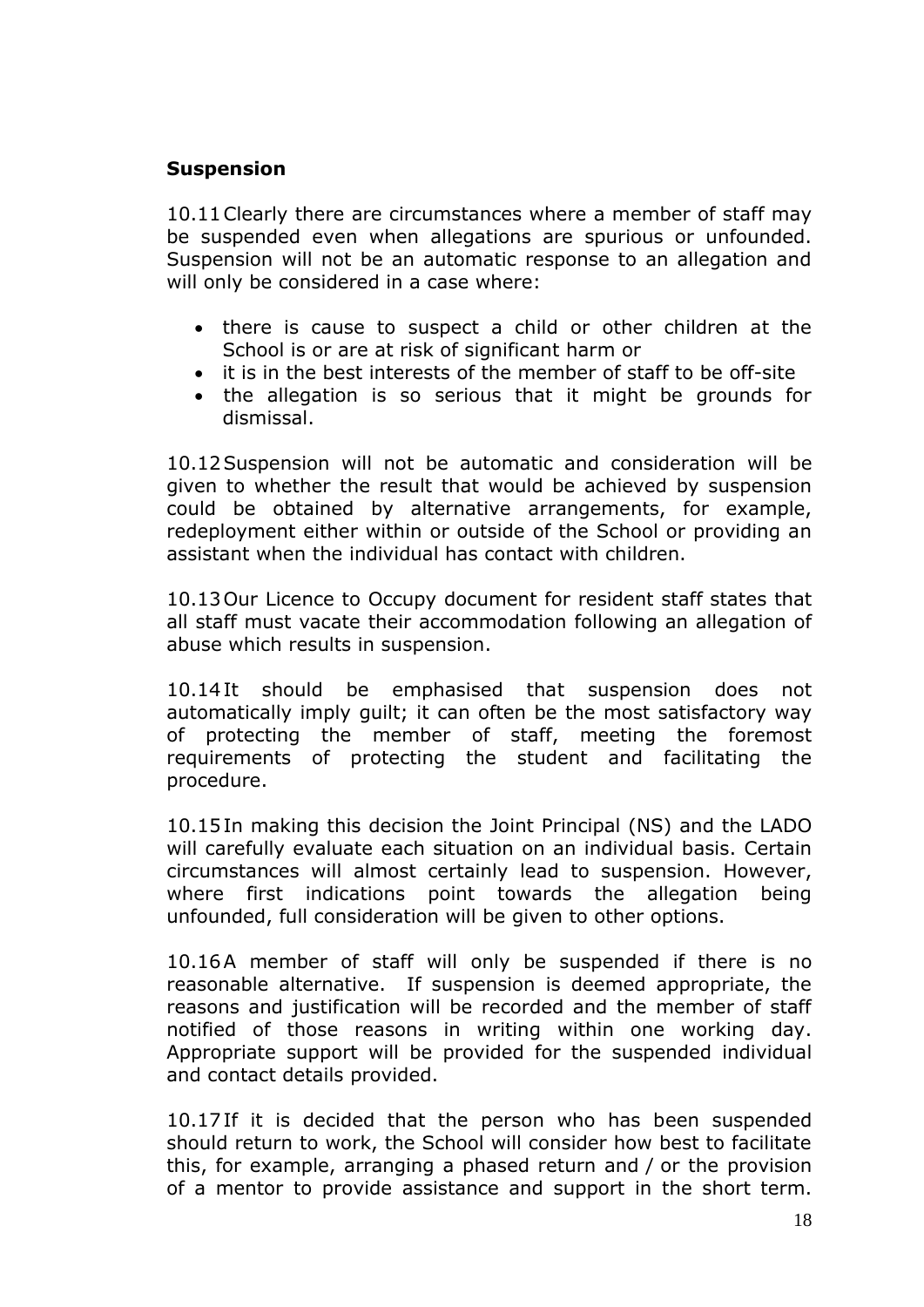The School will also consider how to manage the contact with the student[s] who made the allegation.

## **Ceasing to use staff**

10.18A report will be made to the DBS within one month of any person (whether employed, contracted, volunteer or student) whose services are no longer used because he or she is considered unsuitable to work with children/young people. If a member of staff (or a member of the Governing Body or volunteer) tenders his or her resignation, or ceases to provide his or her services, any child protection allegations will still be pursued by the School in accordance with this policy and a report made to the DBS in appropriate circumstances.  $10$  Reports should also be made to the Teaching Regulation Agency  $(TRA)^{11}$  - if a teacher is dismissed or leaves for reasons related to unprofessional conduct or conviction for a related offence. The TRA has the authority to place a Prohibition Order on any teacher found guilty of unacceptable professional conduct and/or conduct that may bring the profession into disrepute. Checks for Prohibition Orders are therefore made as part of our pre-employment checks.

## **Low level concerns**

10.19A low level concern about any adult's behaviour towards a child is *any concern - no matter how small*, and even if no more than a 'nagging doubt' - that an adult may have acted in a manner which:

- Is not consistent with the Staff Code of Conduct, and/or
- Relates to their conduct outside of work which, even if not linked to a particular act or omission, has caused a sense of unease about that adult's suitability to work with children.

Low level concerns may arise from: a suspicion; a complaint; students; parents; staff.

10.20A low level concern is one that *does not meet* the four allegation of harm thresholds in 10.2 above or is not otherwise serious enough to consider a referral to the LADO.

## **What to do if you have a low level concern**

<sup>&</sup>lt;sup>10</sup> Disclosure and Barring Service (DBS): PO Box 181, Darlington DL1 9FA, telephone 01325 953 795.

<sup>&</sup>lt;sup>11</sup> TRA Teacher misconduct 02075935393 (UK)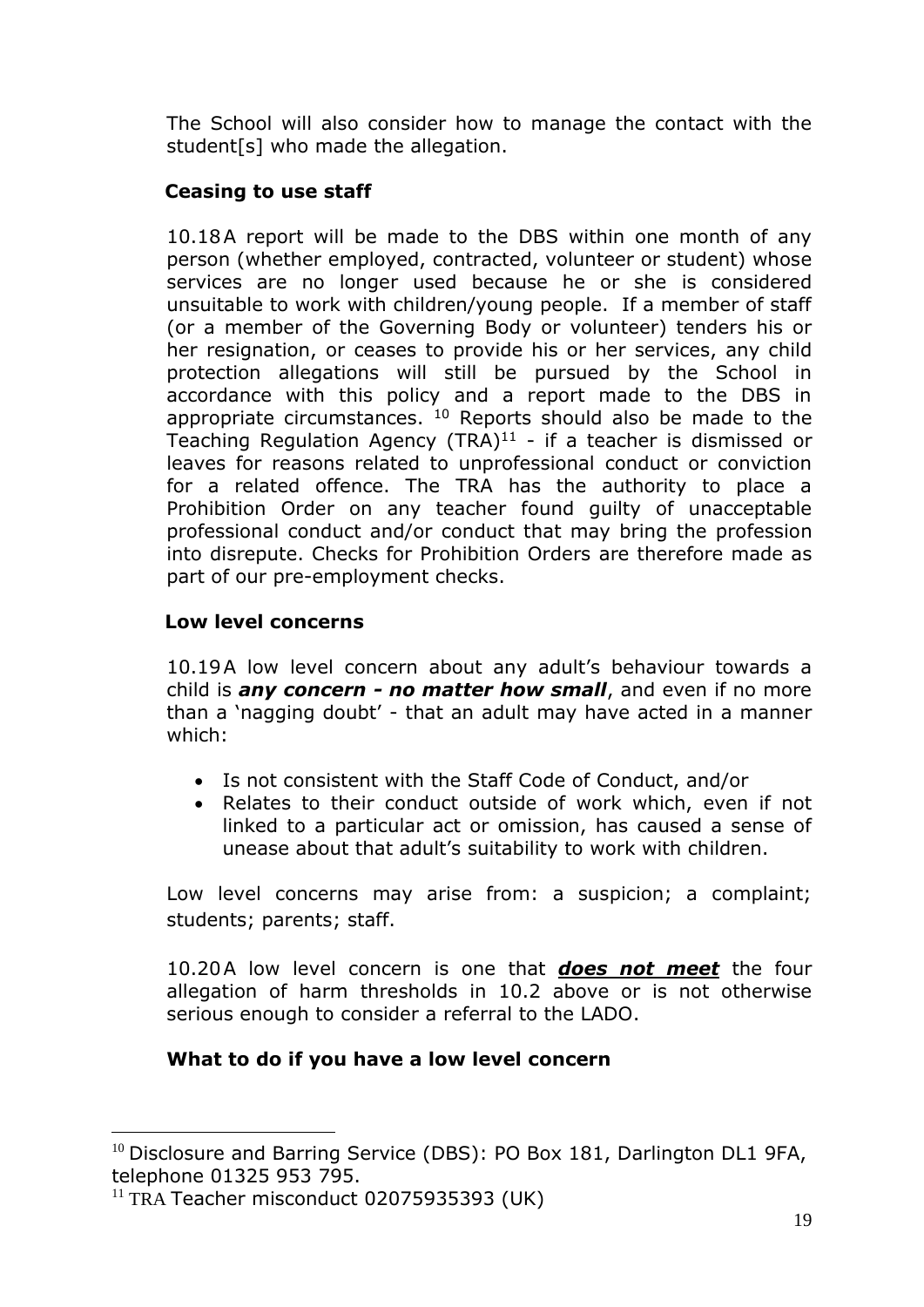10.21All low level concerns should be reported to the Joint Principal (NS) within 24 hours verbally or in writing. The Joint Principal (NS) will then review the information and determine the appropriate level of response. If it is deemed to meet the criteria for a low level concern the details, context, name of reporting person, and any action will be recorded on the low level concerns file. This file will be reviewed regularly by the Joint Principal (NS) to consider any behavioural patterns and/or any contributory institutional issues. If the concern meets the harm threshold, or if it forms part of a series of low level concerns about the individual(s) then the usual Safeguarding procedures will be followed.

### **Unfounded or malicious allegations**

10.22We have a duty to safeguard children from harmful actions including unfounded allegations which may be injurious to their mental health and wellbeing.

10.23Where an allegation by a student is shown to have been deliberately invented or malicious, the Joint Principal (NS) will consider whether to take disciplinary action in accordance with the School's behaviour and discipline policy.

10.24Where a parent has made a deliberately invented or malicious allegation the Joint Principal (NS) will consider whether to require that parent to withdraw their child or children from the School on the basis that they have treated the school or a member of staff unreasonably.

10.25Whether or not the person making the allegation is a student or a parent (or other member of the public), the School reserves the right to contact the police to determine whether any action might be appropriate.

#### **Record keeping**

10.26Details of allegations found to be malicious will be removed from personnel records of the accused.

10.27For all other allegations, including low level concerns, full details (including the concern, date, context, action and reporter), will be recorded on the confidential personnel file of the person accused. The record will be retained at least until the individual has reached normal retirement age or for a period of ten years from the date of the allegation, if this is longer.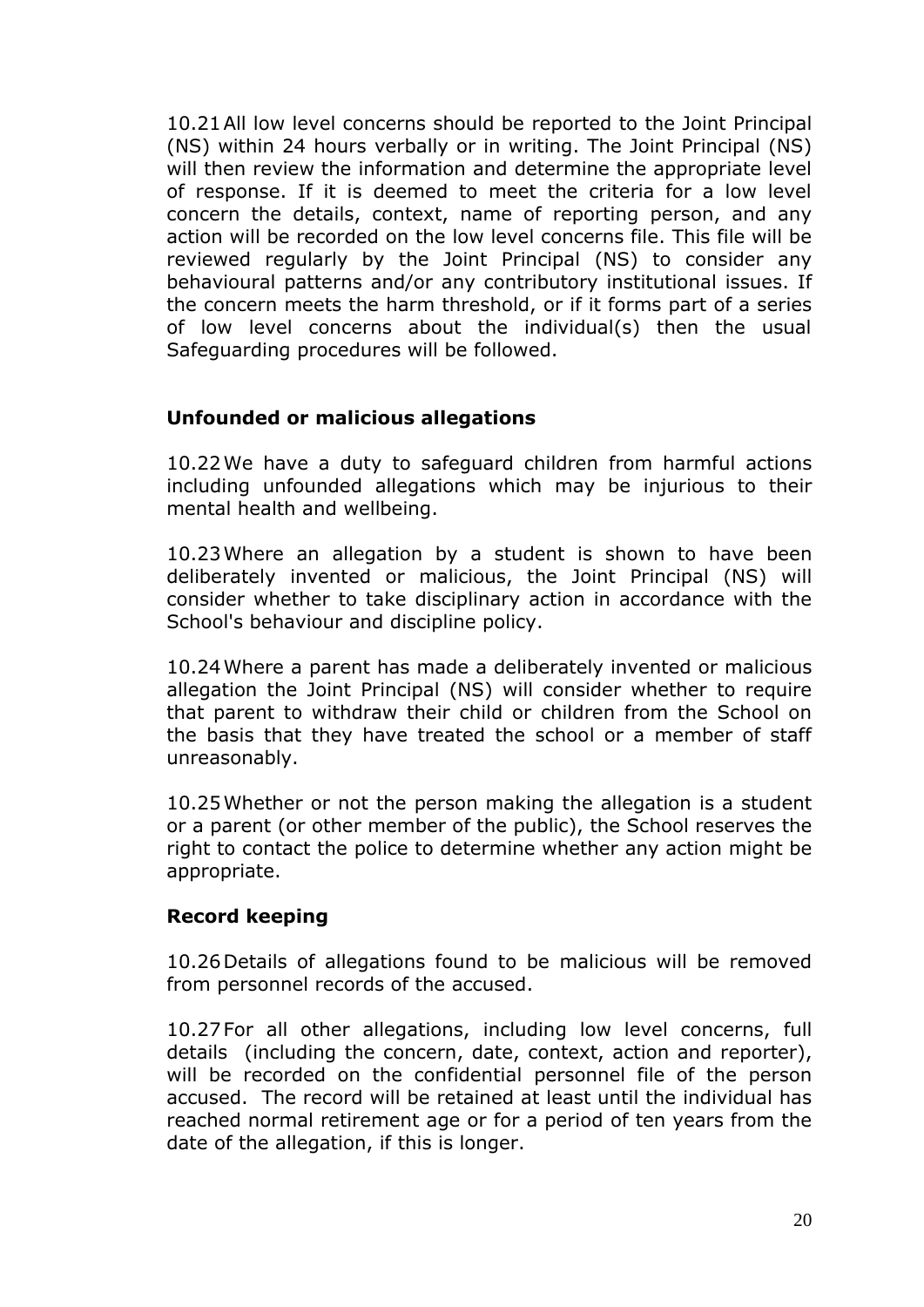10.28An allegation that is unsubstantiated, unfounded or malicious will not be referred to in employer references of the accused. Allegations which are substantiated will be included in references as a record of unopinionated fact.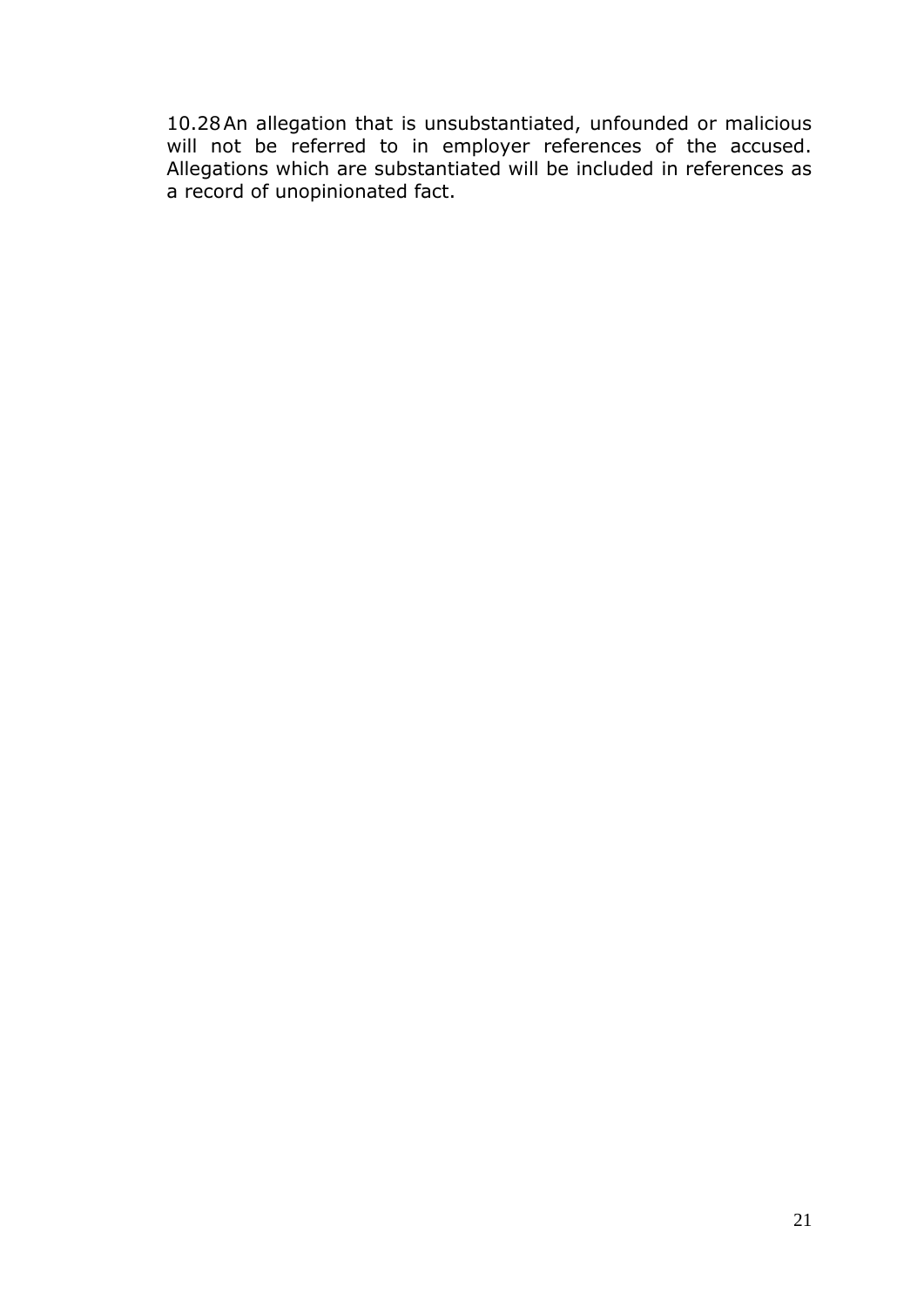#### *ALLEGED OR SUSPECTED ABUSE CARRIED OUT BY A STUDENT OR YOUNG PERSON: Peer-on-peer abuse / child-on-child abuse*

- 11.1 Children can abuse other children. Staff must be aware that there is a distinction to be made between what constitutes normal developmental exploration and student-to-student / peer-on-peer abuse. Abuse includes but is not limited to: prejudice-based and discriminatory bullying and / or cyberbullying; violence; non consensual sexual activity, sexual touching, sexual violence and / or harassment; assault; initiation rituals; hazing<sup>12</sup>; upskirting<sup>13</sup>, cyberflashing, and consensual and coerced self-generated imagery; physical abuse (hitting, shaking, biting, hair pulling); physical harm; non-consensual sexual activity including forced stripping, touching or with a third party. It may also include online cyberbullying through threats and encouragement of physical abuse. Peer-on-peer abuse can take place in intimate personal relationships.
- 11.2 Peer-on-peer abuse will never be dismissed simply as 'banter' or 'part of growing up'. It will not be tolerated. SEND and LGBTQ+ students may be particularly vulnerable. If the action is considered to be bullying the School's Anti-Bullying Policy (see *Promoting Good Behaviour Policy*) will be evoked. The absence of reported cases of peer-on-peer abuse, does not necessarily mean that it is not happening. Given the unrestricted access to the internet afforded by mobile networks, such abuse can easily bypass and therefore not register on the School's filter systems. All staff should challenge abusive behaviour between peers and should remain permanently vigilant. If you have any concerns at all please contact the DSL.
- 11.3 Peer-on-peer abuse is often, but not always, gendered in nature (boys victimising girls) but it can be vice versa or non-gendered, thus all allegations or suspected peer-on-peer abuse should always be reported to the DSL/Dep DSL who will then follow MSP procedures. This includes abuse outside of School, inside of School and student-on-student abuse. The DSL may contact parents, as appropriate.
- 11.4 Actual or suspected abuse will be referred to MSP by immediately informing the Contact Centre 0161-234-5001. If the case is more serious the police should be contacted first.

 $12$  Any action intentionally causing embarrassment, harassment or ridicule, which risks emotional/physical harm.

 $13$  The Voveurism Act 2019 criminalised the taking of images under a person's clothing without their permission/knowledge, with the intention of viewing their genitals or buttocks either for personal gratification or the humiliation, distress or alarm of the victim.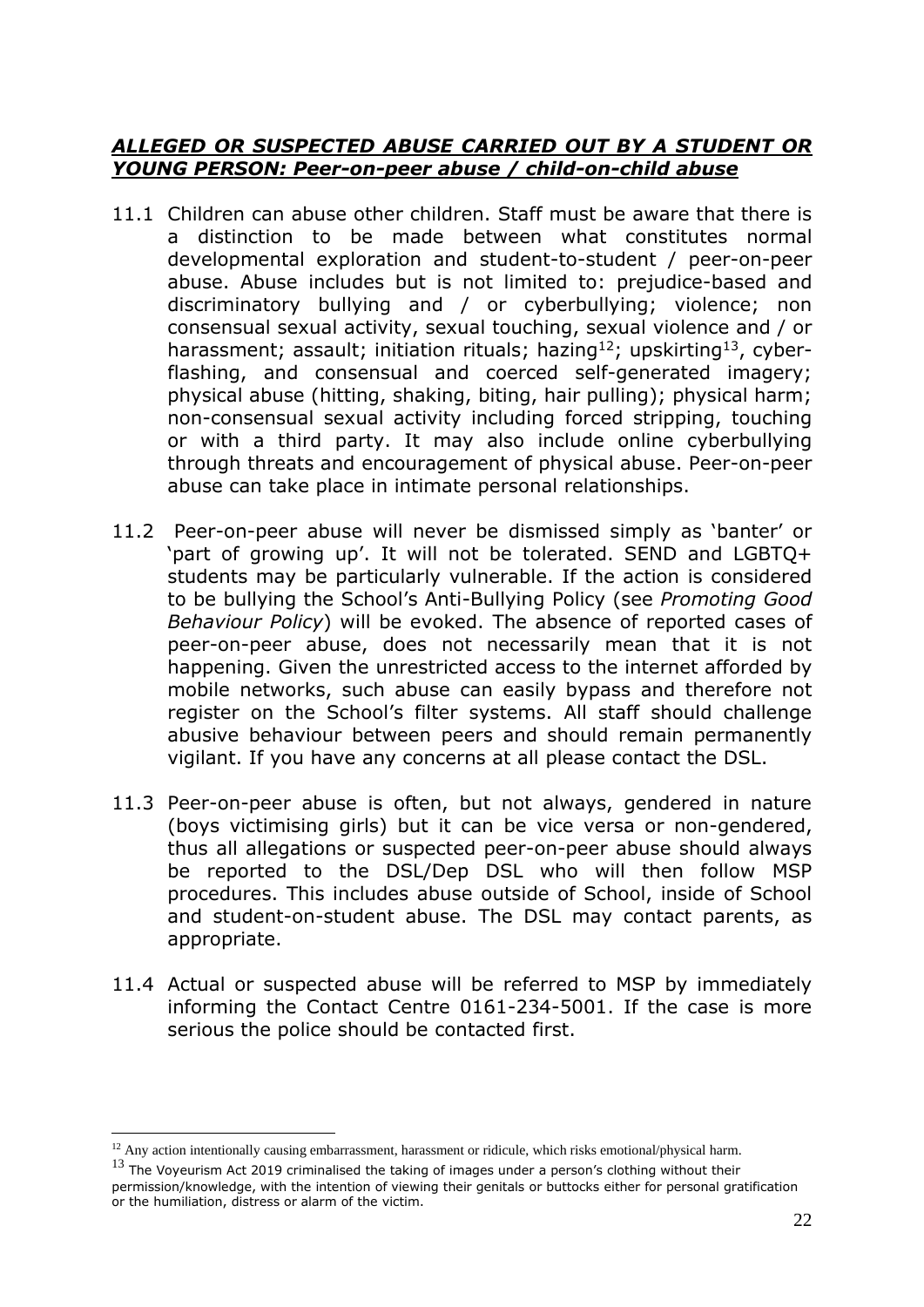- 11.5 The welfare of all students concerned will be addressed. Steps will be taken to ensure the immediate protection of the victim, alleged perpetrator, and other potential victims.
- 11.6 Further guidance about relationships between students is given in the School's Promoting Good Behaviour Manual.

## *CHILD ON CHILD SEXUAL VIOLENCE AND SEXUAL HARASSMENT<sup>14</sup>*

- 12.1 Child-on child sexual violence and harassment can take place between two or more children of any age or gender and within personal relationships, on line or face-to-face. It is never acceptable and is equally serious wherever it happens. It can seriously affect the child's mental and physical health as well as educational attainment. Early intervention can help prevent future abusive/violent behaviours. In addition to the MSP procedures outlined above:
	- All victims will be reassured that they are being taken seriously and that they will be supported and kept safe. Victims should never be made to feel ashamed or that they are creating a problem. Staff need to act quickly and calmly, and be supportive and respectful of the child who is likely to be traumatised. Their wellbeing is paramount. We seek to provide an open and secure telling culture where victims feel safe to disclose incidents
	- A clear statement that sexual violence (such as rape, assault by penetration and sexual assault), and harassment (such as sexual comments, remarks, jokes and online harassment, upskirting) is not acceptable nor tolerable. It is neither 'banter 'nor 'part of growing up' nor usual behaviour
	- Confidentiality is not promised.
	- Ensure actions do not jeopardise police investigations
	- As appropriate, we shall refer to the DfE's 'searching, screening and confiscation' advice including that staff will not forward or view illegal images of a child
	- The written report should be shared only with those staff who progress the case and is treated on a case-by-case basis
	- The victim should be told what the next steps will be
	- Give full attention to the victim and write up the report immediately after the disclosure
	- The victim may disclose the abuse in stages, so it is important to keep the dialogue open
	- Inform the DSL or a deputy DSL as soon as practically possible
	- The DSL will make a bespoke, live and immediate written risk and needs assessment to consider:

<sup>14</sup> Se[e https://www.gov.uk/government/publications/sexual-violence-and-sexual-harassment-between](https://www.gov.uk/government/publications/sexual-violence-and-sexual-harassment-between-children-in-schools-and-colleges)[children-in-schools-and-colleges](https://www.gov.uk/government/publications/sexual-violence-and-sexual-harassment-between-children-in-schools-and-colleges)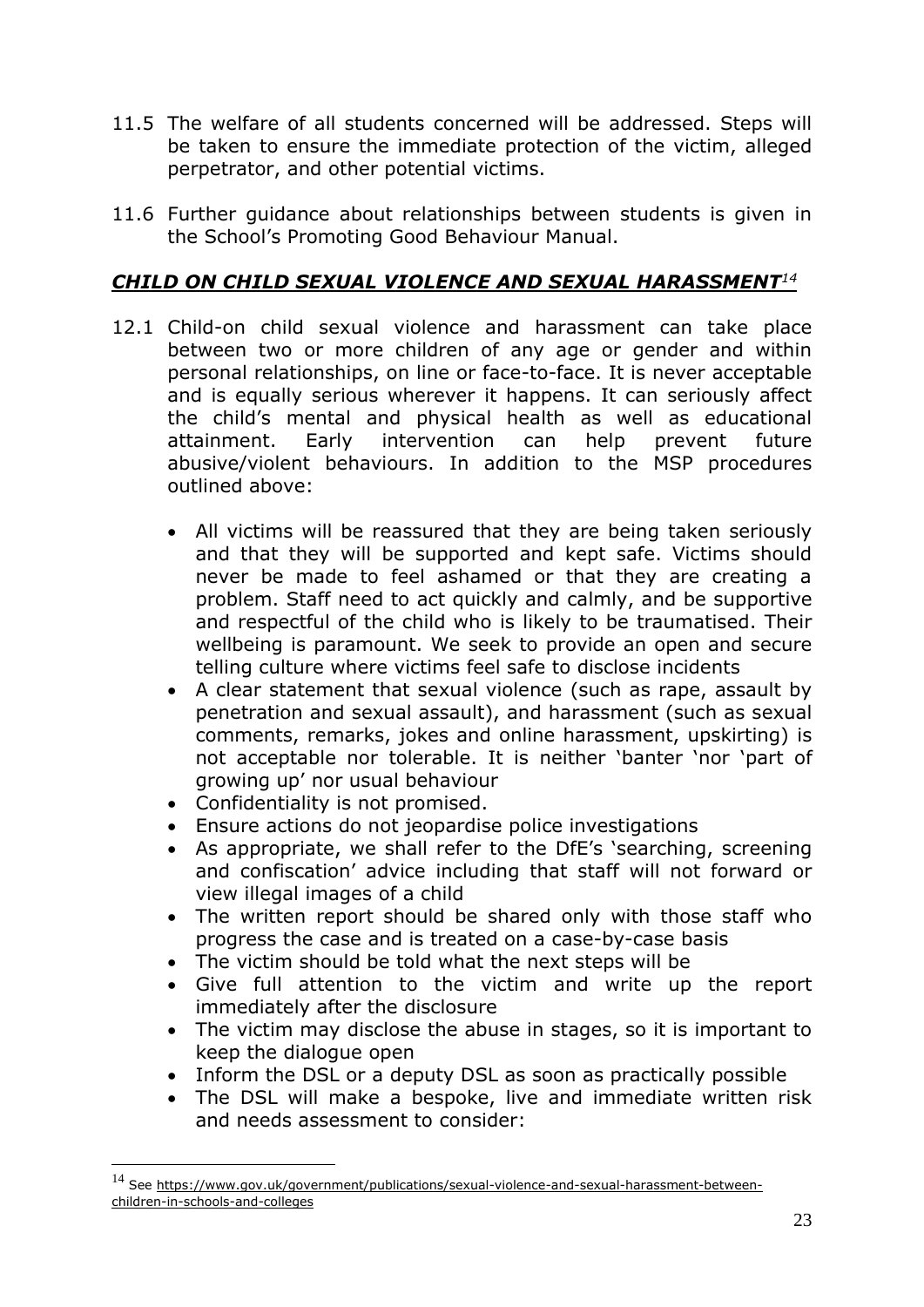- i. The victim (protection and support)
- ii. The alleged perpetrator
- iii. All other children at the School
- Using the Risk Assessment the DSL will outline adequate measures for the School to put in place to protect and keep safe all students
- It is likely that Risk Assessments by social workers and/or children's sexual violence advisors (ChISVAs) will be required which in turn will inform the School's response.
- The DSL will consider:
	- i. the victim's wishes as to how the investigation proceeds
	- ii. the nature of the alleged incident
	- iii. the ages of the children
	- iv. the developmental stages of the children
	- v. any power imbalance between the children involved e.g. if either child has SEND and would be, therefore, particularly vulnerable
	- vi. if the alleged incident is a one-off
	- vii. any ongoing risks to the victim or others
	- viii. any on-going protection and support required (e.g. sharing classes / Houses/ boarding context) and to pass on details of the support if the victim moves schools
		- ix. the wider familial, extra-familial and social contexts
		- x. support for the alleged perpetrator particularly for any unmet needs

## *ALLEGED OR SUSPECTED ABUSE BY ANYONE ELSE*

- 12.2 Staff must be alert to the vulnerability of the students. Disclosure of any abuse should be handled following the guidance above. If there are allegations or suspicions that a student is being or has been abused, they should be immediately raised with the DSL.
- 12.3 Steps may be taken to secure the immediate protection of the student following MSP procedures. If there is room for doubt as to whether a referral should be made, the DSL will consult with the LADO on a 'no-names' basis without identifying the family. However, as soon as sufficient concern exists that a child may be at risk of significant harm, a referral to the local authority children's Social Care Services will be made without delay (and in any event within 24 hours).
- 12.4 If the initial referral is made by telephone, the DSL will confirm the referral in writing to the local authority children's social care services within 24 hours. If no response or acknowledgment is received within three working days, the DSL will contact the local authority children's social care services again.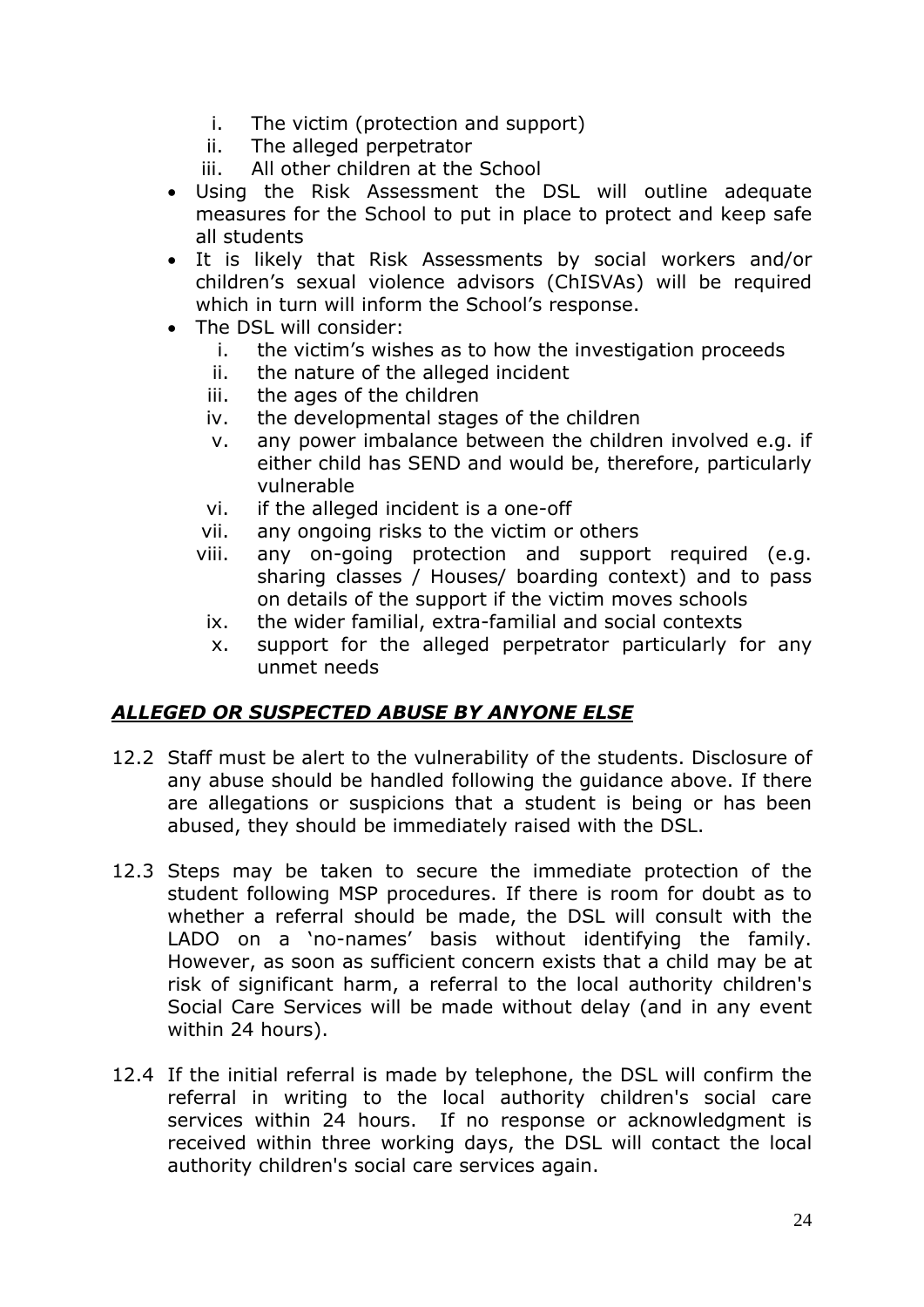12.5 **NB:** In cases of severe harm the police will be informed at the outset.

## *Children going missing from education (CME)*

- 13.1 All children, regardless of their circumstances, are entitled to a fulltime education which is suitable to their age, ability, aptitude and any special educational needs they may have. Local authorities have a duty to establish, as far as it is possible to do so, the identity of children of compulsory school age who are missing education in their area. Action will be taken in such situations to alert the student's home local authority. A child going missing from education, particularly repeatedly, is a potential indicator of abuse or neglect including: sexual exploitation; county lines; mental health problems; risk of substance abuse; risk of travelling to conflict zones; FGM; forced marriage; and risk of going missing in future. Early intervention is vital to identify any underlying safeguarding risk.
- 13.2 *The Missing Student Procedure* (see Policy Folder on Intranet), outlines our practice if any student is missing from School, without authorisation, in any way at any time.
- 13.3 The School will inform the local authority of any student who is going to be deleted from the admission register where they:
	- have been taken out of school by their parents and are being educated outside the school system e.g. home education;
	- have ceased to attend school and their ongoing education choice has not been made known to us
	- have been certified by the school medical officer as unlikely to be in a fit state of health to attend school before ceasing to be of compulsory school age, and neither s/he nor her/his parent has indicated the intention to continue to attend the school after ceasing to be of compulsory school age;
	- are in custody for a period of more than four months due to a final court order and the Joint Principal (NS) does not reasonably believe they will be returning to the school at the end of that period;
	- or, have been permanently excluded.
- 13.4 The student's home local authority will be notified if the student is to be deleted from the School's register under the above circumstances. This should be done as soon as the grounds for deletion are met, but no later than deleting the student's name from the register. This compliance ensures the local authorities can, as part of their duty to identify children of compulsory school age who are missing education, follow up with any child who might be in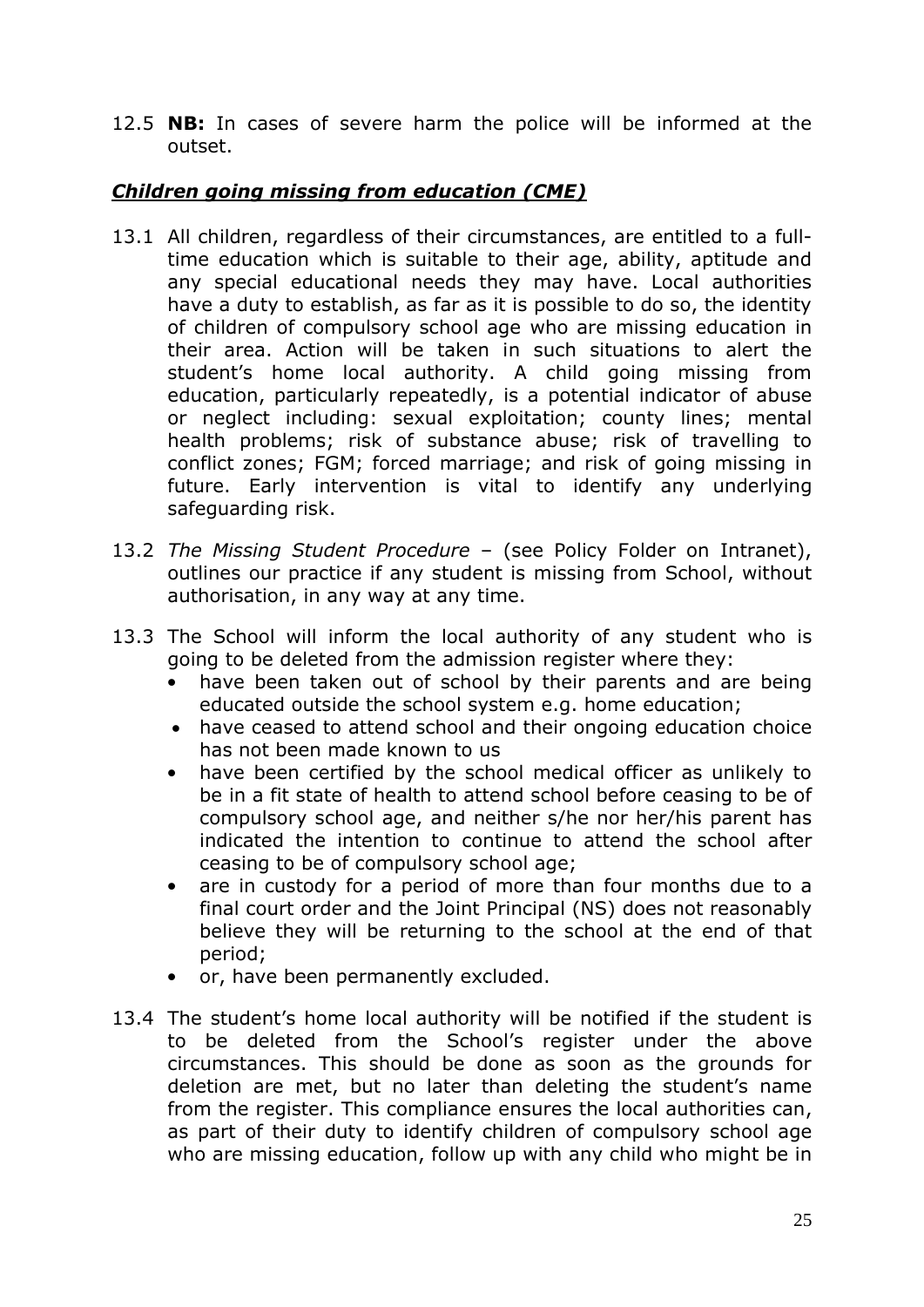danger of not receiving an education and who might be at risk of abuse, neglect or radicalisation.

13.5 In a situation where an overseas student leaves, mid-course, the DSL and Joint Principal (NS) will make every effort to ensure confirmation of and from the destination institution. If this has not been divulged the Joint Principal (NS) will endeavour to pass on our concern, as appropriate, to the young person's home authority and/or seek further information from their guardian.

## *Prevent*

- 14.1 There is no single age or background profile for a pupil to be at risk from radicalisation, the process by which children and adults are persuaded to promote terrorism and extreme ideologies: thus all students must be considered to be at risk. Staff should look out for Extremism: the vocal or active opposition to Fundamental British Values including Democracy; Rule of Law; Individual Liberty; Mutual Respect and Tolerance of different faiths and beliefs; the armed forces. A child might be radicalised as a result of various background or familial influences and/or through social media and online content. Changes in a child's behaviour may indicate radicalisation, and if staff identify children vulnerable to radicalisation they should tell the DSL who may make a Prevent referral.<sup>15</sup>
- 14.2 The School recognises the four key areas of action in relation to the **Prevent Duty 2015** as set out in the Counter Terrorism and Security Act 2015<sup>16</sup>. These may be summarised as:
	- Identifying the local risk
	- Identifying students at risk
	- Work in partnership with other agencies
	- Keep students safe on line (recognised as a key location for radicalisation).
- 14.3 Chetham's is in a PREVENT Priority area covering the centre of Manchester. The School will continue to offer Specific training to identify radical behaviours including 'Workshops to Raise Awareness of Prevent' (WRAP-3 using existing professionals to identify those at risk and to take action); CONTEST (Prevent-Pursue-Protect-Prepare); and CHANNEL (a multi-agency early identification and protection support programme, including diversion away from risk).

<sup>&</sup>lt;sup>15</sup> See Appendix A of KCSIE 2021 for Prevent e-learning modules links

<sup>16</sup> The Anti-Terrorist Hotline telephone number is: 020 7340 7264 Email: [counter.extremism@education.gsi.gov.uk](mailto:counter.extremism@education.gsi.gov.uk)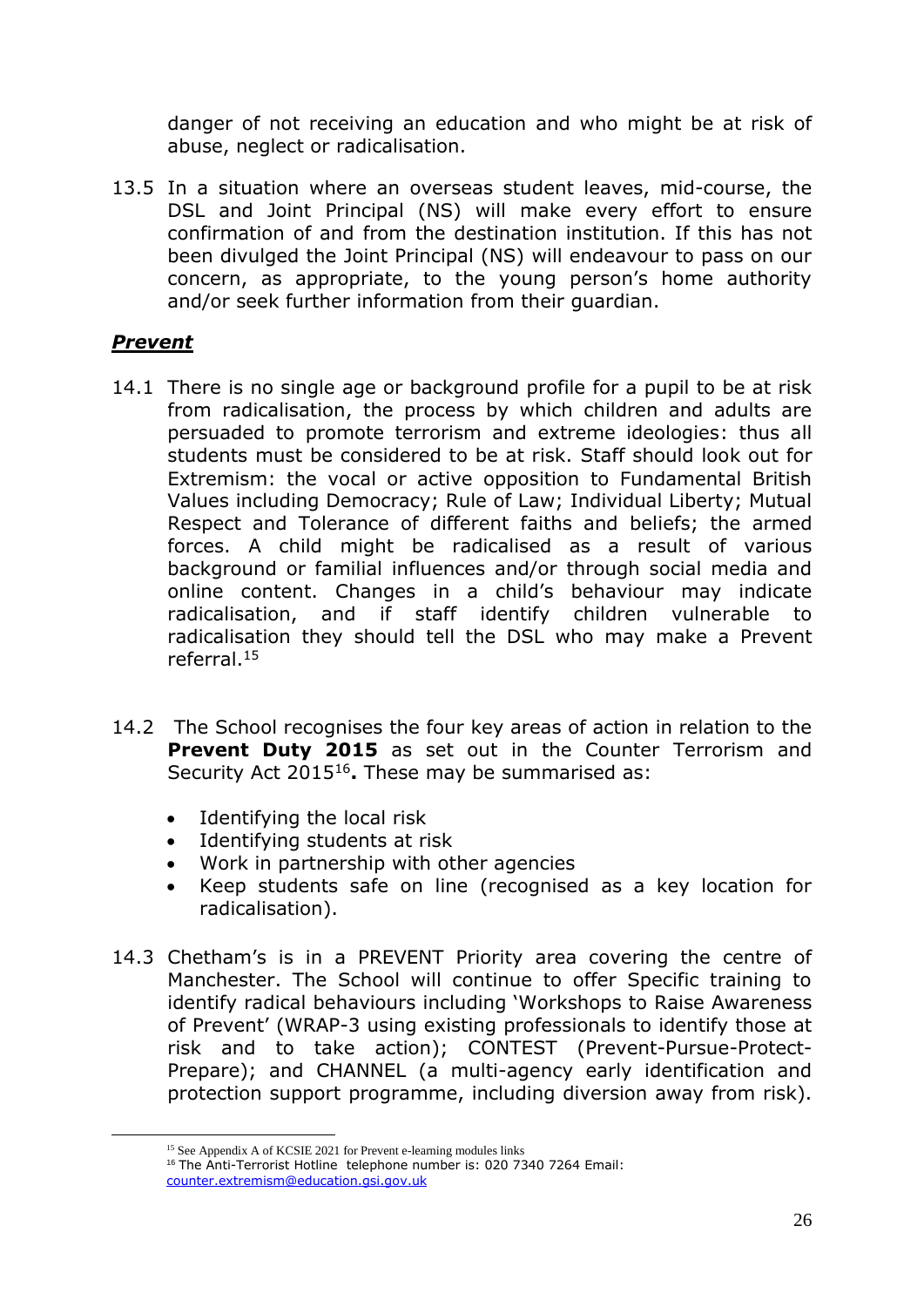The School has undertaken a PREVENT risk assessment, submitted to Manchester City Council (available on the intranet) as described in the PREVENT duty. The Risk Assessment covers:

- Visiting speakers (checking speech content, challenging mid speech)
- Working in partnership with CHANNEL
- Staff training to identify students at risk
- Policies to protect staff and students including; AUP; IT; Social Media; network filters; regular guidance and tuition about online safety (Digital Citizenship) through assemblies, PSHE, IT lessons and Tutor groups; termly e-safety committee.

14.4 Additional Support is available from the Department for Education on Prevent and Channel Awareness, and free resources via Educate Against Hate.

## *CIRCLE OF CARE*

15.1 Together with the affected student(s), the DSL will appoint a 'Circle of Care'. This will be a small number of appropriate adults who will have a greater knowledge of the concern and take on the responsibility of providing support for the student. It is rarely necessary for a wider number of staff to have this level of knowledge. The Independent Listener may also be an appropriate contact for the student. Details are to be found in the Mental Wellbeing Policy.

## *MONITORING, OVERSIGHT AND EVALUATION*

- 16.1 This policy was first reviewed and approved in its current format by the Governing Body May and October 2014. The Governing Body undertakes an annual review of the Child Protection (Safeguarding) Policy and Procedures and of the efficiency with which the related duties have been discharged.
- 16.2 When carrying out its annual review of Safeguarding practices, the Governing Body will review its findings in order to identify the processes undertaken and decisions made. The review should include monitoring of awareness of Safeguarding procedures including medical professionals. Any weaknesses or deficiencies identified in the Policy and Procedures will be remedied immediately.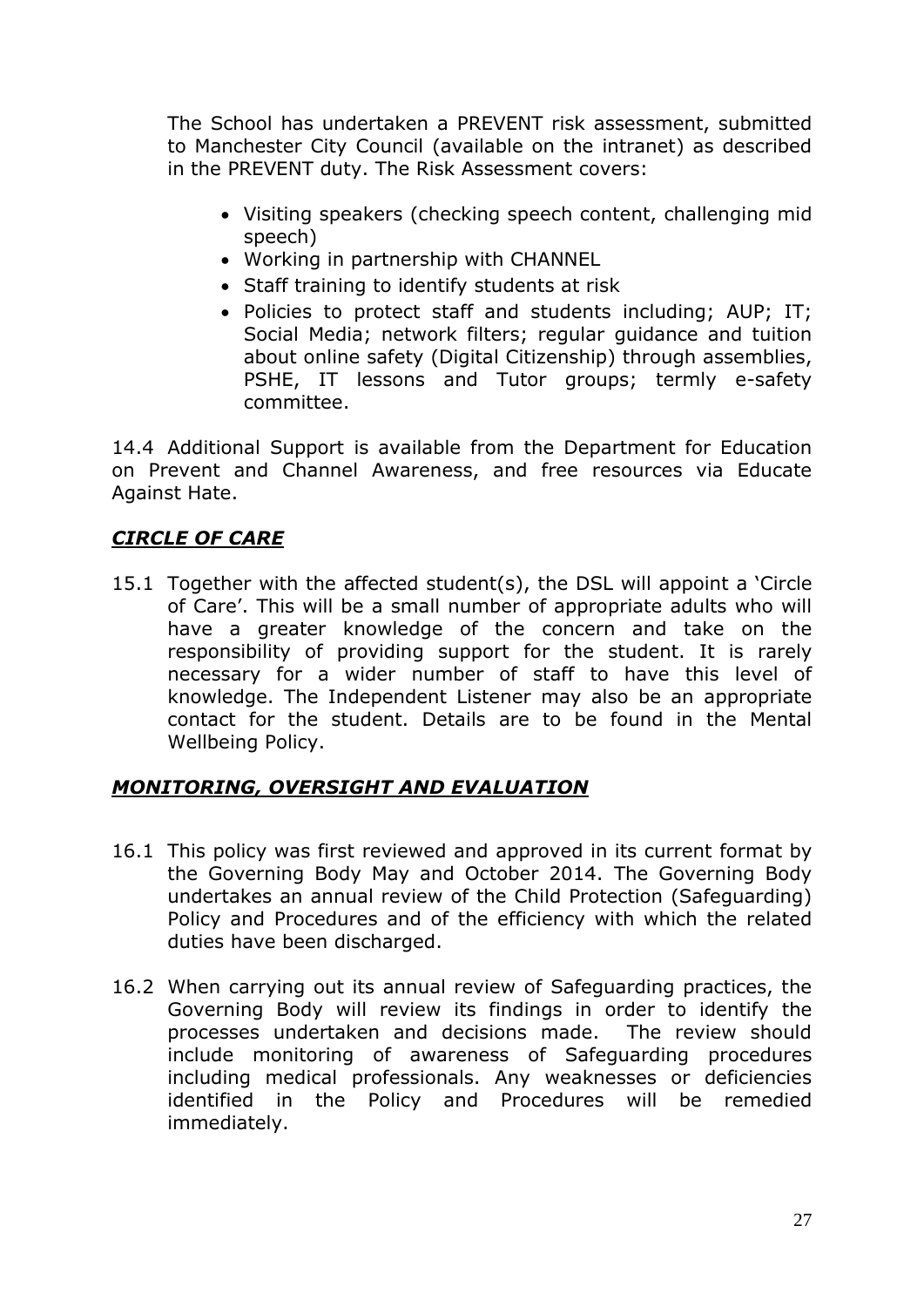- 16.3 The DSL presents three anonymised reports per year to the Governing Body for information and review and meets regularly with the designated member of the Governing Body.
- 16.4 In addition, the Safeguarding Committee of the Governing Body, carries out the front line scrutiny of the DSL and Deputy DSLs' work and records; including referrals to external agencies; regular recorded meetings between the DSL and the Member of Governing Body with responsibility for Safeguarding. The Safeguarding Commission's oversees the School's Child Protection and Safeguarding.

Signed: MALCOLM EDGE SIGNATURE Malcolm Edge, Chair of Governing Body

Date of revised policy: 5<sup>th</sup> October 2021

#### **Update History**

April 30 2014 May 12 2014 1 October 2014 14 October 2014 29 May 2015 2 November 2015 1 February 2016 30 May 2016 30 August 2016 6 February 2017 3 March 2017 30 August 2018 7 th September 2018 16th September 2019 19th October 2019 15<sup>th</sup> January 2020 12th September 2020 2 nd October 2020 12th March 2021 9<sup>th</sup> August 2021 27th September 2021 5 th October 2021

#### **Governing Body Review History**

1 October 2015 28 September 2017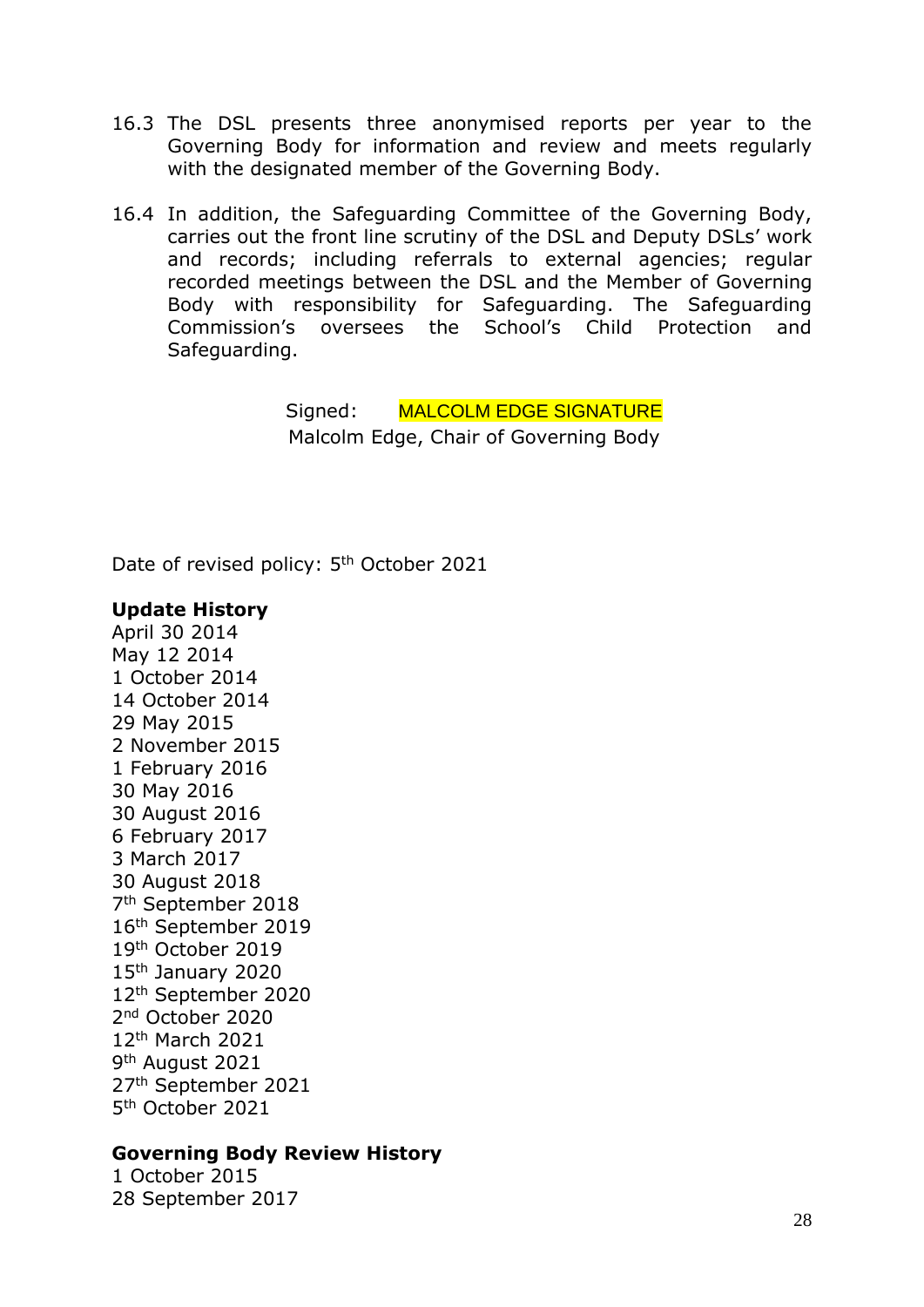7 th September 2018 25th September 2019 30th September 2020 28 September 2021 Next annual review: September 2022

### **Inspection History**

Full ISI inspection: 1st February 2016 Regulatory Compliance Inspection: 15th & 16th March 2017 Focused Compliance Inspection: 14th & 15th January 2020

**Related Policies** Promoting Good Behaviour Manual; e-safety; Remote Learning Procedures; Health and Safety; Compensatory Education; Missing Student Procedure; Accessibility Plan; Safer Recruitment; Whistleblowing; Care and Supervision of Choristers; Equality; Mental Wellbeing.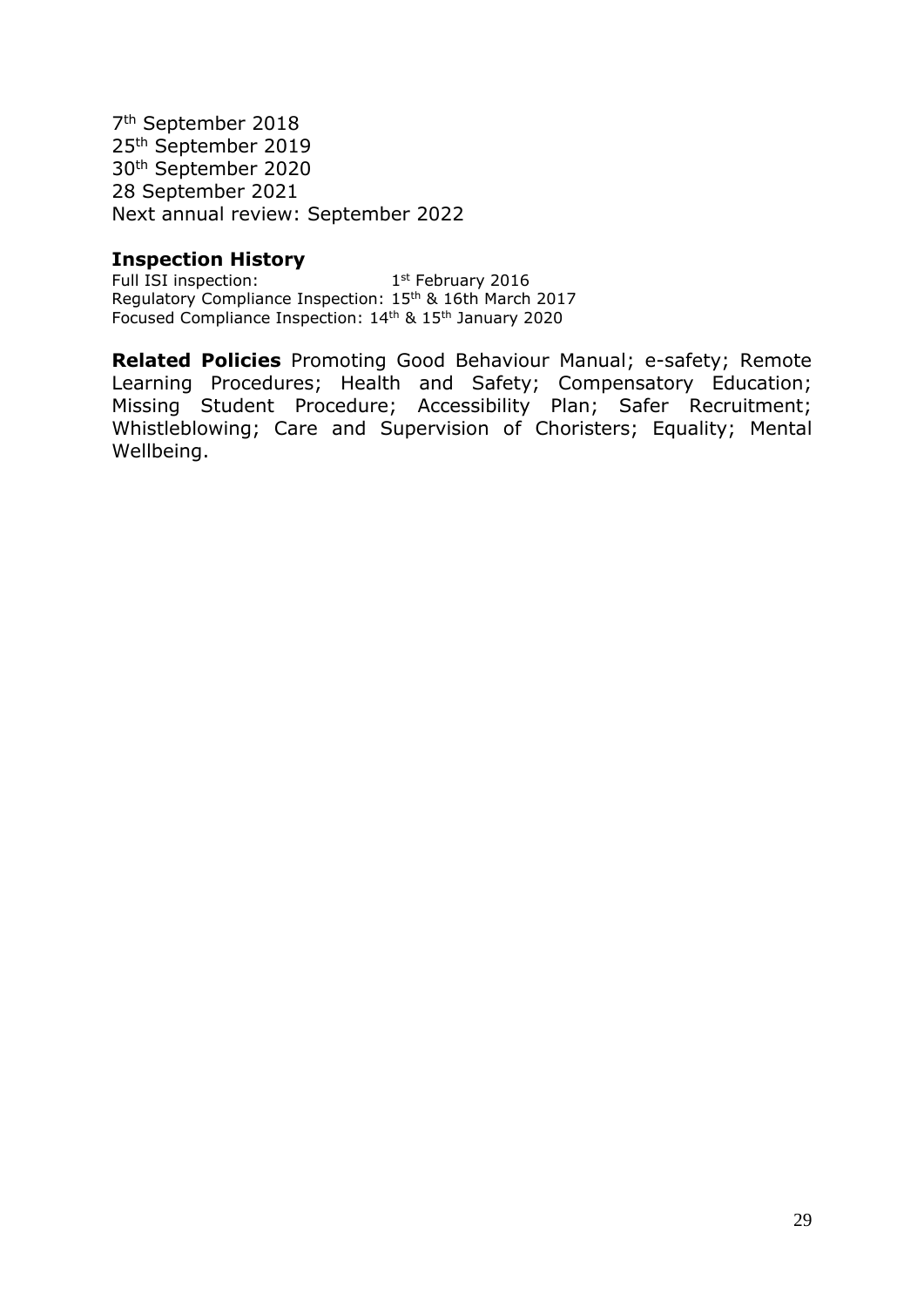### *Appendix 1 Types of Abuse*

**What is child abuse?** 

- **1.1 Neglect, physical, emotional or sexual abuse are the main types of abuse referred to by the term 'child abuse' – it's not always easy to know if someone is being abused, it can take place wholly on line or tech. may be used to facilitate offline abuse. But the important thing to remember is that no-one has the right to hurt a young person or make them do anything wrong or against their will.**
- **1.2** All lists of 'signs' or 'symptoms' of child abuse should be treated with caution. They are not exhaustive. At times there will be straightforward explanations for injuries or behaviour. What is essential is that teachers share their concerns with the DSL and that these are discussed in the light of what is known about the young person's circumstances and with those professionals with the responsibility to investigate abuse.

## **Definitions of Child Abuse (KCSIE 2021)**

- **1.3 Abuse**: a form of maltreatment of a child. Somebody may abuse or neglect a child by inflicting harm, or by failing to act to prevent harm. They may be abused by an adult or adults or another child or children, in a family or institutional or community setting usually by someone known to them. Abuse can take place wholly on line, or technology can be used to facilitate offline abuse.
- **1.4 Physical abuse**: a form of abuse which may involve hitting, shaking, throwing, poisoning, burning or scalding, drowning, suffocating or otherwise causing physical harm to a child. Physical harm may also be caused when a parent or carer fabricates the symptoms of, or deliberately induces, illness in a child.

## **Possible signs of physical abuse:**

- Unexplained injuries and/or refusal to discuss them;
- History of bruises/injuries with inconsistent explanations;
- Cigarette burns:
- Long bruises possibly made by a belt or a stick;
- Teeth marks;
- Fingertip/slap marks or bruises;
- Bilateral black eyes;
- Self-destruction tendencies and poor mental health;
- Aggression towards others;
- Untreated injuries;
- Fear of medical treatment;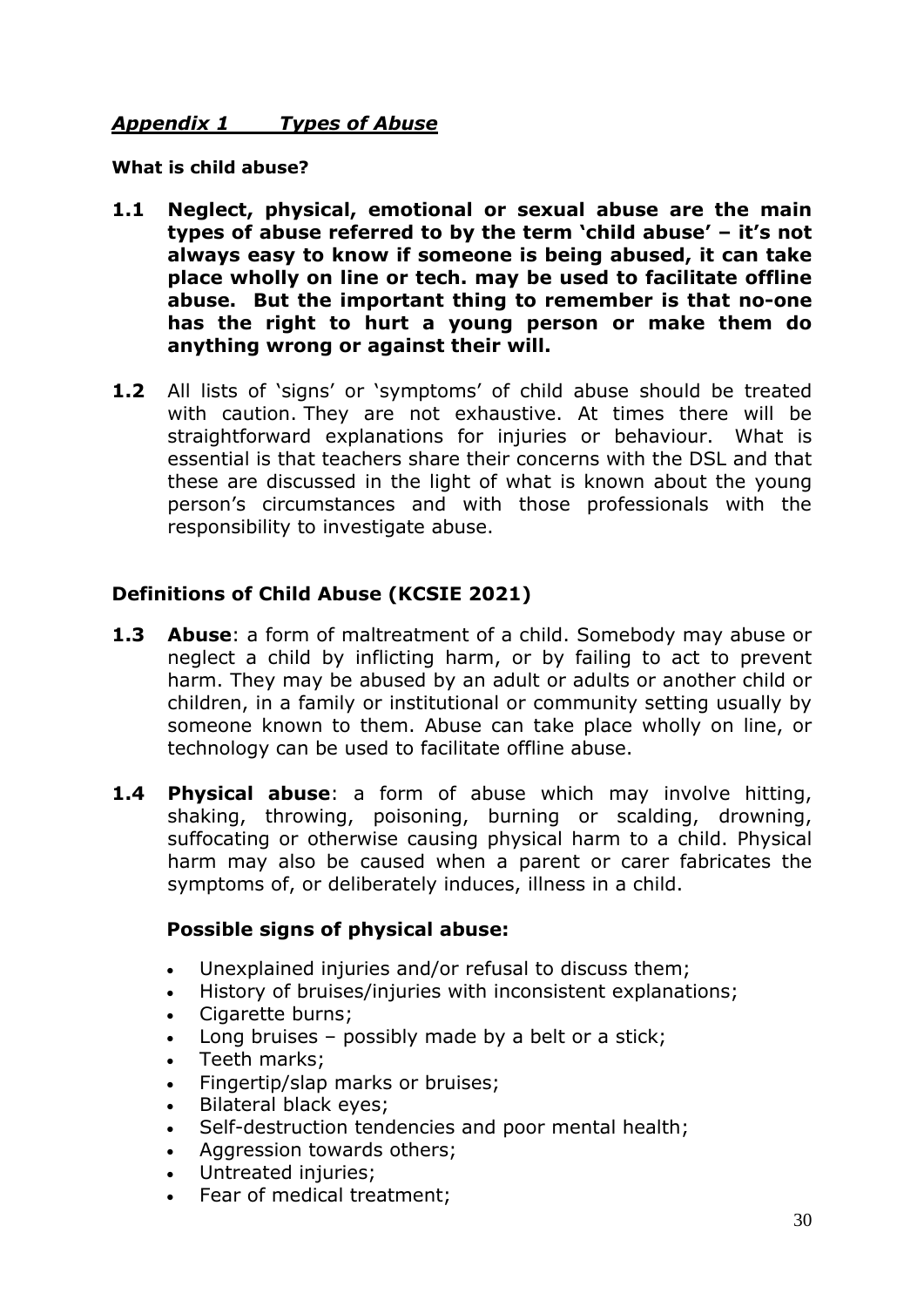• Unexplained patterns of absence that could be in order to hide injuries.

Common sites of non-accidental injuries include: ears, cheeks, neck, chest, buttocks, stomach, palms, backs of hands, back of wrists, inner thighs, back of legs.

**1.5 Emotional abuse**: the persistent emotional maltreatment of a child such as to cause severe and adverse effects on the child's emotional development. It may involve conveying to a child that they are worthless or unloved, inadequate, or valued only insofar as they meet the needs of another person. It may include not giving the child opportunities to express their views, deliberately silencing them or 'making fun' of what they say or how they communicate. It may feature age or developmentally inappropriate expectations being imposed on children. These may include interactions that are beyond a child's developmental capability as well as overprotection and limitation of exploration and learning, or preventing the child participating in normal social interaction. It may involve seeing or hearing the ill-treatment of another. It may involve serious bullying (including cyberbullying), causing children frequently to feel frightened or in danger, or the exploitation or corruption of children. Some level of emotional abuse is involved in all types of maltreatment of a child, although it may occur alone.

#### **Possible signs of emotional abuse:**

- Developmentally delayed
- Inappropriate emotional responses
- Self-harm
- Extreme passivity or aggression
- Running away
- Drug/solvent abuse
- Excessive fear of situations or people
- Social isolation
- Depression and poor mental health
- Excessive fear of parent/carer
- **1.6 Sexual abuse**: involves forcing or enticing a child or young person to take part in sexual activities, not necessarily involving a high level of violence, whether or not the child is aware of what is happening. The activities may involve physical contact, including assault by penetration (for example rape or oral sex) or nonpenetrative acts such as masturbation, kissing, rubbing and touching outside of clothing. They may also include non-contact activities, such as involving children in looking at, or in the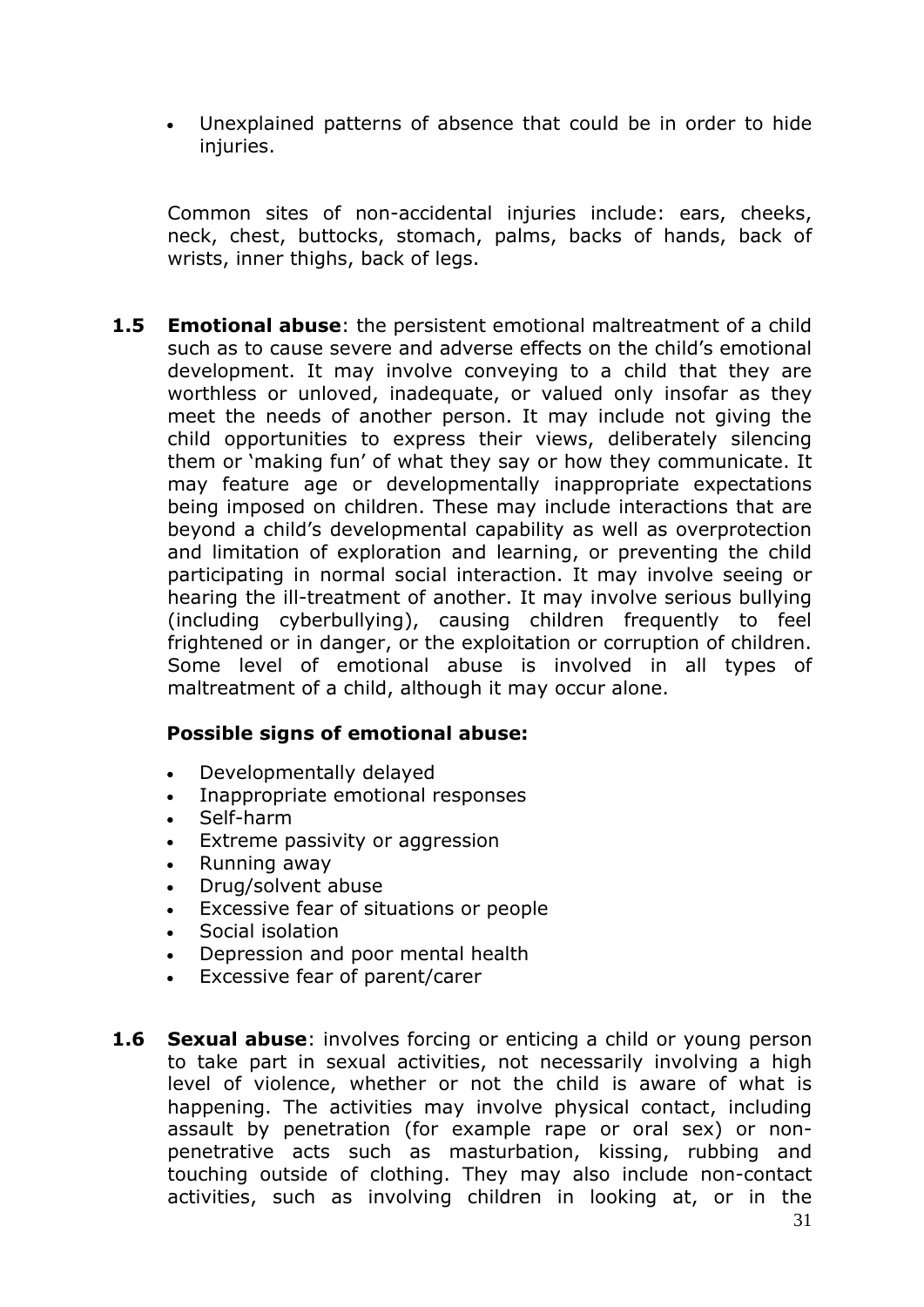production of sexual images, upskirting, watching sexual activities, encouraging children to behave in sexually inappropriate ways, or grooming a child in preparation for abuse (including via the internet, e.g. Nudes and Semi nudes / Coerced Self-Generated Imagery (CS-GI) or sexting). Sexual abuse can take place on line, and technology can be used to facilitate offline abuse. Sexual abuse is not solely perpetrated by adult males. Women can also commit acts of sexual abuse, as can other children. The sexual abuse of children by other children is a specific safeguarding issue in education.

## **Possible signs of sexual abuse:**

- Depression, suicidal, self-harming, poor mental health
- Anorexic/bulimic
- Acting in a sexually inappropriate way towards adults/peers
- Unexplained pregnancies
- Running away
- Telling of a 'friend with a problem of abuse'
- Sexually abusing a younger child
- Sudden changes in school or work habits
- Fear of certain people
- 'Chronic/persistent' medical problems (stomach pains/headaches)
- Withdrawn, isolated, excessively isolated
- **1.7 Neglect**: the persistent failure to meet a child's basic physical and/or psychological needs, likely to result in the serious impairment of the child's health or development. Neglect may occur during pregnancy as a result of maternal substance abuse. Once a child is born, neglect may involve a parent or carer failing to:
	- provide adequate food, clothing and shelter (including exclusion from home or abandonment);
	- protect a child from physical and emotional harm or danger;
	- ensure adequate supervision (including the use of inadequate care-givers);
	- ensure access to appropriate medical care or treatment
	- respond to a child's basic emotional needs.

There is often little professional consensus about what constitutes neglect. The following indicators have been highlighted by a recent research study as gaining considerable professional consensus as indicators of probable or definite neglect:

- Non-compliance with specific medical care
- Inadequate or dirty clothing
- Inappropriate supervision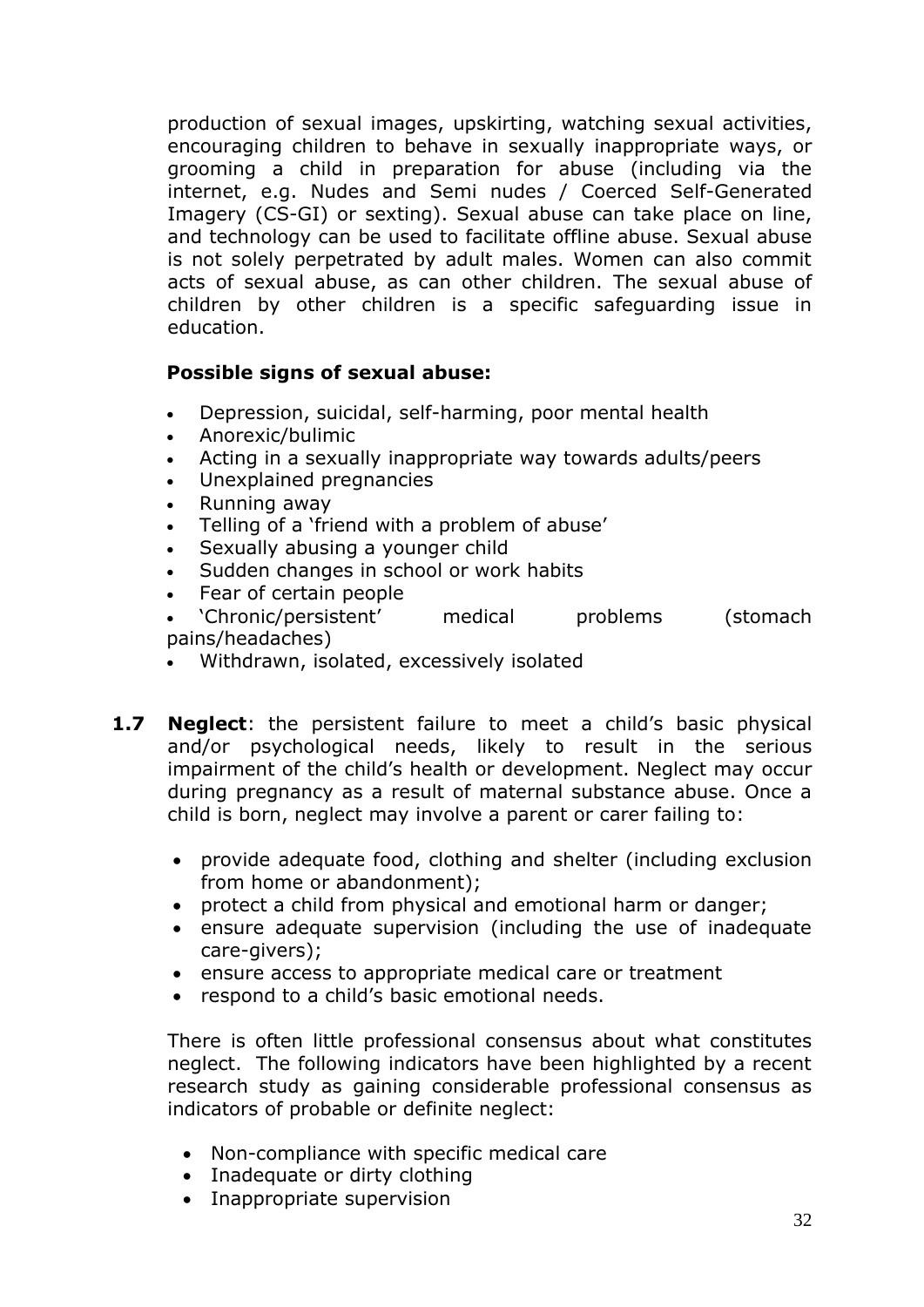- Body odour
- Poor health surveillance and immunisation uptake
- Domestic abuse
- Severe dental decay
- Not registered with GP or dentist
- Frequent accidents or injuries to young person
- Poor feeding or sleeping patterns
- Refusal to accept social care input
- **1.8 Child Abduction and Community Safety:** The unauthorised removal of a child from a parent or guardian can be committed by family, friends or strangers. Staff need to be vigilant for people loitering near the School or pupils in conversation. As students are given more freedom to roam it is important that students are given advice on how to keep safe and streetwise. The Good Behaviour Manual contains such advice for keeping safe in the city. Building confidence and resilience rather than simply scaremongering is a key part of Tutor and lesson time PSHE.
- **1.9 Children and the Court System:** When students are required to give evidence in court either for crimes they've witnessed, had committed against them or have committed themselves, they will need support. There are guidebooks available from GOV.uk for young witnesses. Likewise for situations involving child arrangements (custody). See references section, below.
- **1.10 Children with Family members in prison** are at risk from poor mental health, poverty, and isolation. The National Information Centre on Children of Offenders has good advice for Schools.
- **1.11 Cybercrime** refers to any criminal activity committed using computers and/or the internet. There are two types of cybercrime: a) cyber-enabled (can happen offline but are faster and scaled up on line; b) cyber-dependent (need an online computer).

Cyber enabled crimes include: fraud; purchase of illegal drugs; CSE

Cyber-dependent crimes are: 1) unauthorised access to computers (hacking); 2) overwhelming a computer network or website with traffic (denial of service; booting); 3) Malware (viruses, spyware, ransomeware, botnets, Remote Access Trojans).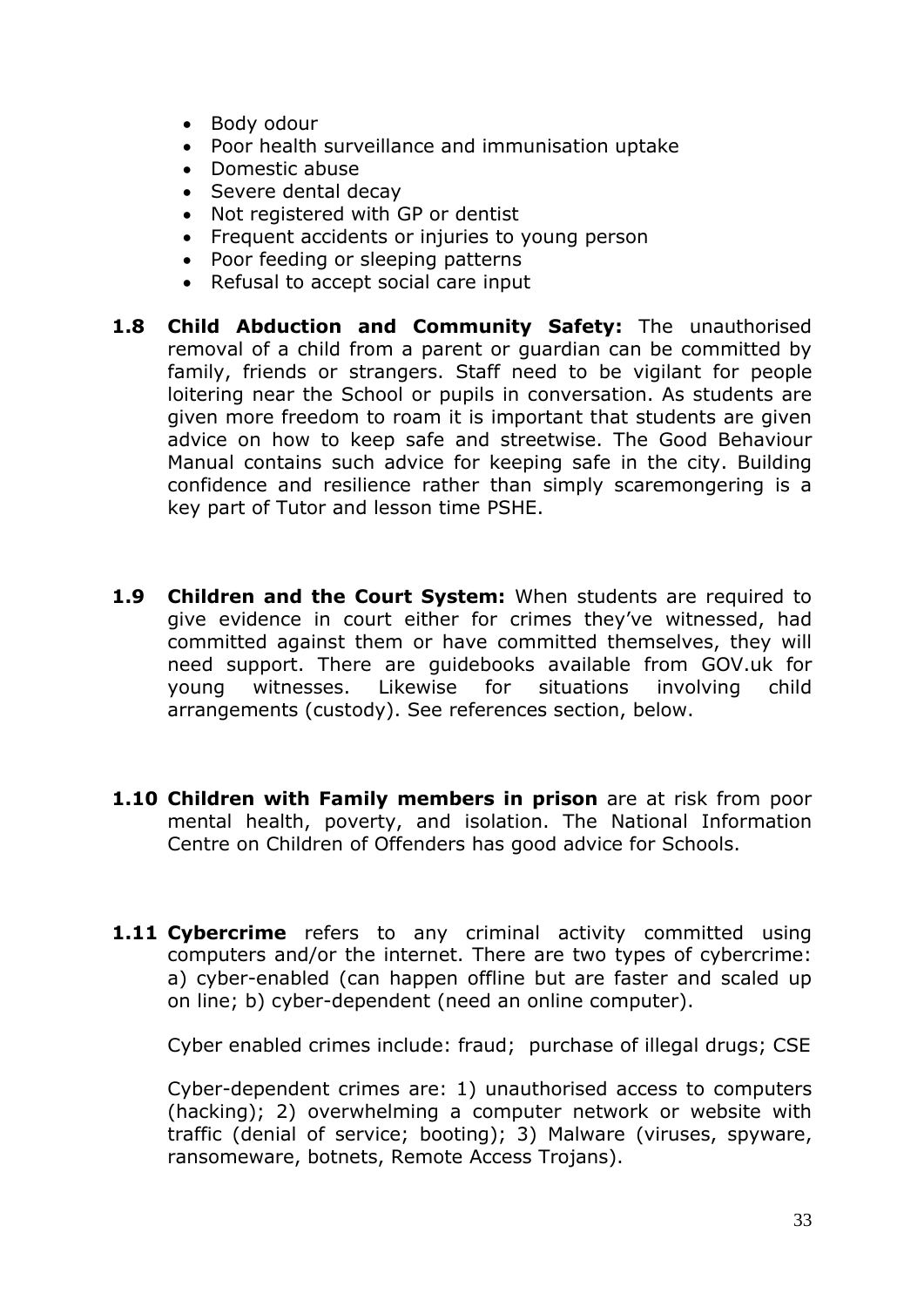Students with computer skills and interest may be tempted into Cybercrime. The national Cyber Choices programme works with local and national police to prevent young people from being drawn into cybercrime.

- **1.12 Female genital mutilation** (FGM) is a collective term used for different degrees of mutilation of the female external genitals, which includes the partial or total removal of the extreme female genital organs or injury to the female genital organs for cultural or non-therapeutic reasons. Main risk factors for Female Genital Mutilation FGM
	- low level of integration into UK society
	- mother or a sister who has undergone FGM
	- girls who are withdrawn from PSHE
	- visiting female elder from the country of origin
	- being taken on a long holiday to the country of origin
	- talk about a 'special' procedure to become a woman
	- We use MSP procedures as our quidelines. $17$

All staff have a legal duty to report **personally and directly to the police** any awareness/concerns/knowledge that an act of FGM appears to have been carried out on a girl aged 18 and under. Staff should phone 101 or in an emergency call 999 immediately. All staff should speak to the DSL with regard to any concerns about FGM also.

- **1.13** So called **Honour Based Violence** (HBV) encompasses crimes which have been committed to protect or defend the honour of the family and /or the community and can include FGM, forced marriage and practices such as breast ironing. Abuse can involve a wide network including family and community, and therefore, multiple perpetrators. Multi-agency alertness including community groups, is recommended. The School will follow guidance in Annex A of KCSIE 2021. Staff should alert the DSL if they have a concern, who may then follow safeguarding procedures.
- **1.14** Children may be involved in or at risk from **Serious Violence**. Indicators may include:

Increased absence Change in friendships with older students Significant decline in performance Self harm Significant change in wellbeing and mental health

<sup>17</sup> <http://www.manchesterscb.org.uk/newsdetail.asp?id=433>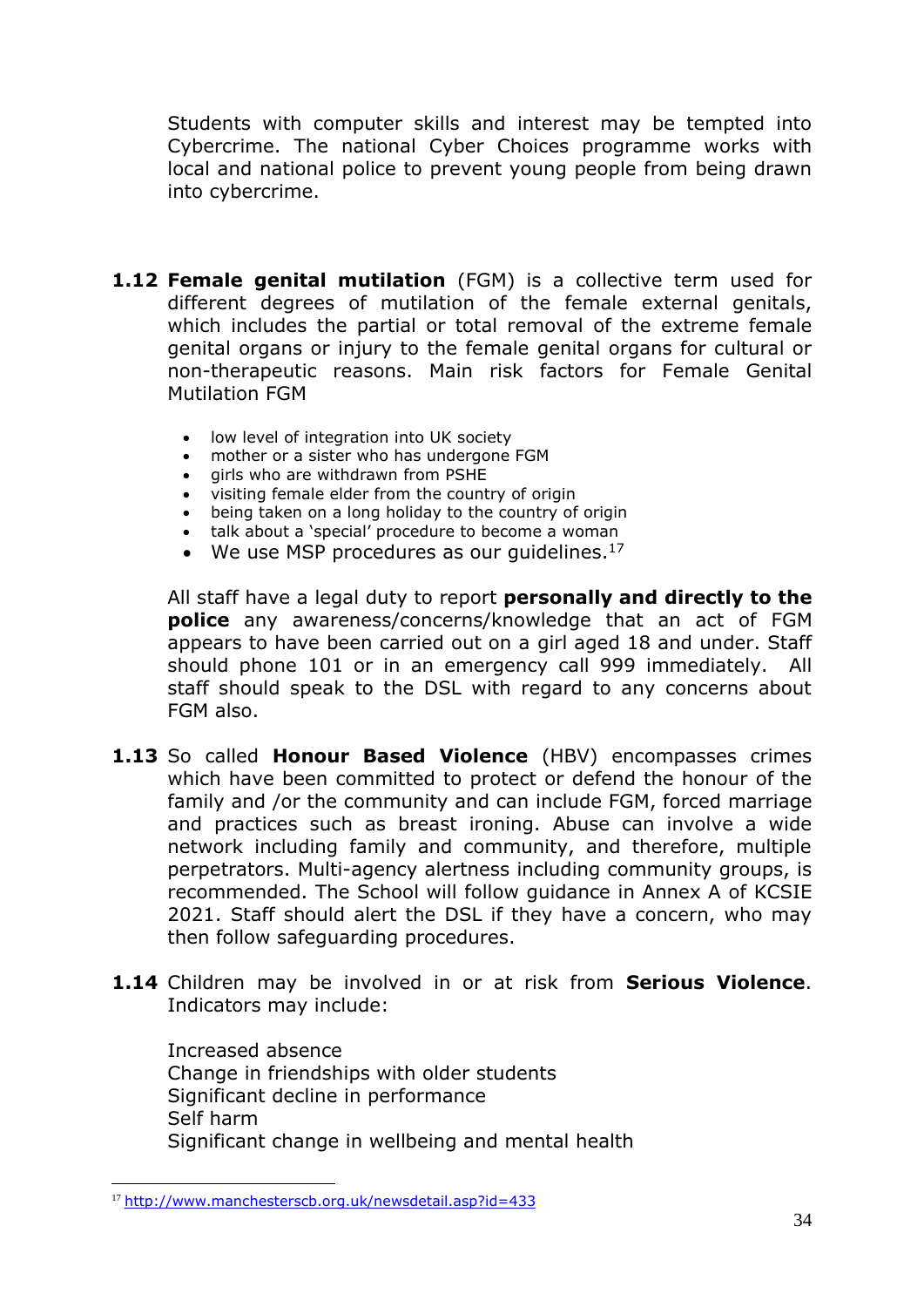Signs of assault / unexplained injuries Unexplained gifts<sup>18</sup>

Those at higher risk of involvement are students who are: male; frequently absent; permanently excluded; involved in offending.

- **1.15** The School recognises its role in identifying instances of **Forced Marriage** where a person is coerced into marriage against their will and/or because they are unable to discriminate the seriousness of the situation because of lack of ability to give consent. Violence, threats (physical or emotional or psychological) or other coercion is used to force the marriage. Some perpetrators use perceived cultural practices to coerce someone into marriage. Further guidance can be found in Annex A of KCSIE 2021. There is a hotline for concerns about possible situations of Forced Marriage: Tel 0207008 0151 or email fmu@fco.gov.uk.
- **1.16 Child Criminal Exploitation** (CCE) involves an imbalance of power where the child is controlled, manipulated or deceived into criminal activity a) because the victim wants or needs something; b) for the advantage of the perpetrator; c) through threats or actual violence. Physical contact is not a necessary part of CCE. Exploitation may have taken place even if the activity seems consensual. The experience of being criminally exploited, and therefore the indicators of CCE may be different for boys and girls. Signs of CCE:
	- Unexplained gifts/new possessions
	- Associating with other exploited children
	- Changes in emotional wellbeing
	- Drug/alcohol misuse
	- Going missing or regular lateness
	- Missing school regularly

Children being criminally exploited are also at higher risk of sexual exploitation.

1.17 **Child Sexual Exploitation** (CSE) 'Sexual exploitation can take many forms ranging from the seemingly 'consensual' relationship where sex is exchanged for affection or gifts, to serious organised crime by gangs, County Lines, and groups. Exploitation is defined by an imbalance of power in the relationship. CSE is a form of child sexual abuse. It occurs where an individual or group takes advantage of an imbalance of power to coerce, manipulate or deceive a child or young person under the age of 18 into sexual activity (a) in exchange for something the victim needs or wants,

<sup>18</sup> See *Preventing Youth Violence and Gang Involvement* and *Criminal Exploitation of Children and Vulnerable Adults: County Lines guidance*.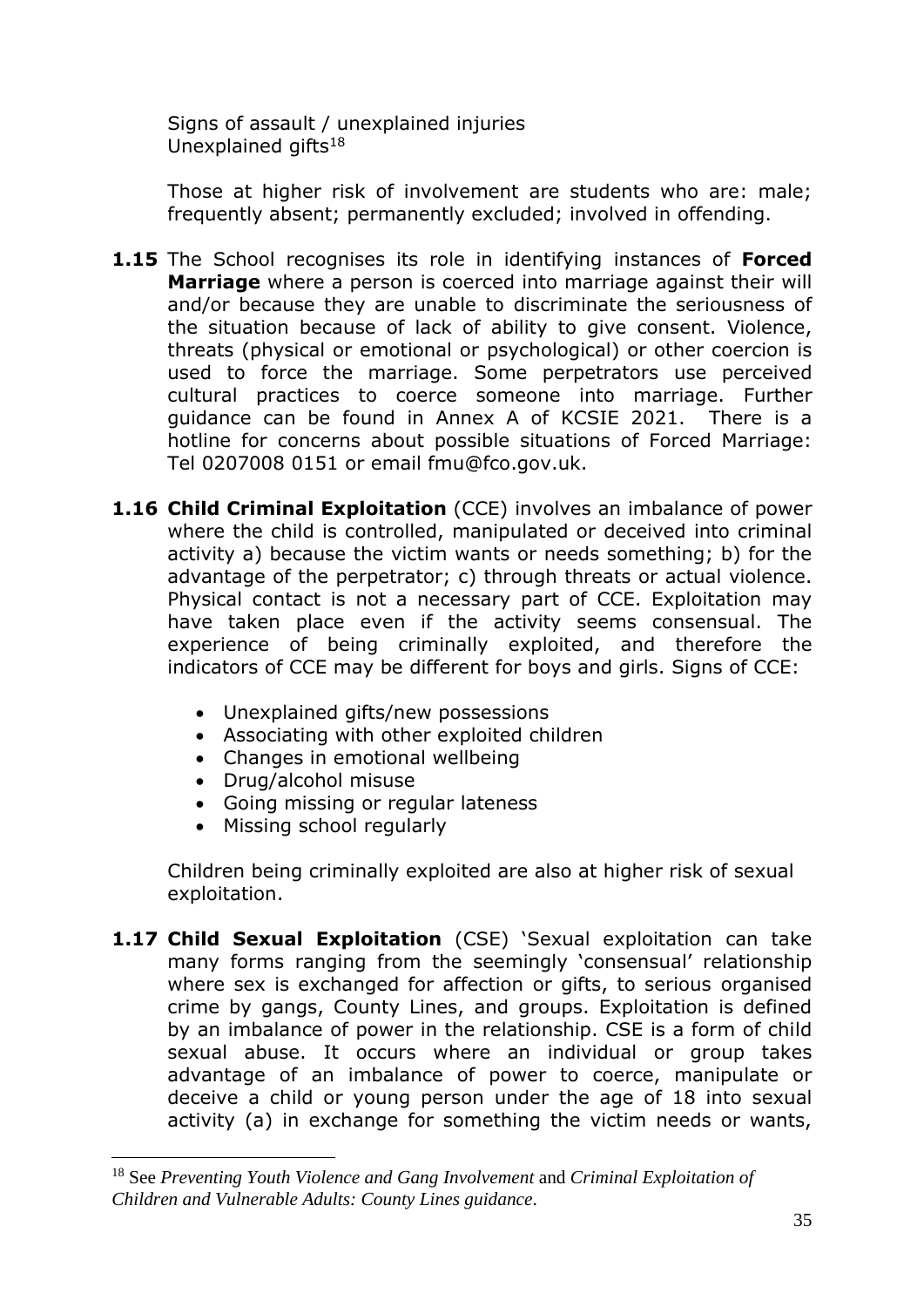and/or (b) for the financial advantage or increased status of the perpetrator or facilitator. The victim may have been sexually exploited even if the sexual activity appears consensual. CSE does not always involve physical contact; it can also occur through the use of technology (WT 2020). CSE can affect any child under 18 including those over 16 who can legally consent to have sex and can include contact and non contact sexual activity. It may occur without the child's knowledge (e.g. copying online digital images). CSE may include some or all of the indicators of CCE and/or also the following:

- Older boy/girl friends
- Sexually transmitted infections
- Pregnancy
- the exploitation escalates
- Vulnerable young people are exploited
- Sex is exchanged for gifts/affection
- Drink, drugs and 'legal highs' are used
- Power increases as exploitation develops
- Possibly no external signs of abuse
- Cyberbullying
- Local HOT SPOTS this includes areas close to the School.

The perpetrator always holds some kind of power over the victim which increases as the exploitative relationship develops.' See KCSIE 2021 - Part 1 and Annex A. There is a growing recognition that children brought up in 'high criticism, low warmth' households are particularly vulnerable to CSE.

- **1.18 County Lines** describes the use of dedicated mobile phone or deal lines by organised drug gangs to move drugs and money. Children can become trapped by threats of violence (often extreme) and kidnap, and by drug debts. Signs include missing school or home. Use of the National Referral System<sup>19</sup> should be considered.
- **1.19 Domestic Abuse<sup>20</sup>** and / or violence in the home refers to one or more incidents of controlling, coercive or threatening behaviour violence or abuse between current or former intimate partners or members of family, or other personal connection, over the age of 16 of any gender, sexuality, ethnicity, socio-economic background. The Domestic Abuse Act 2021 recognises that children can be victims. Young people may suffer Domestic abuse in their own

<sup>&</sup>lt;sup>19</sup> National crime agency human-trafficking

<sup>20</sup> National Domestic Abuse Helpline 0808 2000 247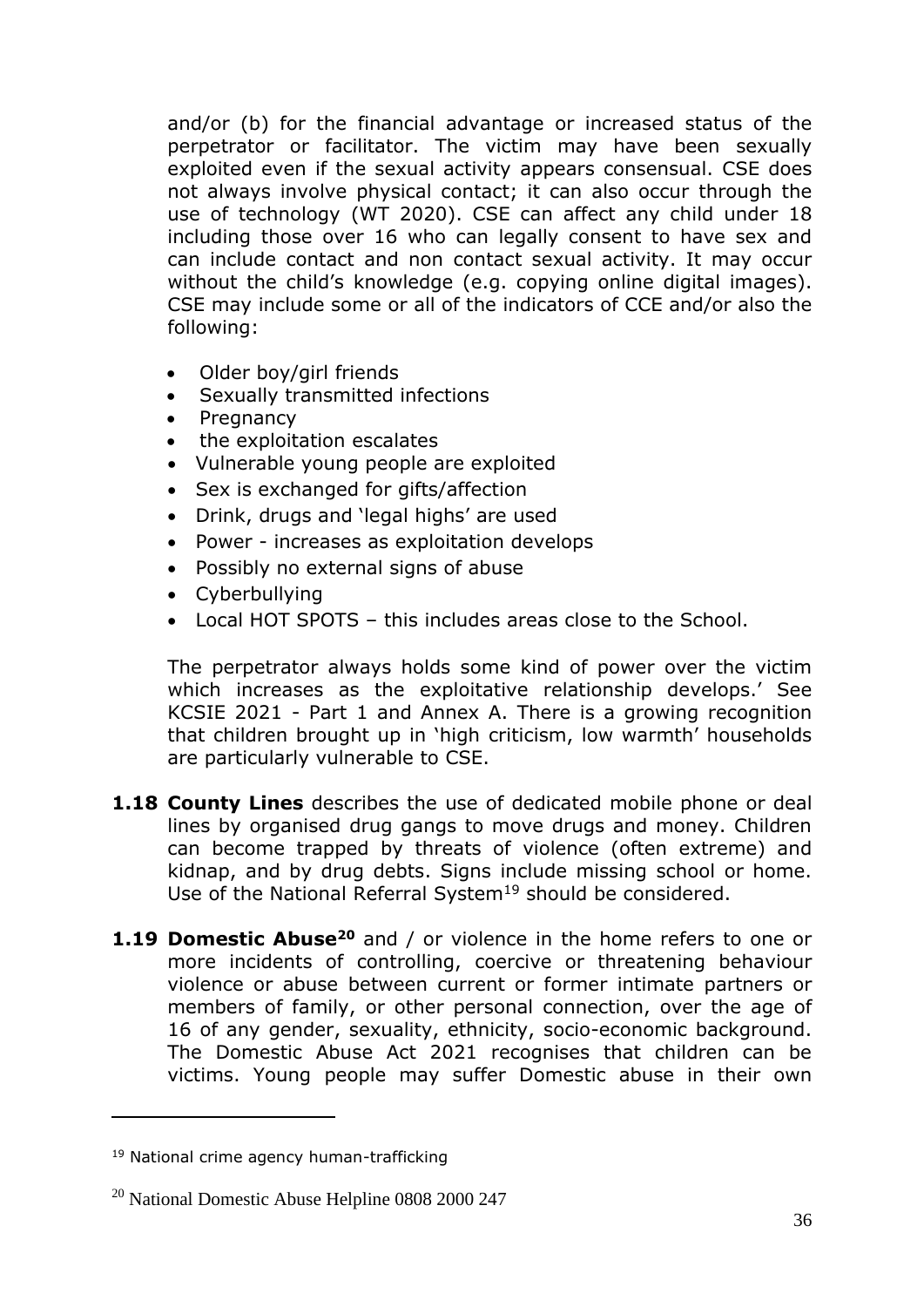personal relationships. Domestic Abuse can include (without limitation):

- Psychological
- Physical
- Sexual
- Financial
- Emotional

Children who have been exposed to Domestic Abuse may suffer a long-lasting emotional and psychological impact and they may feel that they are blameworthy. They might leave home as a result. Operation Encompass is an expedited police alert system whereby the DSL is informed by the police of a schoolchild who has experienced Domestic Abuse before they arrive in school the next day.

- **1.20 Homelessness**: or the risk of losing the family home can impact on children's wellbeing. The DSL has the details of referral routes to the local Housing Authority. Indicators of risk include: non-payment of fees; household debt; domestic abuse; anti-social behaviours. Children living at home or those over 16 living away from home may be at risk. The DSL will inform Children's Social Care of any concerns to enable early intervention and additional support.
- **1.21 Incel**: Online groups of men who consider themselves unattractive yet are desirous of relationships describe themselves resentfully as Involuntarily Celibate. They feel entitled to sex and harbour extreme and violent hatred of sexually active men and women and are prone to extreme racial and antisemitic prejudice. Male students with low self-esteem may be at risk of being radicalised by incel forums. Staff should report self-pitying, misogynist and misanthropic comments to the DSL. Incel subculture is very similar to other forms of extremism and may indicate a likelihood of radicalisation.
- **1.22 Mental Health** problems can indicate that a child has suffered or is at risk from suffering abuse, neglect or exploitation. Only trained professionals should attempt diagnoses, but staff are well placed to observe changes in behaviour which may indicate that a child is experiencing or at risk of developing mental health problem. Abuse, neglect and other potentially traumatic adverse experiences can impact children's mental health in childhood and beyond. If you have a mental health concern which is also a safeguarding concern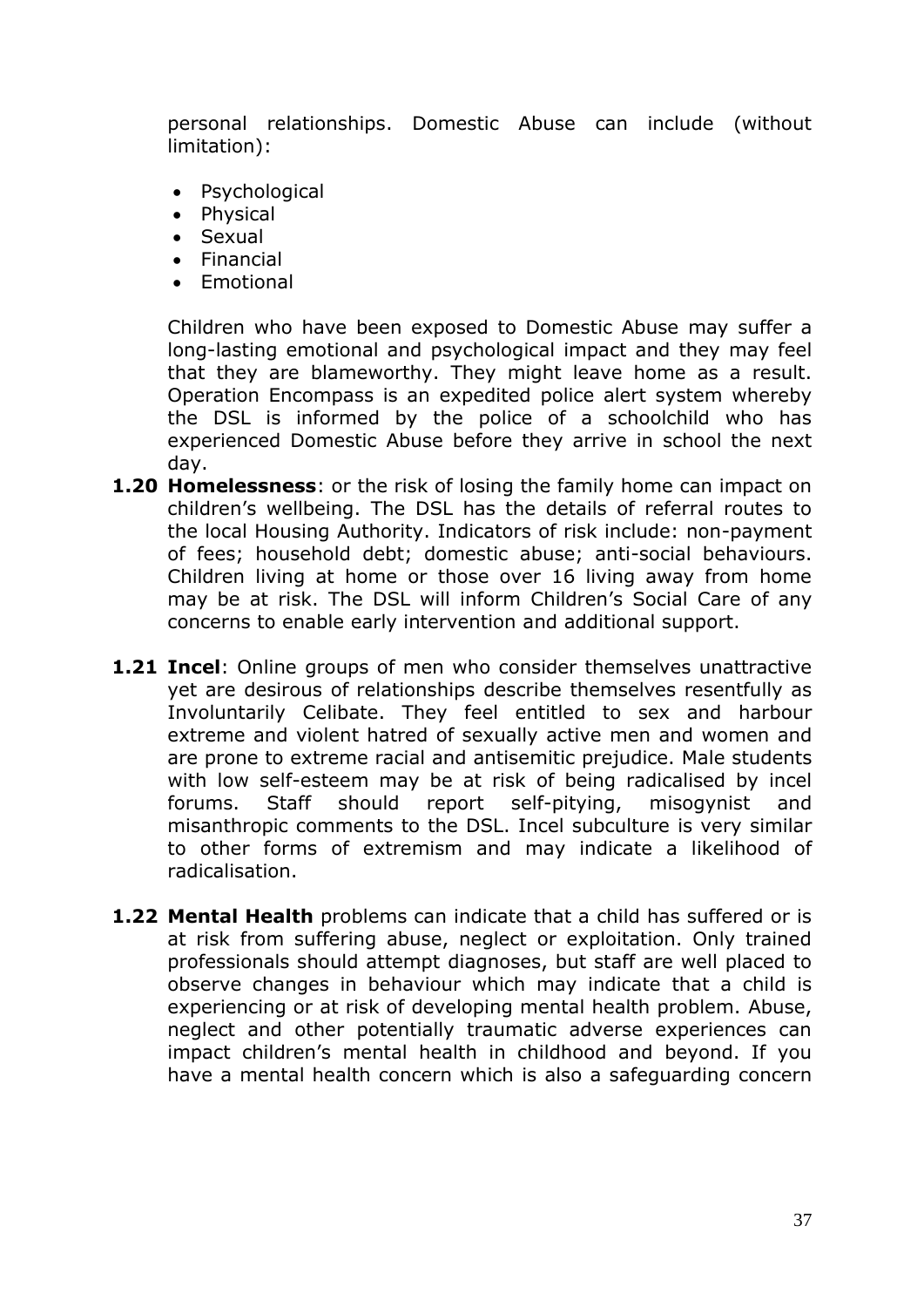then you should contact the DSL immediately<sup>21</sup>. CPOMS is used to record mental health problems securely.

- **1.23 Modern Slavery**: Human trafficking; slavery; servitude; forced labour; forced criminality; forced organ removal; are all forms of exploitation. The DSL would invoke the National Referral Mechanism over any such concern.
- **1.24 Private Fostering** occurs where a child under the age of 16 (or 18 if disabled) is cared for and housed by someone who is neither a parent, a relative, nor a person with parental responsibility for more than 28 days. If you suspect a case of private fostering, alert the DSL without delay, who will then contact the relevant LA.

<sup>&</sup>lt;sup>21</sup> See the DfE publications: Preventing and Tackling Bullying; Mental Health and Behaviour in Schools; Promoting children and young people's emotional health and wellbeing; Rise Above.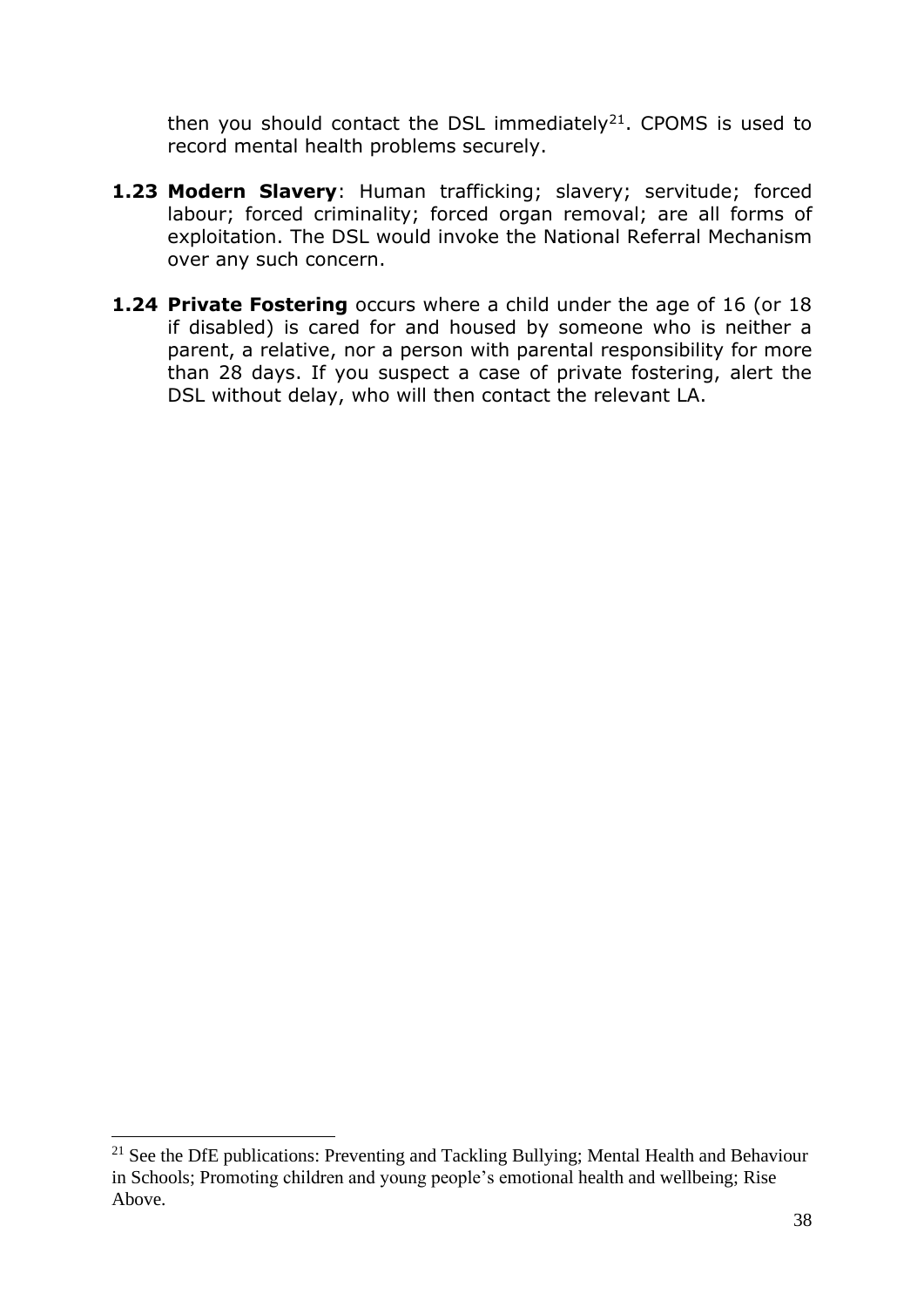## **Ten Tips for responding to Safeguarding and Child Protection Concerns**



- ❖ Stay Calm
- ❖ Do not guarantee confidentiality
- ❖ Reassure and be prepared to listen
- ❖ Do not ask leading questions
- ❖ Do not be a detective
- ❖ Record and report as soon as possible (Concern Form/CPOMS)
- ❖ Keep your notes to hand in
- ❖ Reporting Routes see below
- ❖ Follow the advice
- ❖ Alert Security if appropriate

**Abuse can be:** Physical, Sexual, Emotional, Neglect

Abuse is possible anywhere. Safeguarding and Reporting is everyone's responsibility.

#### **Report Concerns about:**

- a **member of staff, supply, volunteers or DSL**→ **Joint Principal (NS)** →**LADO**
- **the Joint Principals** → **Chair of Governors or Chair of Safeguarding Committee** →**LADO**
- **all other concerns**  $\rightarrow$  the **DSL**, Mrs Owen, in Comp Ed Dept Tel: 0161-834-9644 (347) or in her absence to the **Deputy DSL**, Ms Smith (201) or **Dept DSL Music**, Mr Mayer (232) or **ask Security to contact them. Speak asap. Do not disclose to the subject**.

**Alternative referral numbers are: MSP** 0161 234 5001 **or NSPCC Helpline** 0808 800 5000 **Police** 101 (or in an emergency 999) **NSPCC Whistle-blowing helpline** 08000 280285 **Anti-terrorist hotline** 020 7340 7264 **Medical Centre:** ext. 217; Mobile 07917142760

*This is presented as a two-sided 'credit card' designed to sit in the staff pass card.*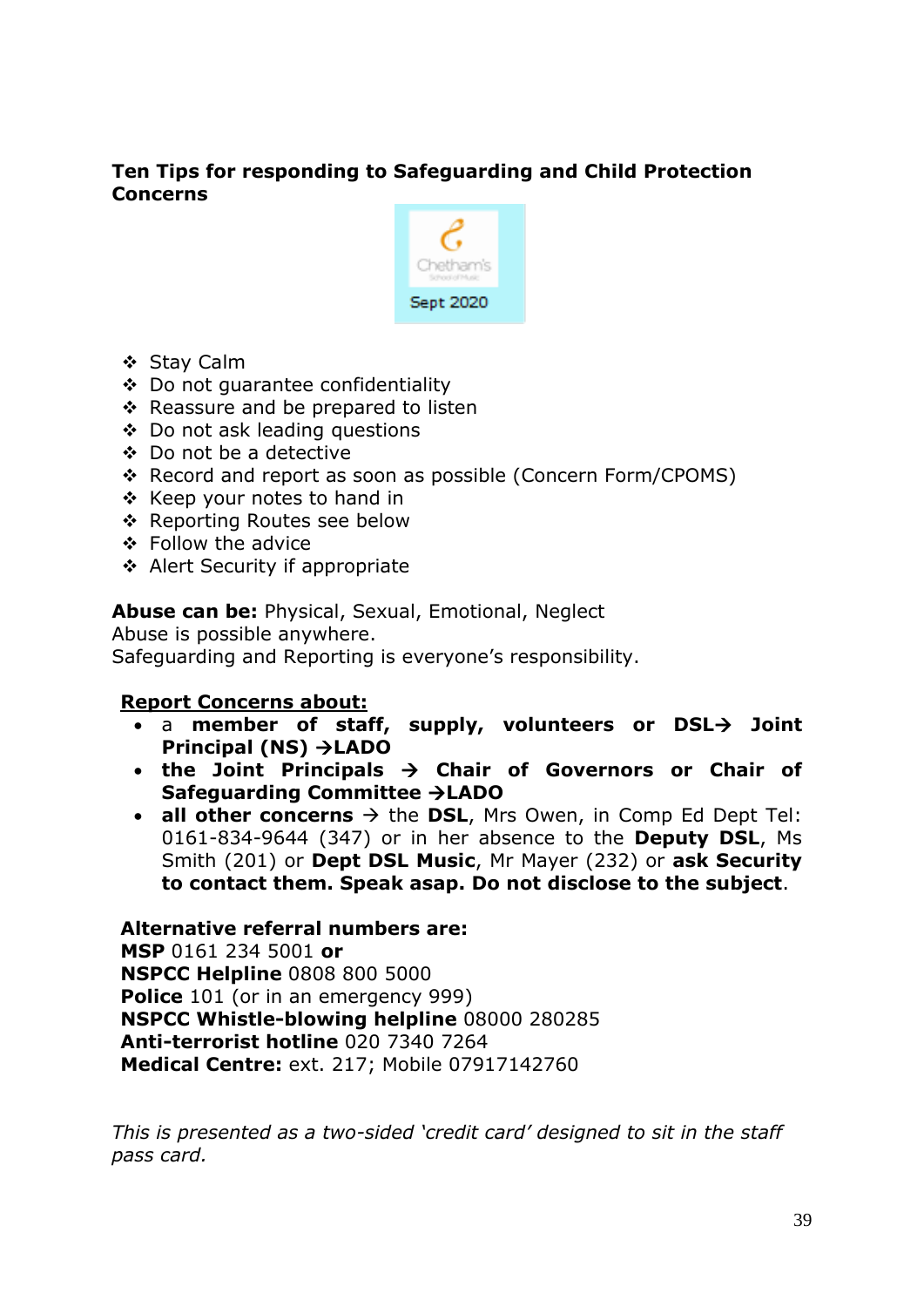## *Concerns and Allegations Flowchart*

Are you worried about a child or have you received an allegation that a child has been abused or is at risk of significant harm? Do not investigate the matter yourself. Speak to the person shown below depending on who is alleged to have committed the abuse.



In the unlikely event of these routes being unavailable/inappropriate you should report \* The DSL should consult the Joint Principal (NS); who will then contact the LADO. \*\* The Joint Principal (NS) / Chair of Governing Body (as appropriate) will contact the LADO and follow procedures in DfE guidance *Keeping Children Safe in Schools* (2021). allegations about staff directly to the LADO by using the referral form Appendix 6 or Tel 0161-234-1214, MSP 0161-234-5001 or, in an emergency the police 101 or 999. question.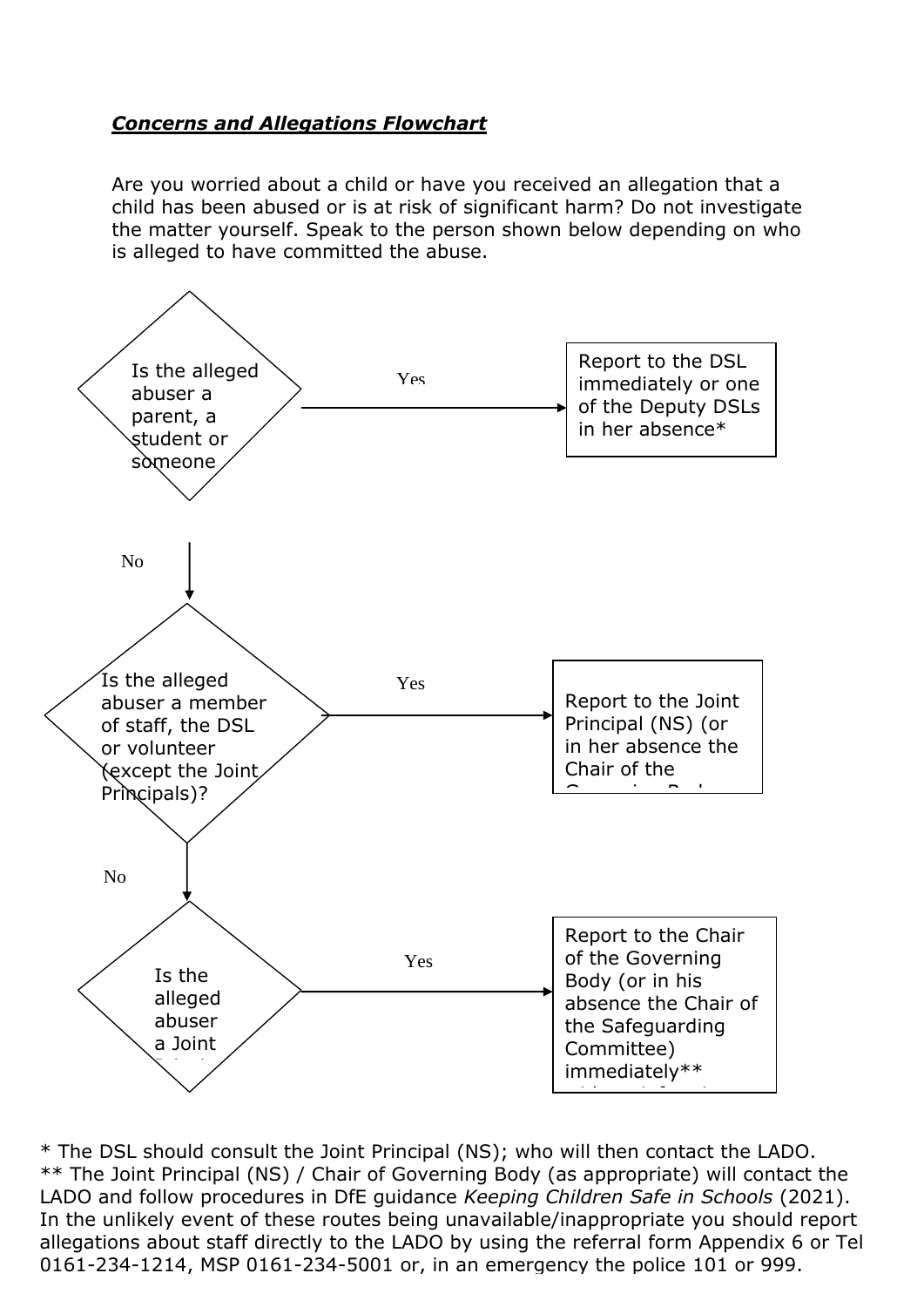#### *Responding to concerns over a child's welfare or suspicions of abuse*



<sup>1</sup>In cases which also involve a concern or an allegation of abuse against a staff member, see Part Four of this guidance. <sup>2</sup> Early help means providing support as soon as a problem emerges at any point in a child's life. Where a child would benefit from co-ordinated early help, an early help inter-agency assessment should be arranged. Chapter one of Working Together to Safeguard Children provides detailed guidance on the early help process.

<sup>3</sup>Referrals should follow the process set out in the local threshold document and local protocol for assessment. Chapter one of Working Together to Safeguard Children.

<sup>4</sup>Under the Children Act 1989, local authorities are required to provide services for children in need for the purposes of safeguarding and promoting their welfare. Children in need may be assessed under section 17 of the Children Act 1989. Under section 47 of the Children Act 1989, where a local authority has reasonable cause to suspect that a child is suffering or likely to suffer significant harm, it has a duty to make enquiries to decide whether to take action to safeguard or promote the child's welfare. Full details are in Chapter one of Working Together to Safeguard Children.

5 This could include applying for an Emergency Protection Order (EPO).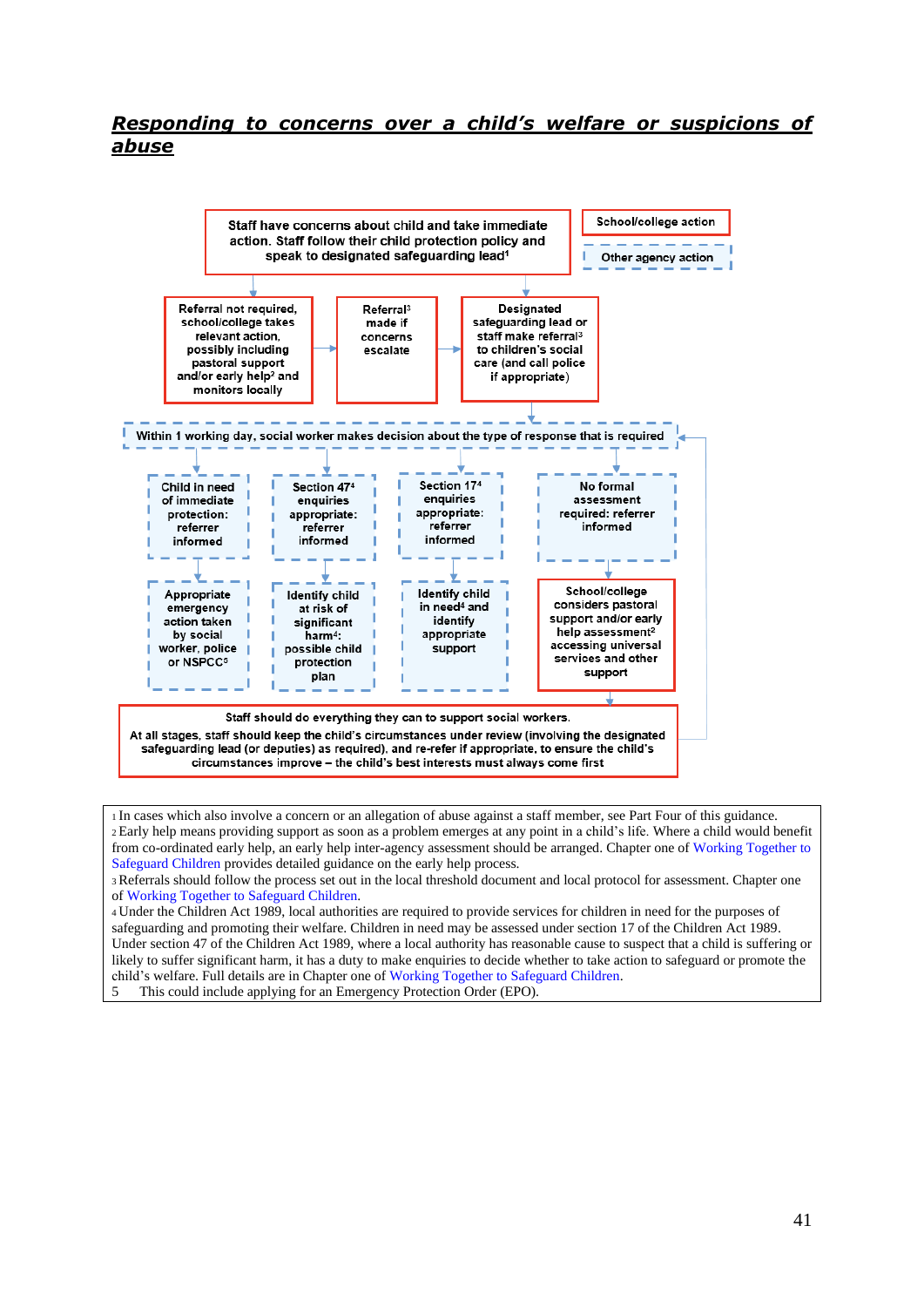## Action when a child has suffered or is likely to suffer harm

This diagram illustrates what action should be taken and who should take it when there are concerns about a child. If, at any point, there is a risk of immediate serious harm to a child a referral should be made to children's social care immediately. Anybody can make a referral.



\* In cases which also involve an allegation of abuse against a staff member, see part four of this quidance which explains action the school or college should take in respect of the staff member

\*\* Where a child and family would benefit from coordinated support from more than one agency (eg, education, health, housing, police) there should be an inter-agency assessment. These assessments should identify what help the child and family require to prevent needs escalating to a point where intervention would be needed via a statutory assessment under the Children Act 1989. The early help assessment should be undertaken by a lead professional who could be a teacher, special educational needs coordinator, General Practitioner (GP), family support worker, and/or health visitor.

\*\*\* Where there are more complex needs, help may be provided under section 17 of the Children Act 1989 (children in need). Where there are child protection concerns local authority services must make enquiries and decide if any action must be taken under section 47 of the Children Act 1989.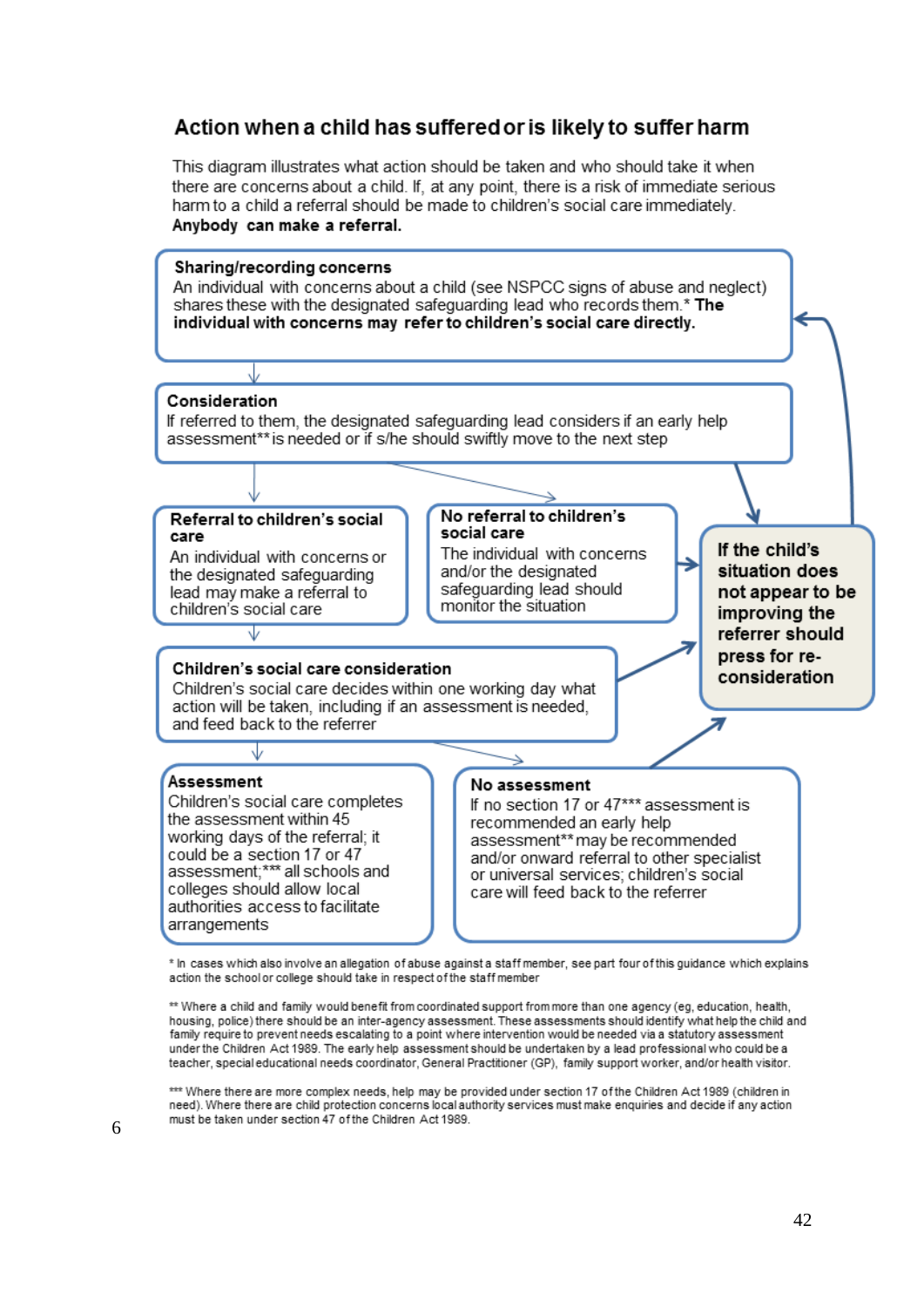## *Appendix 3 School Safeguarding Concern Form*

Abuse is possible anywhere. Reporting is everyone's responsibility. The important point is that notes are made, dated, signed and passed to the appropriate person.

**Internal Procedure:** This form **must** be used to record a disclosure or any concern about a student's safety and then given immediately to the appropriate person as outlined above.

Once you have filled in this form, it is essential that you immediately pass the information to:

- a) The Chairman of Governors (if the concern is about the Joint Principals)
- b) the Joint Principal (NS) (if concerns are about a member of staff or DSL) or
- c) to Mrs Owen (any other safeguarding concerns) or in her absence to Ms Smith or Mr Mayer.

#### **DO NOT INFORM THE SUBJECT**

Please append to this form any written notes, taken during the meeting with the student. *Barbara Owen DSL (Ext 347)*

| Student's full name and<br>form | <b>House parent</b>    |
|---------------------------------|------------------------|
|                                 | <b>Tutor</b>           |
| Date and time of this<br>record | Your name and position |

**Have you spoken to the student? □ Yes □ No**

#### **If yes, Please reassure the student that s/he has taken the correct step in passing on this information.**

**Why are you concerned about this student?**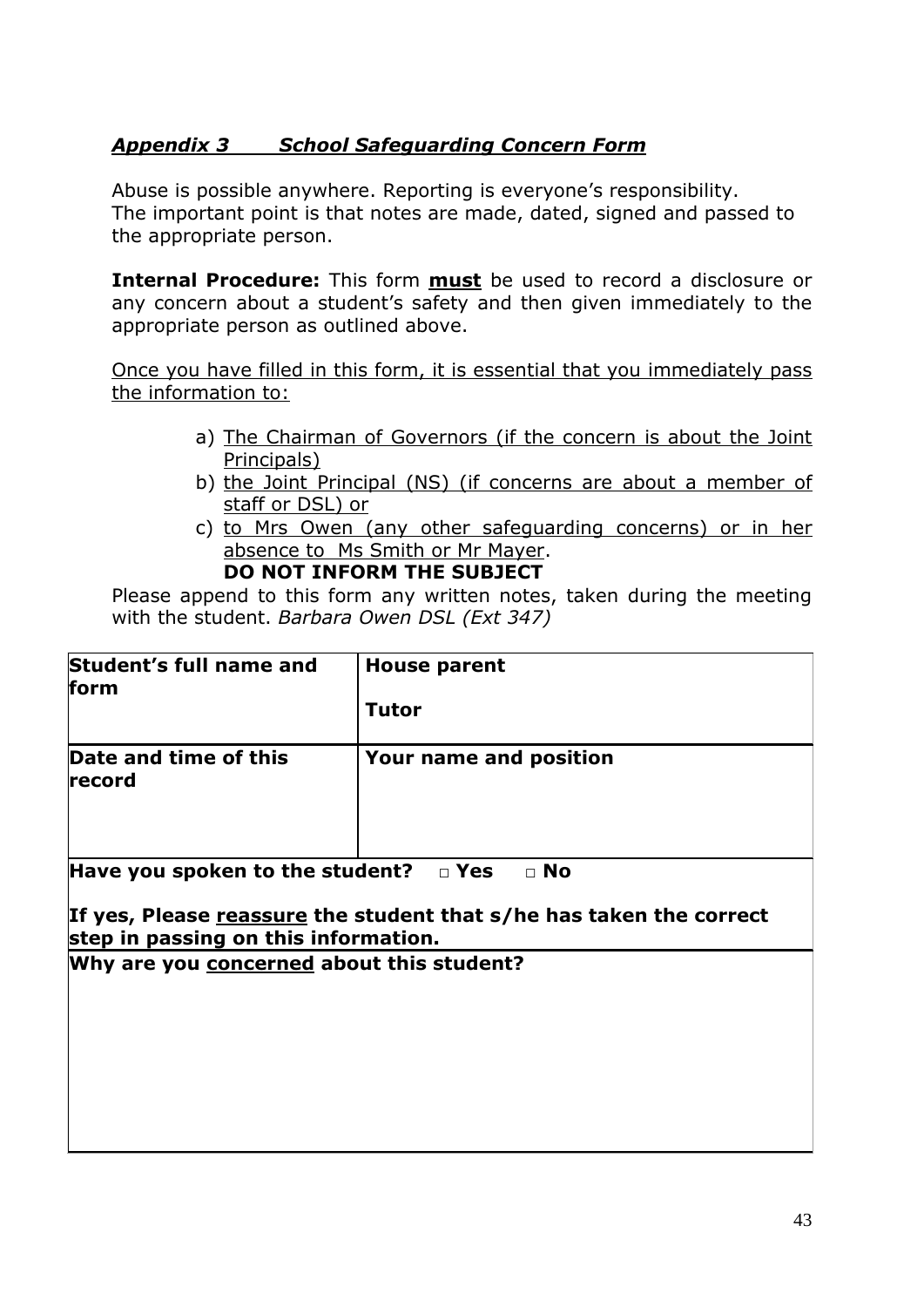|                                           | What have you observed and when?                                      |  |  |
|-------------------------------------------|-----------------------------------------------------------------------|--|--|
|                                           |                                                                       |  |  |
|                                           |                                                                       |  |  |
|                                           |                                                                       |  |  |
|                                           |                                                                       |  |  |
|                                           |                                                                       |  |  |
| What have you heard and                   | What did they say? Use the student's own                              |  |  |
| when?                                     | words                                                                 |  |  |
|                                           |                                                                       |  |  |
|                                           |                                                                       |  |  |
|                                           |                                                                       |  |  |
|                                           |                                                                       |  |  |
|                                           |                                                                       |  |  |
|                                           |                                                                       |  |  |
| What have you been told<br>and when?      |                                                                       |  |  |
|                                           |                                                                       |  |  |
|                                           |                                                                       |  |  |
|                                           |                                                                       |  |  |
|                                           |                                                                       |  |  |
|                                           |                                                                       |  |  |
|                                           |                                                                       |  |  |
|                                           | Date and time you handed Have you spoken to anyone else about         |  |  |
| this form to the designated your concern? |                                                                       |  |  |
| person.                                   | $\mathsf{\Gamma}$ Yes<br>$\Box$ No                                    |  |  |
| Are the parents/carers                    |                                                                       |  |  |
| aware of your<br>concern?                 | If yes, who?                                                          |  |  |
|                                           |                                                                       |  |  |
| $\mathsf{L}$ Yes<br>$\Box$ No             |                                                                       |  |  |
|                                           | Is this the first time you have been<br>concerned about this student? |  |  |
|                                           |                                                                       |  |  |
|                                           | $\Box$ Yes<br>$\Box$ No                                               |  |  |
| <b>Further details</b>                    |                                                                       |  |  |
|                                           |                                                                       |  |  |
|                                           |                                                                       |  |  |
|                                           |                                                                       |  |  |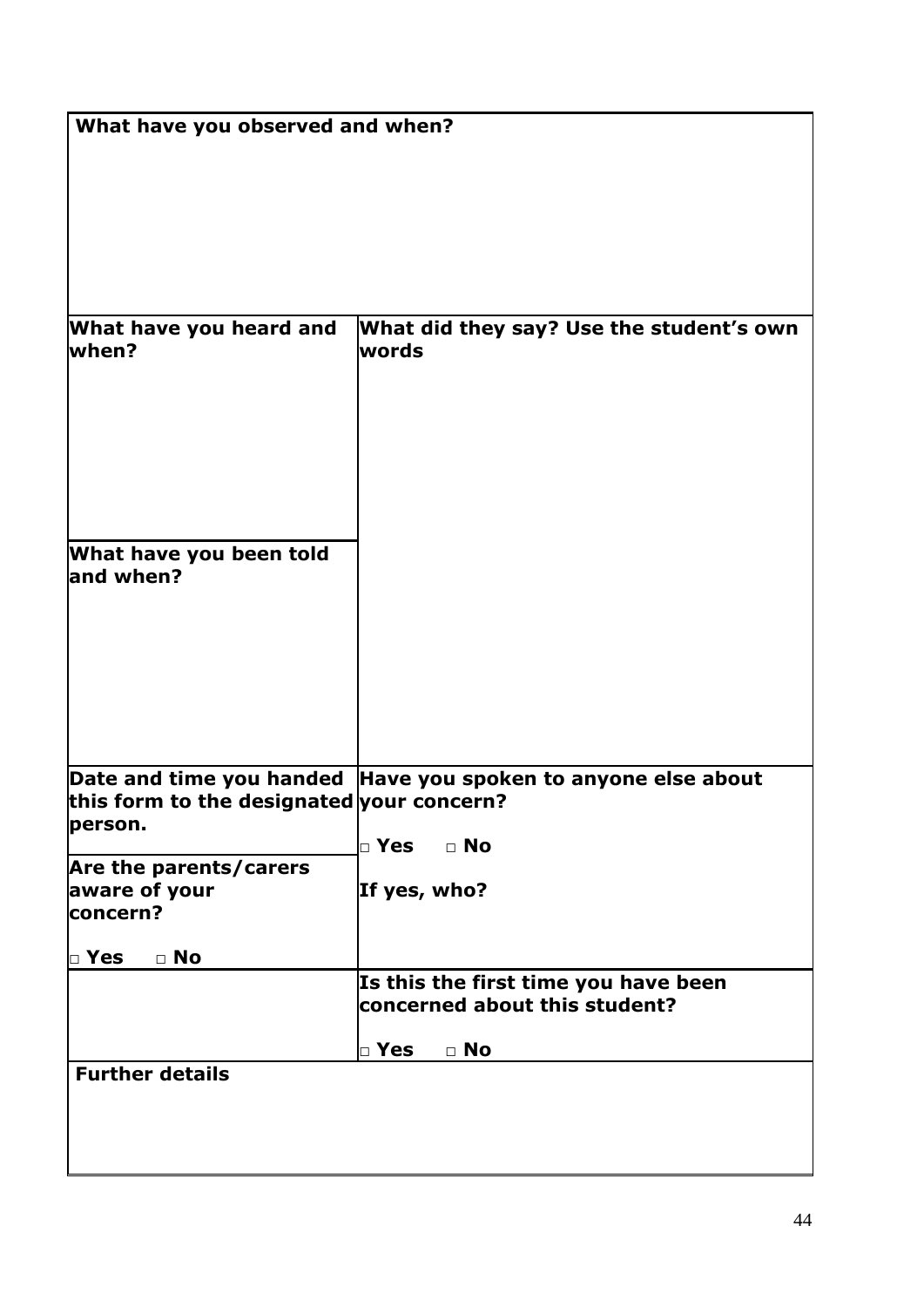| <b>Signature</b> | <b>Printed</b> |
|------------------|----------------|
| name             |                |

Return to and speak with the Joint Principal (NS) (if concerns are about a member of staff, or DSL); the Chair of the Governing Body (if concerns are about the Joint Principals); otherwise to Mrs Owen TODAY, or in her absence to Ms Smith or Mr Mayer.

Phone numbers for the above may be obtained from Security. Alternative referral numbers are: MSP 0161 234 5001 or NSPCC Whistleblowing helpline 0800028 0285 or NSPCC Helpline 0808 800 5000 or Police 101. If the allegation is about a member of staff you may email the LADO (Appendix 6) or call 0161-234-1214

*[Copies of this Concern From are available on the intranet (Child Protection and Safeguarding Policy), School Website, in Houses, Staff Rooms, Medical Centre, Principal's Office, Music Office, Bursar's Office, General Office, Domestic Services Office, Security, and Maintenance, Stoller Hall Offices.]*

*9/2020*

#### **Concern Form Body Map**

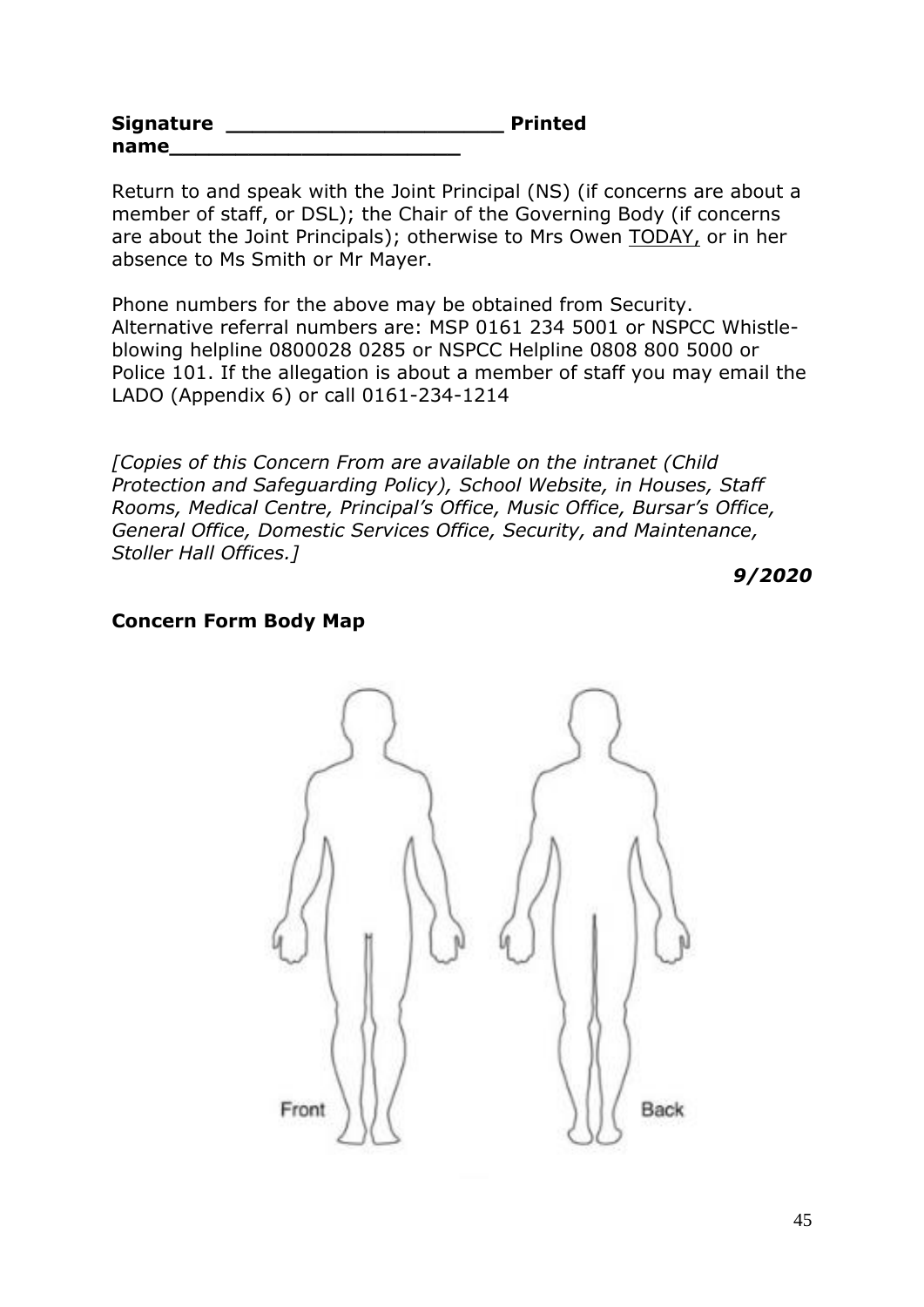Describe injuries in the text box. Mark injured area with a X. If there are multiple injuries use numbers on the map/description to identify each injury.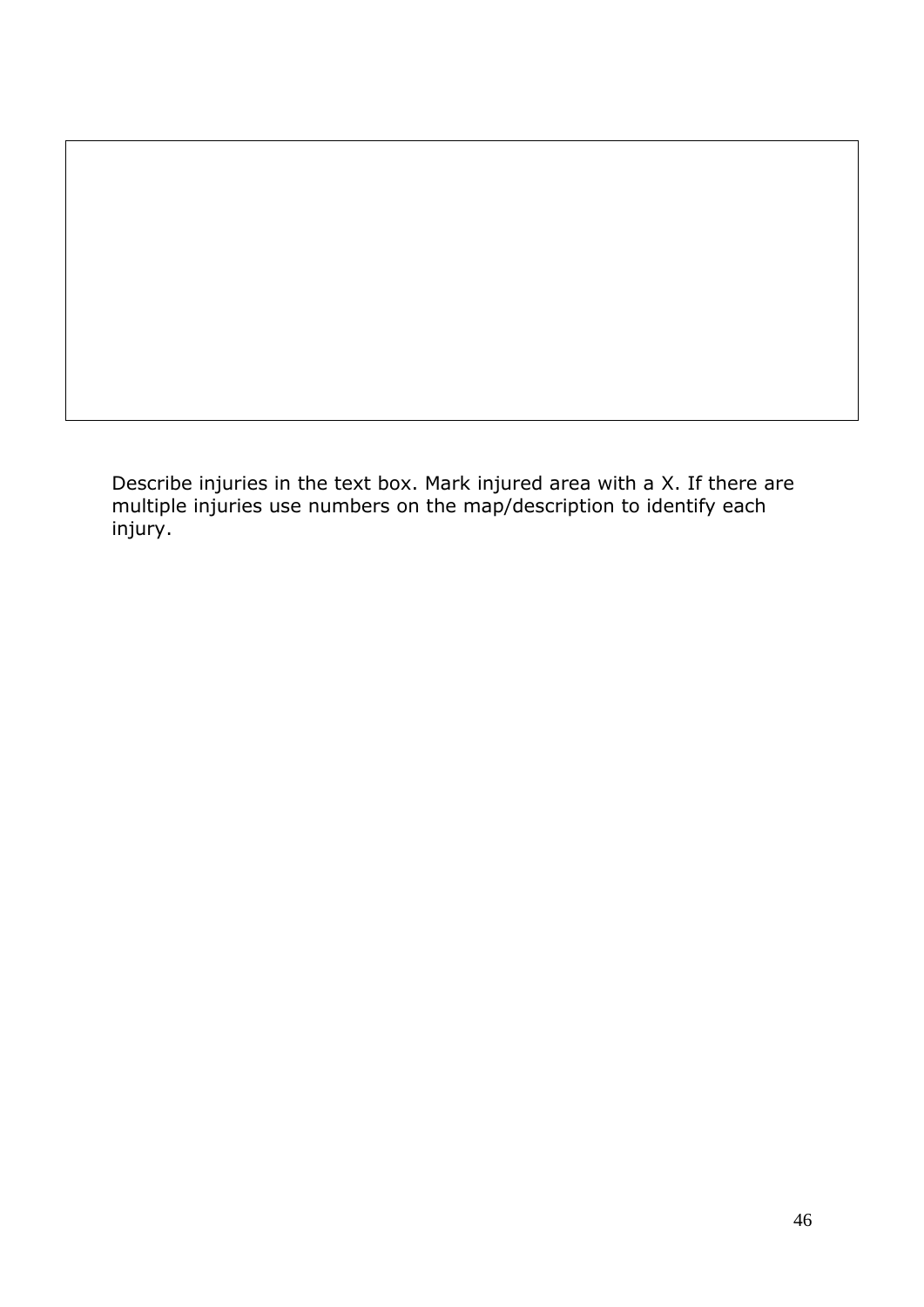## *Appendix 4 Code of Conduct for Staff (Safeguarding and Child Protection)*

- **1.1 Code of ethical practice**. All School staff are valued members of the School community. Everyone is expected to set and maintain the highest standards for their own performance, to work as part of a team and to be an excellent role model for our students at Chetham's and in any other capacity outside of Chetham's. Staff should:
	- Place the safety and welfare of students above all other considerations.
	- Behave in a way that does not cause harm to a student.
	- Be proactive in sharing information as early as possible to help identify, assess and respond to risk or concerns about student safety and welfare remembering that the Data Protection Act 2018 and GDPR do not prevent information sharing for such purposes, which would be granted 'special category personal data'. See above.
	- Treat all members of the School community, including students, parents, colleagues and members of the Governing Body with consideration and respect.
	- Adhere to the principles and procedures contained in the policies in our safeguarding portfolio, and in teaching and learning policies.
	- Treat each student as an individual and make adjustments to meet individual need.
	- Demonstrate a clear understanding of and commitment to nondiscriminatory practice.
	- Recognise the potential power imbalance between students and staff, and different levels of seniority of staff, and ensure that power and authority are never misused.
	- Understand that all School employees and volunteers are in position of trust and that you should never abuse your position of trust. The Sexual Offences Act 2003 (paragraphs 16-19) makes it an offence for a person over the age of 18 to have a sexual relationship with a child under the age of 18, where that person is in a position of trust, even if the relationship is consensual. This means that any sexual activity between a member of staff and a student, regardless of age may be a criminal offence, even if that student is over the age of consent (legal threshold).
	- Be alert to, and report appropriately, any behaviour that may indicate that a student is at risk of harm.
	- Encourage all students to reach their full potential.
	- Never condone inappropriate behaviour by students or staff.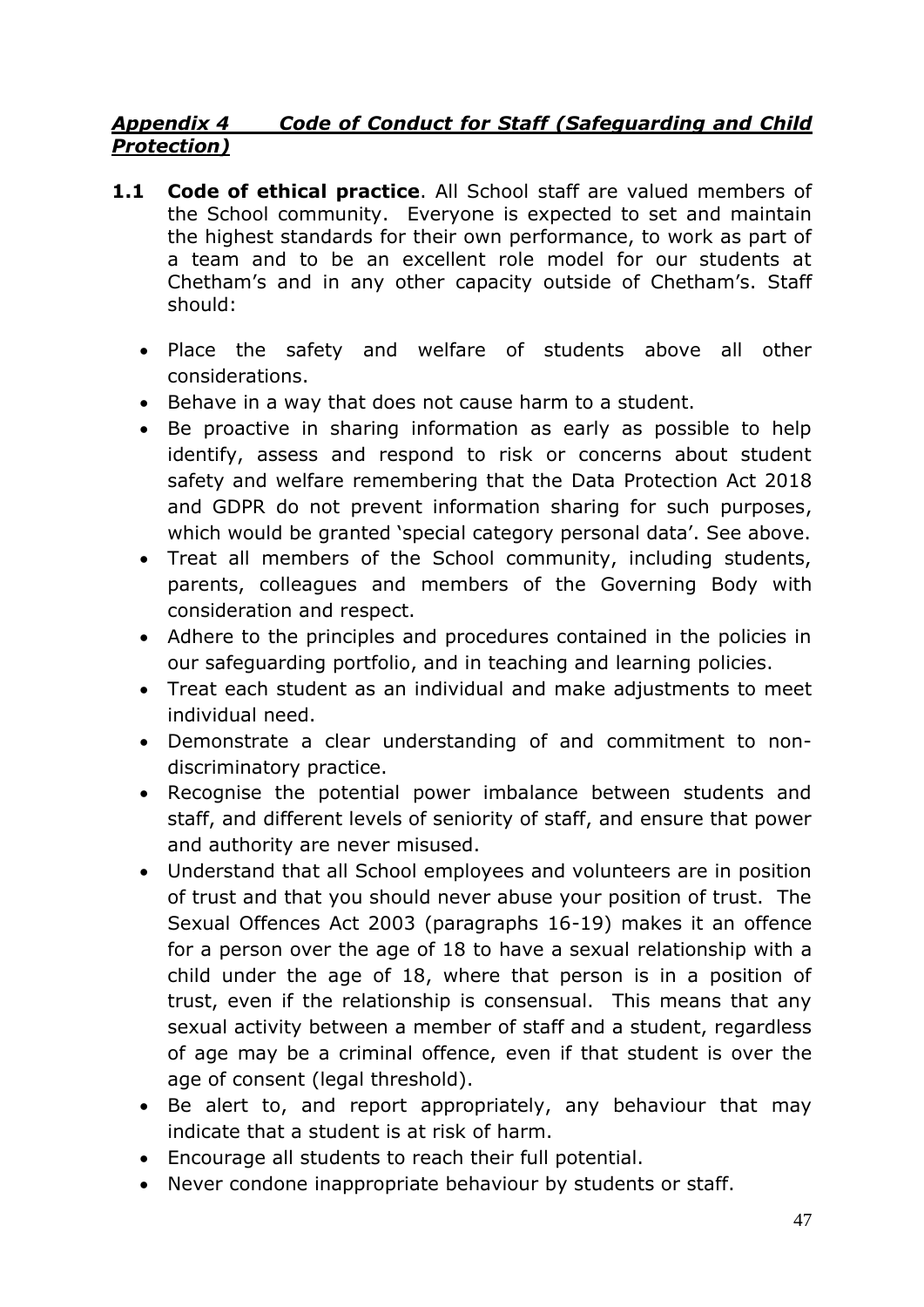- Refrain from any action that would bring the School into disrepute.
- Value themselves and seek appropriate support for any issue that may have an adverse effect on their professional practice.
- Keep up to date with new guidelines/Government initiatives as/when alerted by the School – e.g. FGM, CSE and PREVENT (as mentioned in the policy). In addition, act in accordance with the Fundamental British Values of democracy, the rule of law, individual liberty, and mutual respect and tolerance of those with different faiths, beliefs and cultures.
- Always report any extreme views expressed by staff or students e.g. views which could possibly lead to radicalisation. Be vigilant in identifying and supporting potentially vulnerable individuals. The PREVENT duty reinforces the requirement on staff to keep children safe and to build resilience in students. Government guidance regarding reducing the risk of radicalisation is shared on the Parent Gateway, and on the School intranet.
- Links to and training about the Government's 'Education against Hate' website are shared on the Parent Gateway and on the intranet for staff.
- Feel able to raise concerns about poor or unsafe practice and potential failures in the School's safeguarding regime. Appropriate procedures are explained in our Whistleblowing – (making a disclosure in the public interest) Policy. If staff were to feel unable to raise an issue with the School because genuine concerns were not being addressed, other whistleblowing channels are available. In a safeguarding situation this may involve contacting the Manchester 'Front Door' Manchester Safeguarding on 0161 234 5001 or simply contacting the NSPCC Helpline 0808 800 5000.
- Maintain expertise relevant to their role and keep all relevant annual training/CPD/awareness up-to-date, through recognised and appropriate routes with oversight by the School.
- **1.2 Examples of good practice and unacceptable practice.** To meet and maintain our responsibilities toward students, we need to agree standards of good practice. Good practice includes:
	- Treating all students with respect.
	- Setting a good example by conducting ourselves appropriately.
	- Involving students in decisions that affect them.
	- Encouraging positive and safe behaviour among students.
	- Being a good listener.
	- Being alert to changes in students' behaviour.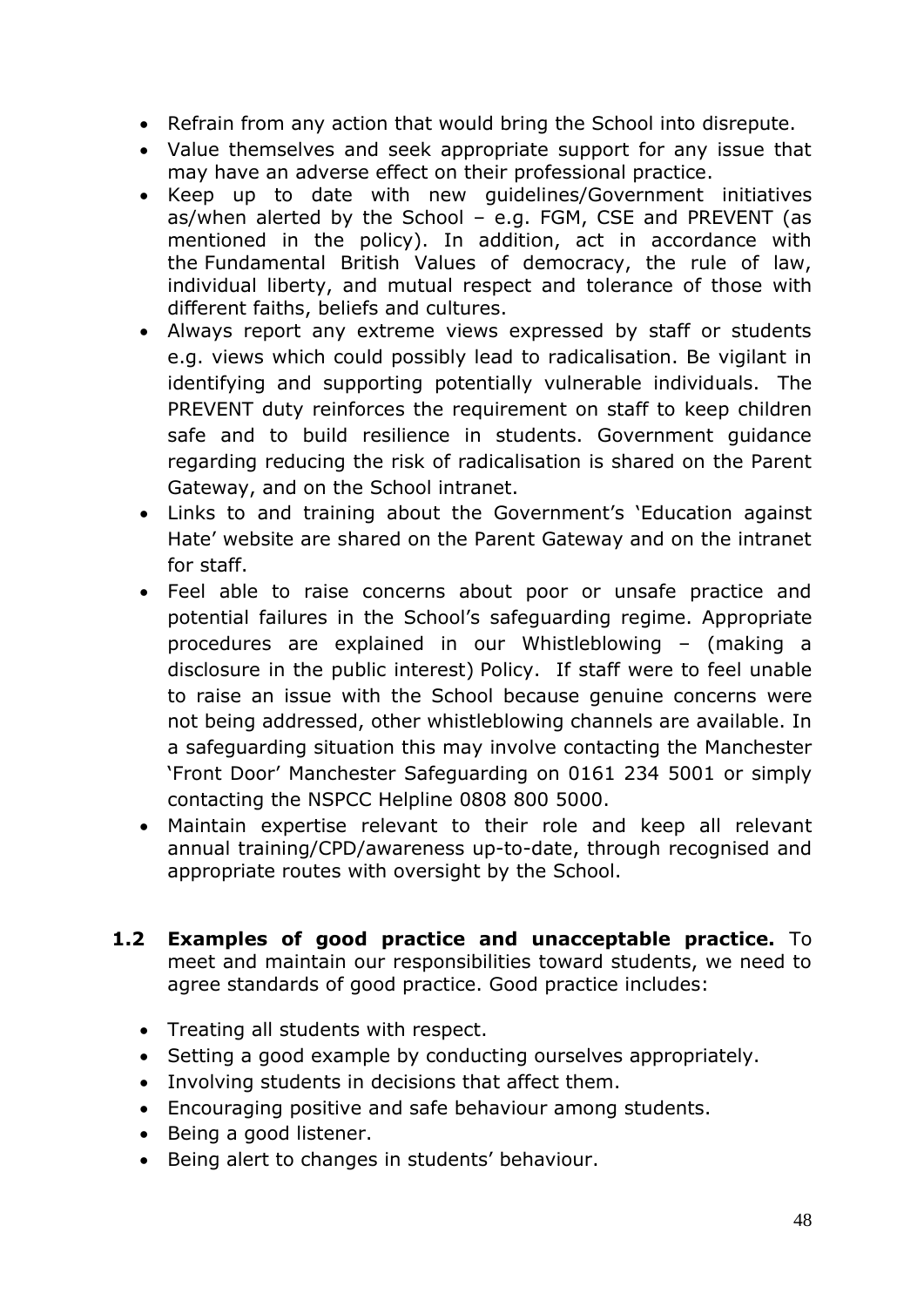- Recognising that difficult or changes in behaviour may be an indicator of abuse or radicalisation.
- Reading, understanding and implementing the School's Safeguarding and Child Protection Policy and Procedures including low level concerns.
- Following guidance documents on wider safeguarding issues, for example bullying, physical contact and information-sharing.
- HoD and HoID ensuring reference to 1:1 tuition is made in the Departmental Risk Assessment and disseminating this to tutors as appropriate.
- Ensuring that the additional guidance relating specifically to off-site 1:1 music tuition is followed.<sup>22</sup>
- Asking the student's permission before doing anything with them of a physical nature, such as demonstrating in an instrumental lesson, physical support during PE or administering first aid. Not proceeding with the action if the student appears to be apprehensive or reluctant, or if there are other concerns about the student's likely reaction. Considering alternatives if it appears likely that the student might misinterpret the contact.
- Informing your line manager without delay if there is concern about any instance of physical contact. Make a written record, (date, time, circumstances of the concern) and provide this to the Line Manager.
- Reporting to the DSL or DepDSL if you are concerned that a student has a 'crush' or infatuation on/with a member of staff
- Maintaining consistent and appropriate standards of conversation and interaction with and between students and avoiding the use of sexualised or derogatory language.
- Being aware that the personal and family circumstances and lifestyles of some students may lead to an increased risk of abuse.
- Always referring any level of injury/illness to Medical Centre.

# **1.3 Unacceptable practice to avoid:**

- Any type of force that falls outside the guidelines for 'reasonable force'.
- Any form of corporal punishment. This includes slapping, hitting or throwing something at a student.
- Using humiliation, sarcasm or bullying.
- Using, or allowing student to use, sexual jokes or innuendo or engaging in sexual bullying or provocative games including Coerced Self-Generated Imagery or upskirting.

<sup>22</sup> See off-site music tuition policy.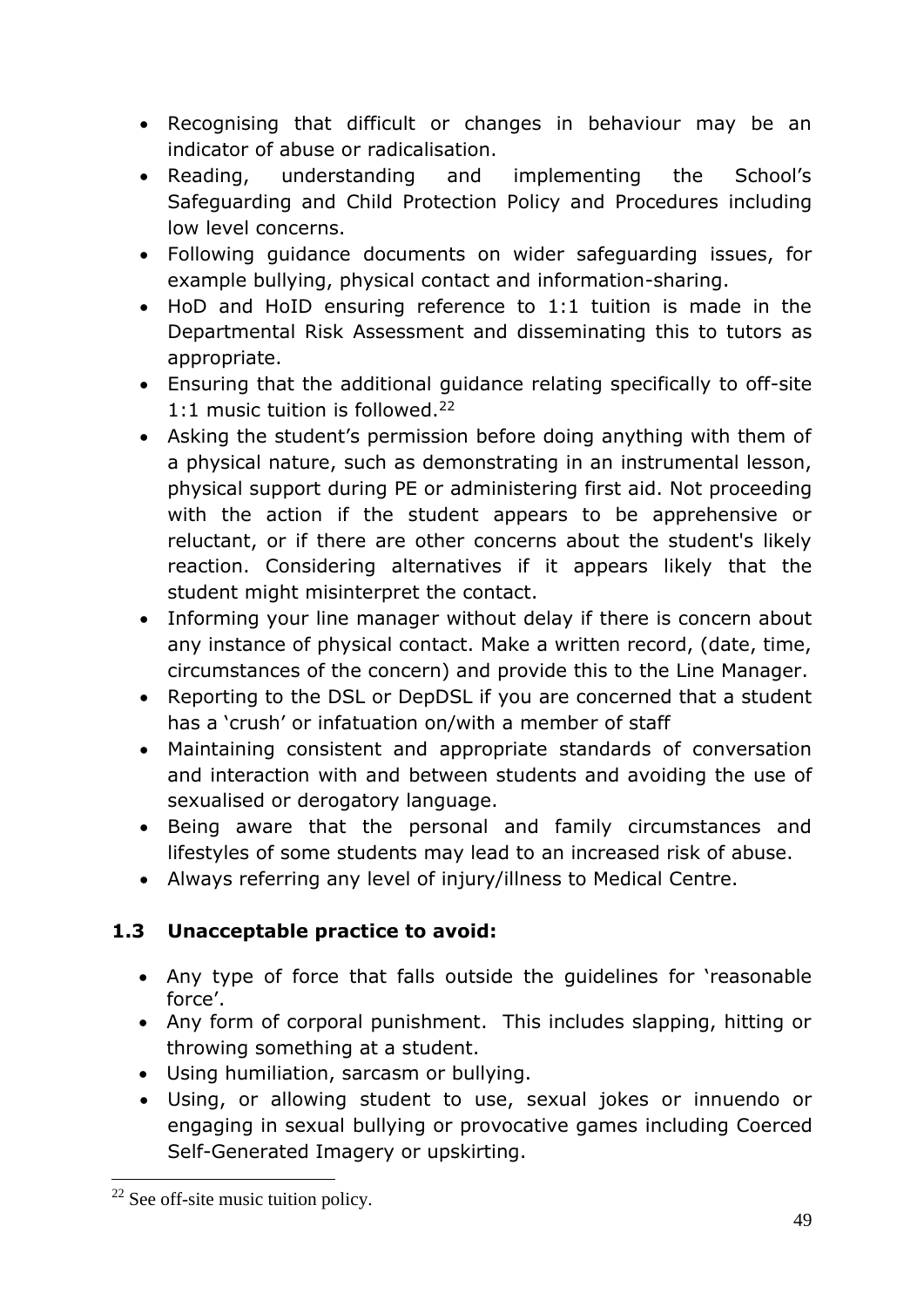- Inviting or allowing students to visit you at home unless for a School approved activity which has specific permission and follows School procedures.
- Touching a student or behaving towards a student in a way that distresses them or could be considered inappropriate if observed.
- Offering or condoning student access to alcohol, cigarettes, controlled substances or pornographic material.
- Treating a student less favourably because of their ability or disability, race, religion, culture or gender/sexuality.
- Transporting students in your car, unless your Line Manager has agreed this through the official route.
- Social meetings with students on 1:1 basis.
- Using personal address/number to email, text messaging or online chat with a student unless your line manager has agreed the circumstances.
- Developing relationships which are non-sexual but equally not professional.
- Abusing your position of trust. The Sexual Offences Act 2003 (paragraphs 16-19) make it an offence for a person over the age of 18 to have a sexual relationship with a child under the age of 18, where that person is in a position of trust, even if the relationship is consensual. This means that any sexual activity between a member of the School staff and a student regardless of age may be a criminal offence, even if that student is over the age of consent.
- **1.4** The conduct of Teachers and School staff should be beyond reproach but you will sometimes find there are 'grey areas' that do not fall neatly into 'good practice' or 'poor practice'. In these circumstances you should first refer to any relevant guidance or policies in the School and discuss the matter with the DSL.
- **1.5** Always consider these questions:
	- Would I do this/say this/ treat this student in this way if we were being observed by a third party?
	- Would I be happy if someone did this/said this/ treated my own child in this way?
	- Would I be concerned if I observed a colleague behaving this way?
	- If challenged, can I explain my behaviour in terms of my professional duties?
- **1.6** If you are unsure how to manage a situation, ask your Line Manager.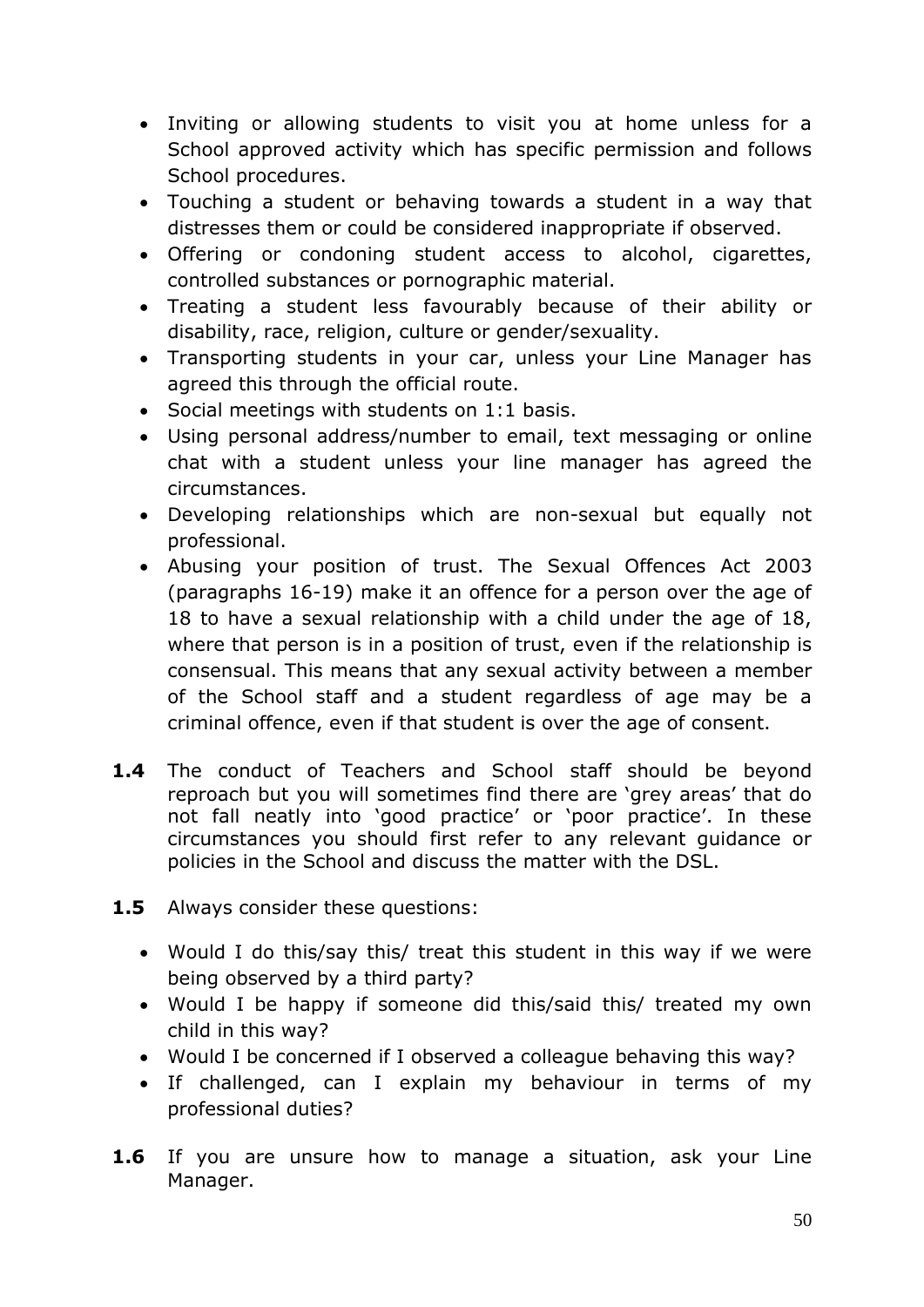- **1.7** If you believe you have behaved in a way that could be questioned, report it to your Line Manager straight away and offer an explanation.
- **1.8 One-to-one Tuition:** If you are teaching one student, or conducting a one-to-one meeting or teaching session with a student, you should take particular care in the following ways:
	- when working alone with a student is an integral part of your role, always conduct yourself in line with the appropriate policy; situate teaching within a room in view of the door not round a corner, or keep the door open, or inform a colleague that the lesson / meeting is taking place, or is a timetabled lesson;
	- arrange the meeting during normal school hours when there are plenty of other people about;
	- deliver music tuition as timetabled or as discussed with HoID;
	- do not continue the meeting for any longer than is necessary to achieve its purposes;
	- avoid sitting or standing in close proximity to the student, except as necessary to check work;
	- avoid using "engaged" or equivalent signs on doors or windows;
	- avoid idle discussion;
	- avoid all unnecessary physical contact and apologise straight away if there is accidental physical contact;
	- avoid any conduct that could be taken as a sexual advance;
	- report any incident that causes you concern to the Joint Principal (NS) or relevant DSL in accordance with the Child Protection (Safeguarding) Policy and Procedures, and make a written record using the Concern Form (signed and dated);
	- report any situation where a student becomes distressed or angry to your Line Manager without delay.
- **1.9 Contact outside of School.** You must avoid unnecessary or nonprofessional contact with students outside school. In this respect you should:
	- not give students your home address, home telephone number, mobile telephone number or private e-mail address, unless required for a reference, competition or similar performance opportunity. Always discuss with Line Manager.
	- not send personal communications (such as birthday cards or faith cards, text messages etc) to students unless agreed with a senior colleague;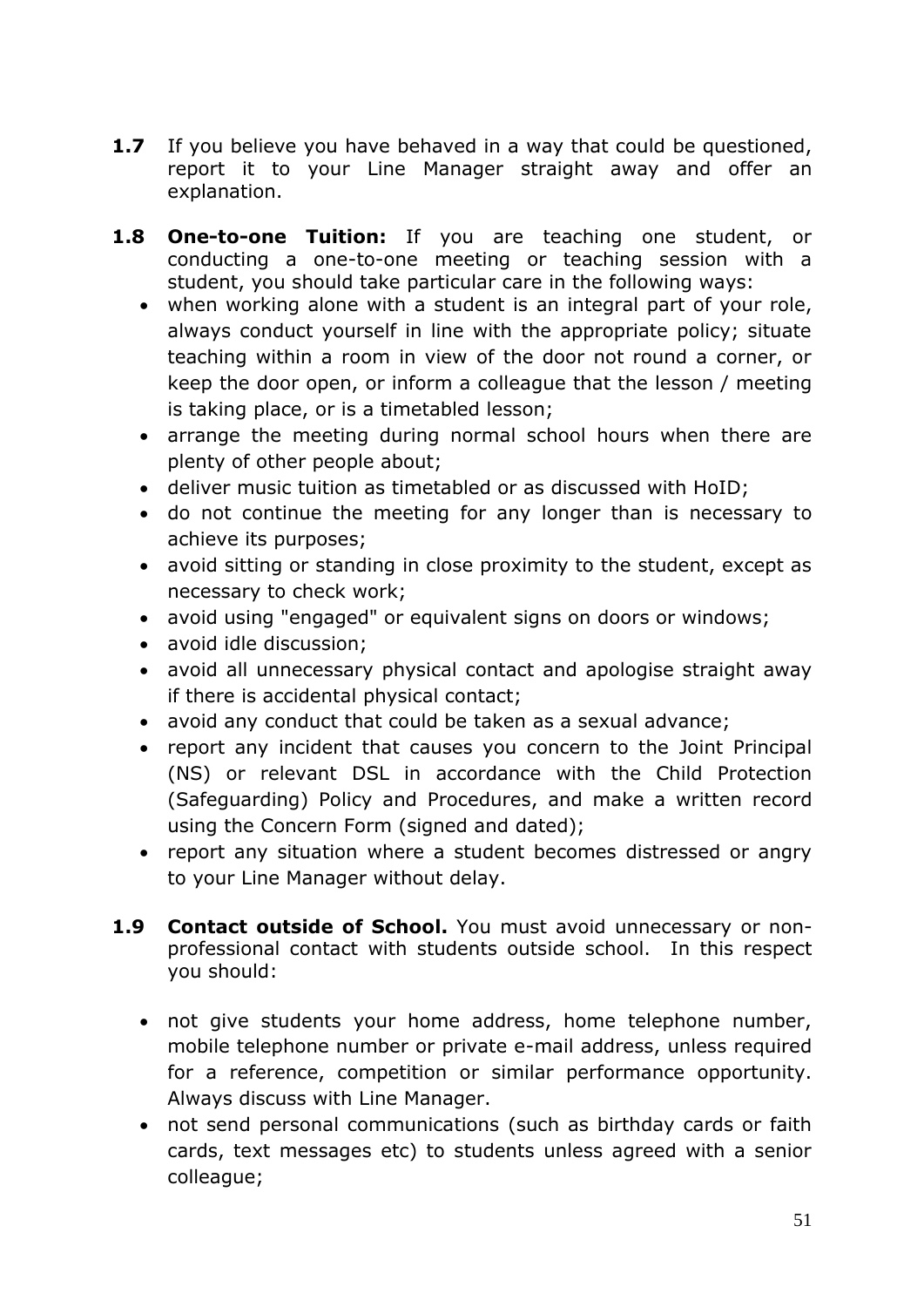- not make arrangements to meet students, individually or in groups, outside School other than on School authorised trips
- avoid contacting students at home unless this is strictly necessary, in which case you should keep a record of any such occasion;
- not give a student a lift in your own vehicle other than on School business and if included in a Risk Assessment;
- avoid inviting students (groups or individuals) to your home unless there is a good reason and it has been agreed in a Risk Assessment;
- report and record any situation which may place a child at risk or which may compromise the School's or your professional standing;
- ensure that students do not see anything in your home that may cause embarrassment or that might become the subject of inappropriate gossip or rumour.
- **NB If you are the Line Manager (e.g. Joint Principals) then you should consult with a member of the LG or DSL team in order to maintain transparency.**
- **1.10 Social contact:** You should always be aware that where you meet students or parents socially, such contact has the potential to be misinterpreted by others as being over familiar given the current context of grooming. Social contact that could give rise to concern should be reported to your Line Manager. **Any social meetings arranged between staff and students during term time (e.g. coffee, meal) are subject to the School's Risk Assessments. Recorded approval from parents should be sought during holiday periods.**
- **1.11 Friendships with parents / carers / guardians:** if these develop beyond a platonic friendship then the member of staff must inform the Joint Principal (NS).
- **1.12 Scope of application of Code of Contact for Staff outside school:** The same guidelines should be applied to after school clubs, school trips, and especially trips that involve an overnight stay away from the School. There are separate, more detailed guidelines for school trips in the Educational Visits Policy. The principles of this guidance also apply to contact with children or young people who are students at another school.
- **1.13 Transporting students:** Where this has been agreed, with the Line Manager's consent and with the Risk Assessment completed, approved and in place, staff should: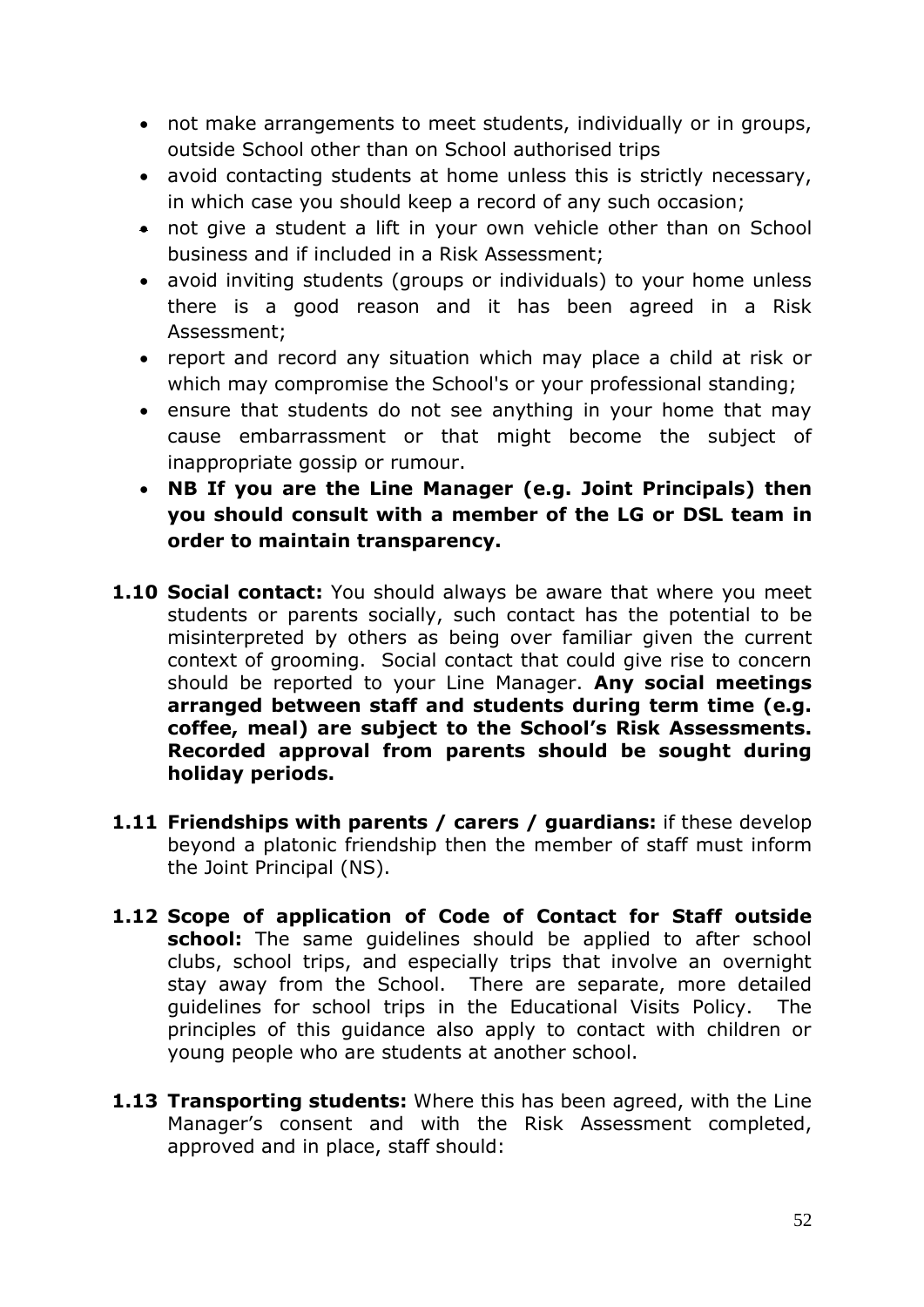- ensure that they are fit to drive and free from any substances that may impair their judgement or ability to drive
- be aware that until the student is passed over to a parent / carer, they have responsibility for that student's health and safety
- record the details of the journey and attach to Risk Assessment
- record and be able to justify impromptu or emergency lifts
- ensure that there are proper arrangements in place to ensure vehicle, passenger and driver safety, including appropriate insurance, seat belts, adherence to maximum capacity guidelines etc
- wherever practicable, avoid using private vehicles and try to have one adult, additional to the driver, to act as an escort.
- **1.14 Taking photographs, videos and sound recordings:** You should seek permission from the Joint Principal (NS) before taking photographs or video camera footage of any students in class, at any School events or on a trip. You should also seek permission before displaying photographs. You must not use your personal mobile phone to take images of children. A general consent is obtained from parents when joining the School for the use of students' images in the School's promotional material. Specific consent is required for any other purpose. Parents may withdraw this consent so staff must check consent status, recorded on SIMS, with the Joint Principals before taking photographs or video camera footage. Where permission has been obtained, the following should be considered:
	- the purpose of the activity should be clear including what will happen to the photographs or videos. You must be able to justify why you possess any images;
	- all images should be made available in order to determine acceptability;
	- images should not be made during one-to-one situations;
	- ensure that the student is appropriately dressed;
	- ensure that the student understands why the images are being taken and has agreed to the activity;
	- only use equipment provided or authorised by the School;
	- if an image is to be displayed in a place to which the public have access it should not display the student's name, unless specific permission has been granted;
	- all images of children should be stored securely and only accessed by those authorised to do so;
	- images must not be taken secretively or for inappropriate purposes.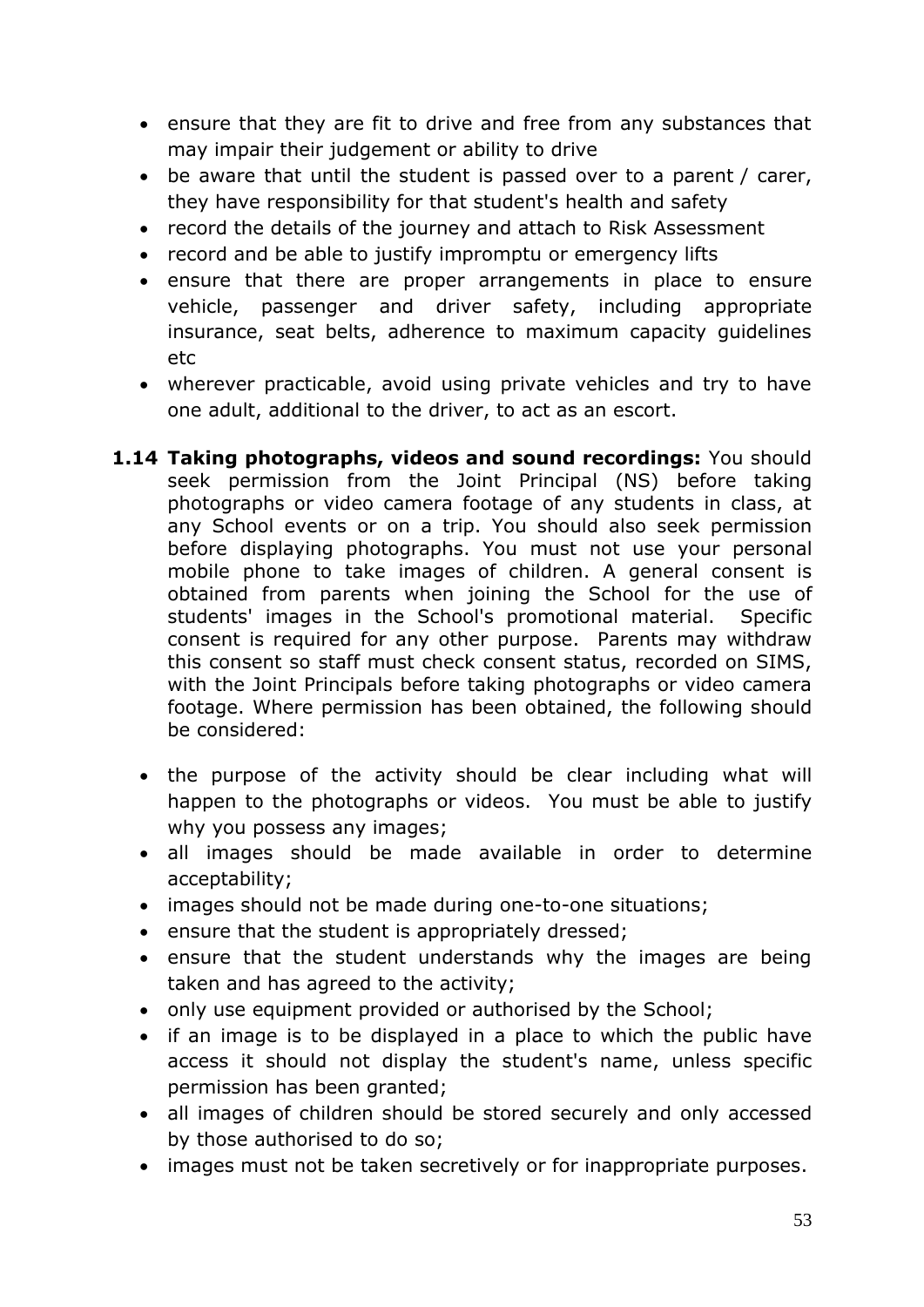- **1.15** You must ensure children are not exposed to inappropriate or indecent images. Inappropriate material, such as pornography, should not be brought to work and you must not use School property to access such material. You should not allow unauthorised access to School equipment and should keep your computer passwords safe. If you discover material that is potentially illegal, you must isolate the equipment and contact the DSL under the School's Child Protection (Safeguarding) Policy and Procedures immediately. Staff should not view suspect imagery or forward the imagery on any device. Students must not be exposed to unsuitable material on the internet and Staff should ensure that any film or material shown is age appropriate.
- **1.16 Gifts and rewards:** If you receive a gift or reward from a student or parent you should:
	- declare the gift where there is a possibility it could be misconstrued, or in any event where the gift is of a value of more than £30. The Joint Principal (NS) may at her discretion require you to decline the gift;
	- decline outright gifts that could be perceived as a bribe or that have created an expectation of preferential treatment. Although it is accepted for parents or children to make small gifts to show appreciation, you must not receive gifts on a regular basis or receive anything of significant value.
- **1.17** Where you are thinking of giving a gift or reward to a student:
	- gifts should be given openly and not based on favouritism.
	- rewards should be part of the school system.
	- in all cases except the above, the gift should be of little monetary value and should be discussed and agreed with your Line Manager.
	- selection processes should be fair and where possible should be agreed by more than one member of staff.
- **1.18** Decisions regarding entitlement to benefits or privileges such as admission to school trips, activities or classroom tasks must avoid perceptions of bias, grooming or favouritism. The selection process must be based on transparent criteria.

### **1.19** *Do not let a small incident turn into a crisis, consider the family, school and social context.*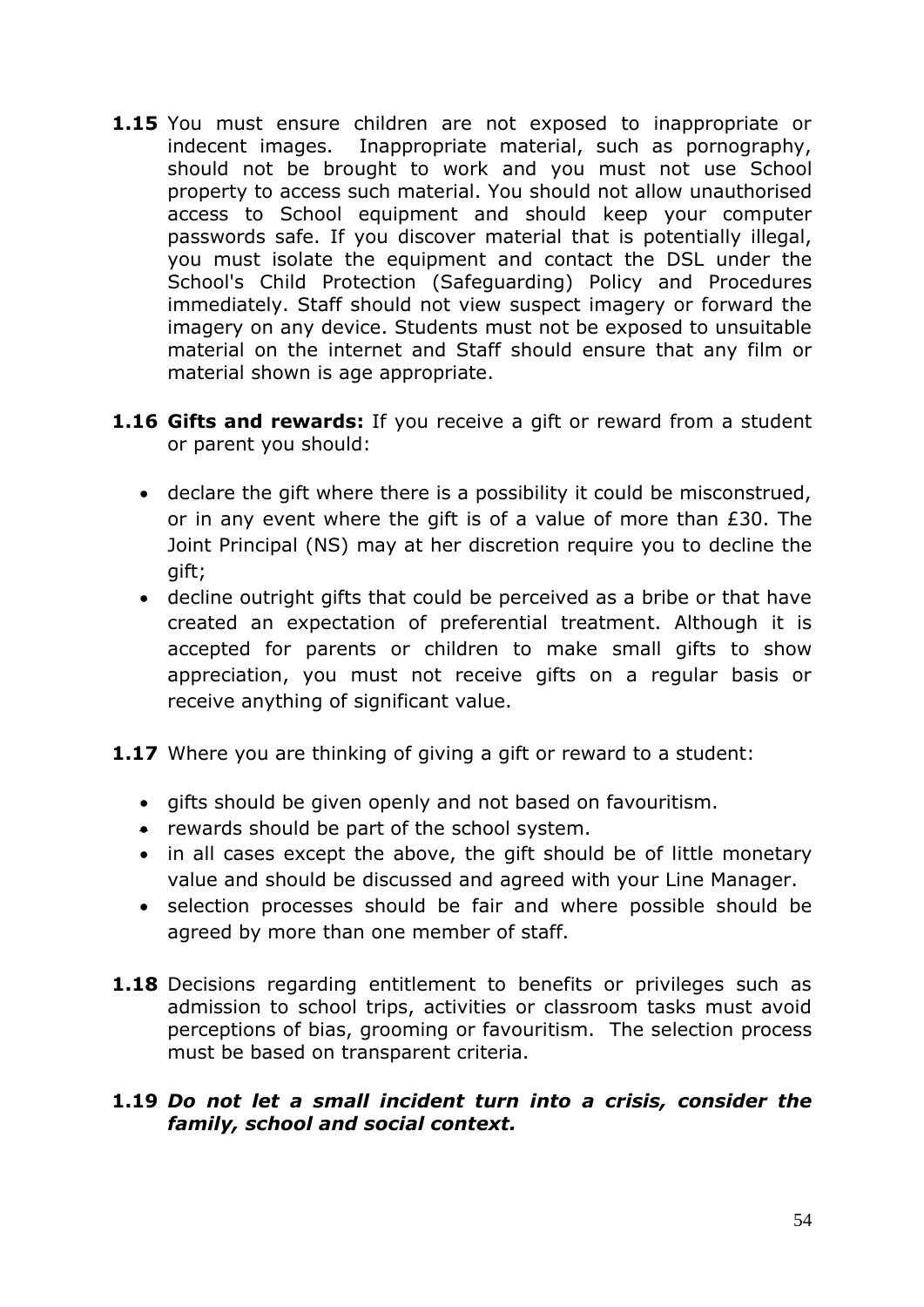**1.20 Important information about Social Networking.** Staff should be familiar with the School's Acceptable Use Policy (AUP) and, in particular, the last paragraph on the third page of the AUP:

"Staff must establish safe and responsible online behaviours and must be familiar with the AUP. You should report to senior colleagues, any new and emerging technologies which may have a bearing on School practices and on the review of the AUP. Staff should exercise great caution when using social network sites e.g. do not accept students as friends on social media**. Even communication with ex-students who are 19+ risks your personal information and views being shared with current students.** *Do not accept ex-students as friends until a period of at least three years has elapsed.* NB the default privacy settings for social networking sites do not always have your privacy or best interests at heart.

If you do use social media, please check that you are in line with the School's Staff AUP."

- **1.21** It is in your interests to follow this policy so as to maintain standards of behaviour and your own professional reputation. A breach of this policy may be treated as misconduct and will render you liable to disciplinary action including in serious cases, dismissal. In particular, if you should need to communicate with an ex-student then do so by using your Chetham's email account and copying in an appropriate member of staff e.g. your line manager – ensure you retain 'transparency'.
- **1.22** Communication with current students should be by your Chetham's email address not your private email address.
- **1.23** The School's e-Safety Committee (Digital Citizenship Committee) meets termly. The e-Safety Committee monitors the provision and delivery of education for students to stay safe online, covering aspects of Content, Contact, Conduct and Commerce and is responsible for the e-safety policy. The Committee ensures: proactive monitoring of online activity; filtering systems are effective; 'over-blocking' and unreasonable restrictions do not take place. We use the UK Safer Internet Centre guidance as our benchmark. Student usage is automatically tracked by our Sophos internet filter system, monitored by the Network Manager weekly and scrutinised at Pastoral Team meetings. HoH and HoS discuss any blocked access attempts with individual pupils and take appropriate action.<sup>23</sup>

<sup>&</sup>lt;sup>23</sup> See AUP and E-Safety Policy.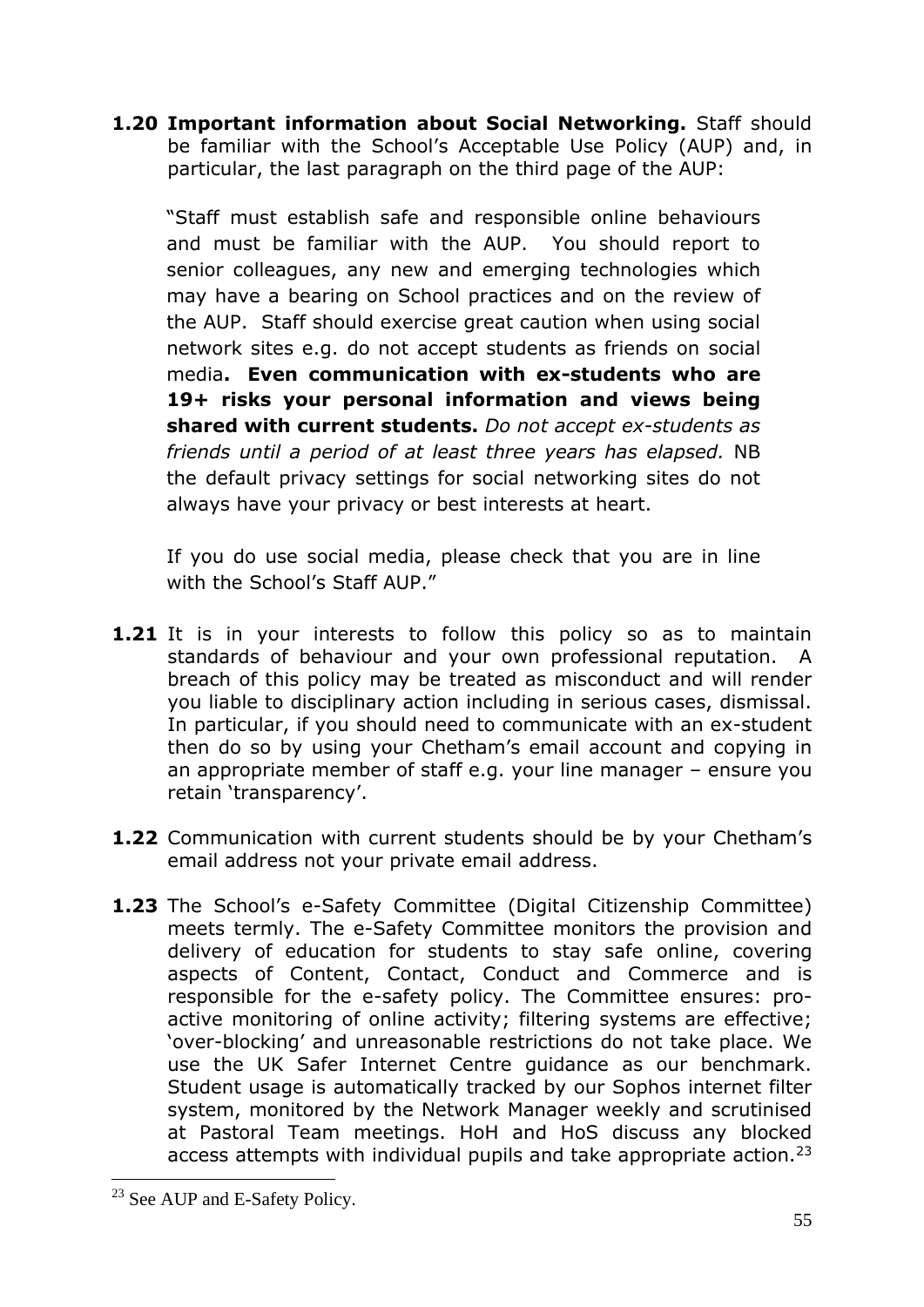The Committee is keen to be alerted about any routine concerns or new trends.

**1.24 The School performs its duty to ensure mechanisms are in place to assist all School staff in their understanding and discharge of their role and responsibilities as set out in Part 1 and Annex A of** *Keeping Children Safe in Education* **2021 including FGM, CSE, FBV, HBV and the PREVENT duty. Various methods will be used to ascertain the effectiveness of this code for example, as part of routine appraisal, or questionnaires to confirm staff understanding and confidence to act.** 

*Barbara L. Owen Designated Safeguarding Lead Ext 347* All staff are required to read and sign their acceptance of the Code of Conduct.

**Code of Conduct Reviewed August 2016 Updated 6 February 2017 Reviewed August 2018 Reviewed September 2019 JAR-C and BLO Reviewed September 2020 JAR-C and BLO Reviewed March 2021 JAR-C and BLO Reviewed August and September 2021 JAR-C and BLO**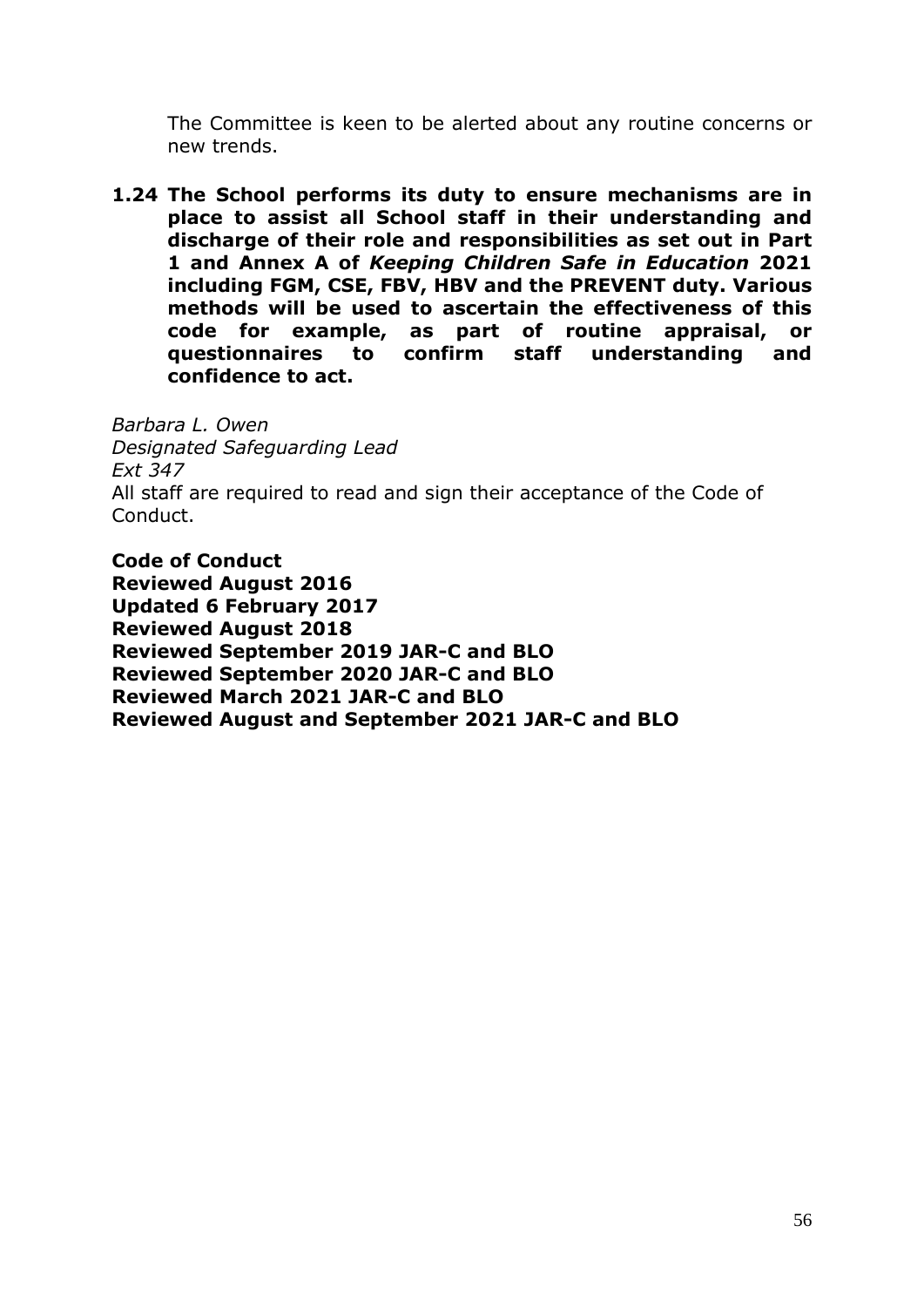## *Appendix 5 Role of the designated safeguarding lead (DSL)*

The Governing Body ensures that the School designates an appropriate senior member of staff to take lead responsibility for safeguarding and child protection. This person has the status and authority within the school to carry out the duties of the post including committing resources and, where appropriate, supporting and directing other staff. The two Deputy DSLs are trained to take on this role in her absence. The broad areas of responsibility for the DSL are:

#### **Managing referrals**

- Refer all cases of suspected abuse, to the MSP and the designated officer(s) for child protection concerns (all cases which concern a staff member)
- DBS (cases where a person is dismissed or left due to risk/harm to a child); and/or
- Police (cases where a crime may have been committed)
- Liaise with the Joint Principal (NS) to inform her of issues especially ongoing enquiries under section 47 of the Children Act 1989 and police investigations.
- Act as a source of support, advice and expertise to staff on matters of safety (including online safety) and safeguarding and when deciding whether to make a referral by liaising with relevant agencies.

#### **Training**

The DSL receives appropriate training carried out every two years, and any interim updates, in order to:

- understand the assessment process for providing early help and intervention, for example through locally agreed common and shared assessment processes such as early help assessments
- have a working knowledge of how local authorities conduct a child protection case conference and a child protection review conference and be able to attend and contribute to these effectively when required to do so
- ensure each member of staff has access to and understands the school's safeguarding and child protection policy and procedures, especially new and part time staff
- be alert to the specific needs of children in need, those with special educational needs and young carers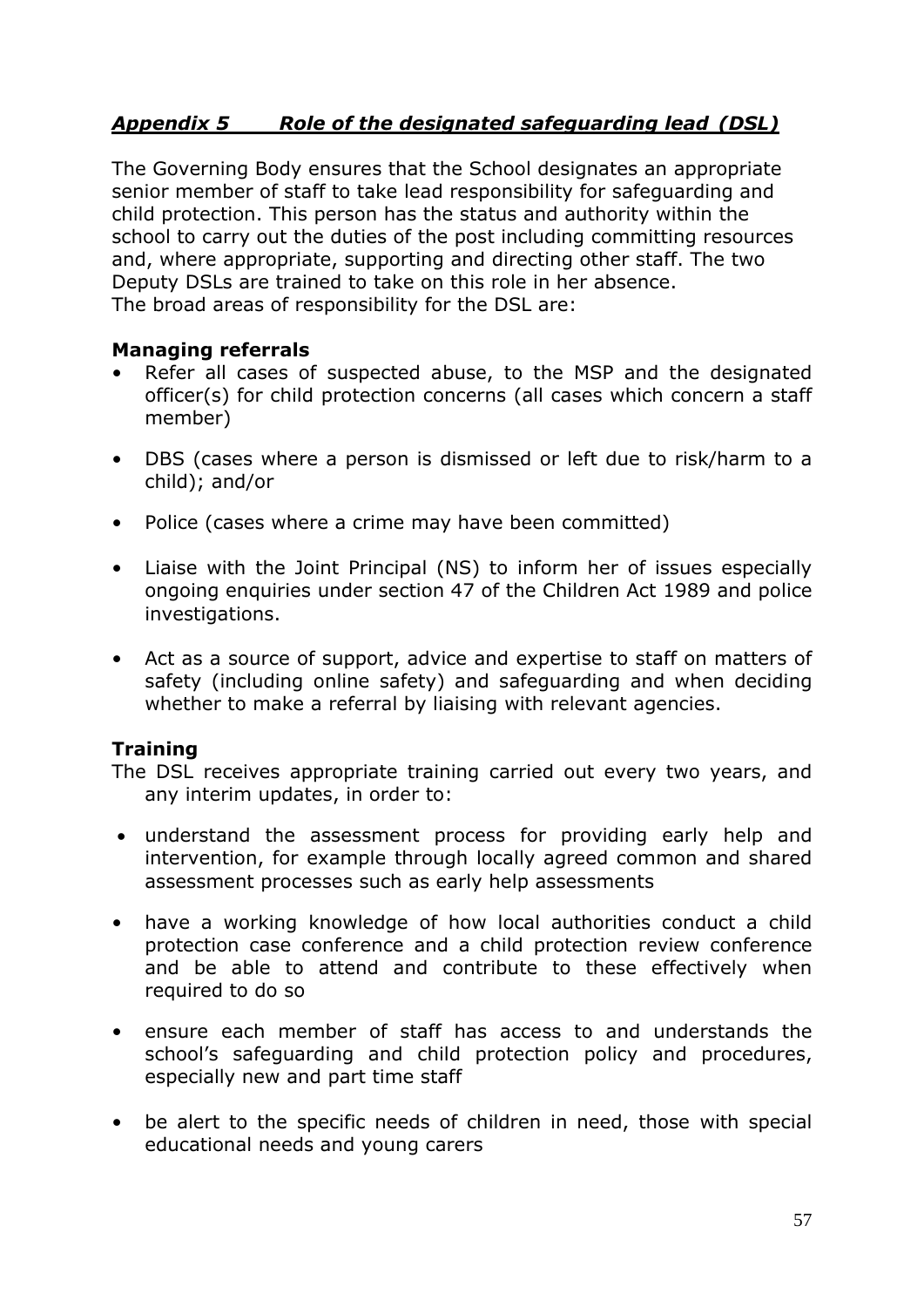- be able to keep detailed, accurate, secure written records of concerns and referrals
- obtain access to resources and attend any relevant or refresher training courses
- encourage a culture of listening to children and taking account of their wishes and feelings, among all staff, in any measures the school or college may put in place to protect them.

#### **Raising Awareness**

The DSL ensures:

- the School's policies are known and used appropriately
- the School's child protection policy is reviewed annually and the procedures and implementation are updated and reviewed regularly, and works with the Governing Body regarding this
- the child protection policy is available publicly and parents are aware of the fact that referrals about suspected abuse or neglect may be made and the role of the school in this
- strong links with the MSP to make sure staff are aware of training opportunities and the latest local policies on safeguarding
- child protection files of children who leave the school are securely transferred, separately from the main student file, to the new school or college as soon as possible.
- that confirmation of receipt of such files is obtained.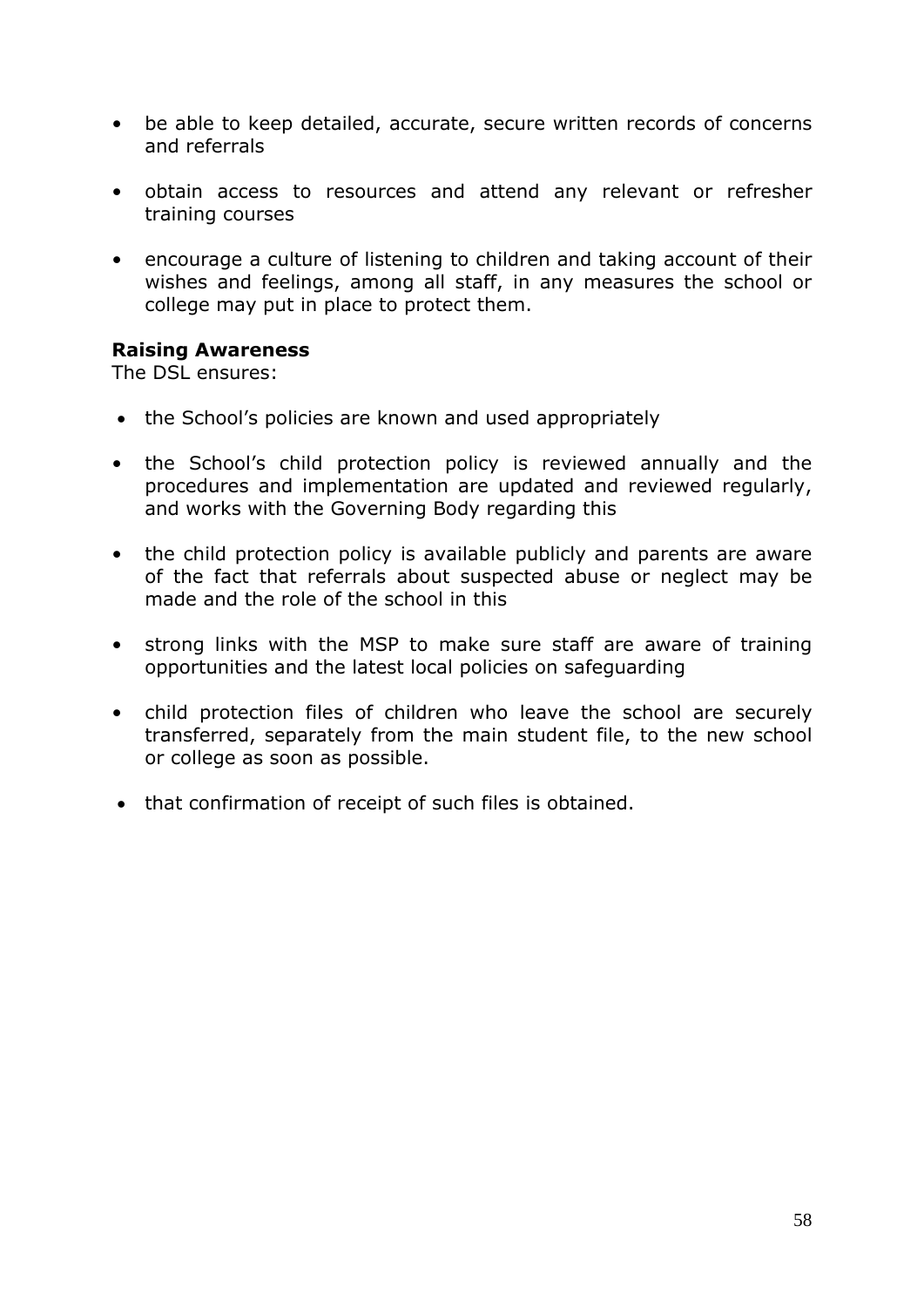# *Appendix 6 LADO Referral*  **Email to [quality.assurance@manchester.gov.uk](mailto:qualityassurance@manchester.gov.uk)**

# **Referrer Details**

Date of referral:

Person Name:

Referrer Position:

Referrer Service:

Telephone no:

E-Mail Address:

# **Subject Adult**

Full Name:

Date of Birth:

Gender:

Address:

Disabled:

Employment Sector:

Name, Address & Tel No. for the Employer / Approving Agency:

Occupation / Job Title / Role:

Workplace Address:

Employment Start Date:

Reason for Referral: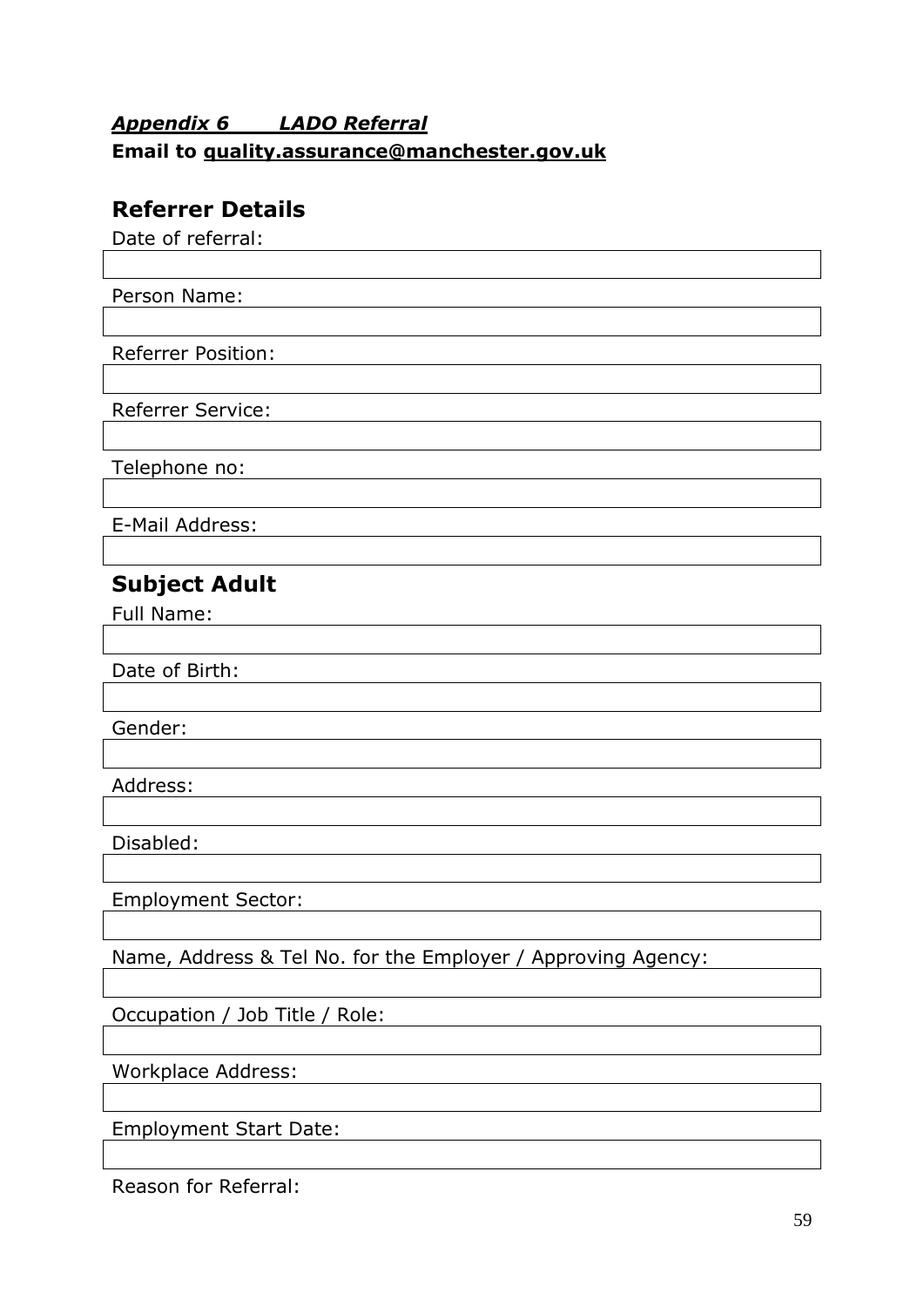## Page 60 of 70

## Any other Role with Children:

| <b>Child Details:</b> |                      |                           |
|-----------------------|----------------------|---------------------------|
| <b>Name</b>           | <b>Date of Birth</b> | <b>Reason for Contact</b> |
|                       |                      |                           |
|                       |                      |                           |
|                       |                      |                           |
|                       |                      |                           |
|                       |                      |                           |

Actions taken by employer to date:

# **Alleged Victim(s)**

Child's details if Applicable:

| <b>Name</b> | <b>Date</b><br>οf<br><b>Birth</b> | Gender | <b>Ethnicity</b><br>(if<br>known) | <b>Disabilities</b><br>(if known) | <b>Address</b> | Legal<br><b>Status</b><br>and<br>whether<br>looked<br>after<br>child | <b>Details of</b><br>Parents/<br><b>Guardians</b> |
|-------------|-----------------------------------|--------|-----------------------------------|-----------------------------------|----------------|----------------------------------------------------------------------|---------------------------------------------------|
|             |                                   |        |                                   |                                   |                |                                                                      |                                                   |
|             |                                   |        |                                   |                                   |                |                                                                      |                                                   |
|             |                                   |        |                                   |                                   |                |                                                                      |                                                   |
|             |                                   |        |                                   |                                   |                |                                                                      |                                                   |
|             |                                   |        |                                   |                                   |                |                                                                      |                                                   |

Date of Incident:

Brief Description of allegation or concern:

Any other professional involvement:

## **Email to [quality.assurance@manchester.gov.uk](mailto:qualityassurance@manchester.gov.uk)**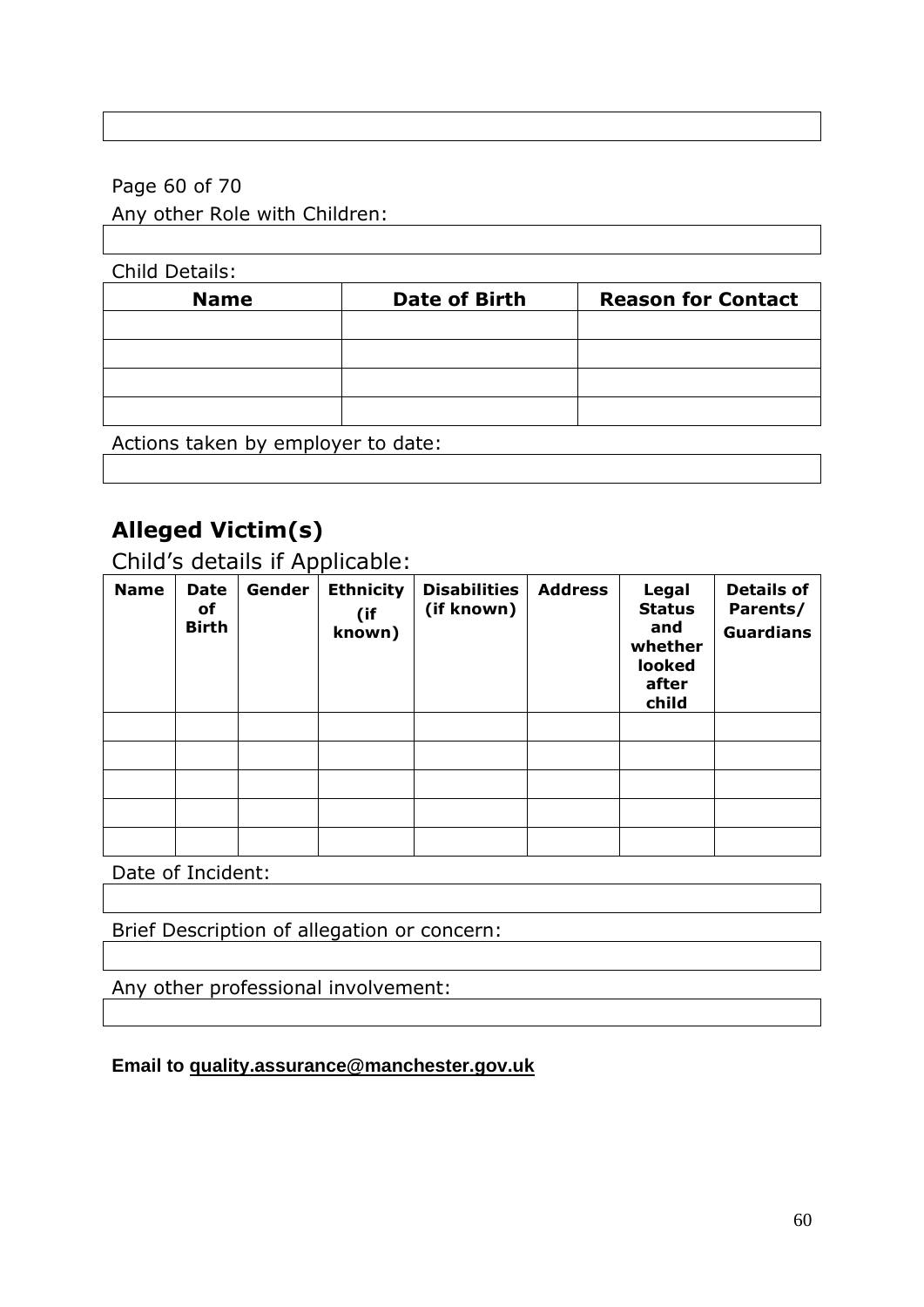## *Referrals to the LADO (guidance from April 2016)*

When allegations arise against a person working with children (including volunteers) the employer should follow the procedures outlined in Working Together to Safeguard Children (2018). Schools and Colleges should follow the statutory procedures set out in Part 4 of **Keeping Children Safe in Education 2021** when allegations of abuse are made against teachers or other school staff.

The procedures should be used when an allegation is made that an adult has:

- behaved in a way that has harmed, or may have harmed a child and/or;
- possibly committed a criminal offence against, or related to a child and/or;
- behaved towards a child or children in a way that indicates they may pose a risk of harm to children and/or;
- behaved or may have behaved in a way that indicates they may not be suitable to work with children.

In all cases all the general principles outlined below will apply. For convenience the term employer will be used to refer to organisations that have a working relationship with the individual against whom the allegation is made.

| Should:                                                                                                                                 | Should not:                                |  |
|-----------------------------------------------------------------------------------------------------------------------------------------|--------------------------------------------|--|
| Confirm children are safeguarded                                                                                                        | Investigate the allegation<br>$\bullet$    |  |
| Obtain the written account which has<br>been prepared by the person to whom<br>the allegation was made                                  | Interview the child<br>$\bullet$           |  |
| Record details of potential witnesses                                                                                                   | Interview the subject<br>$\bullet$         |  |
| Record the details of any discussions and<br>the rationale for any decisions that have<br>been made about the child/ member of<br>staff | Interview potential witnesses<br>$\bullet$ |  |

The LADO should be informed of all allegations that come to an employer's attention **and** appear to meet the criteria outlined above, so that they can consult other statutory agencies as appropriate.

It is essential that all sections of the referral form are completed.

#### **The completed referral needs to be sent to [qualityassurance@manchester.gov.uk](mailto:qualityassurance@manchester.gov.uk) On receipt of the referral The LADO will contact the employer and:**

- Confirm that children have been safeguarded
- Consider whether further information is needed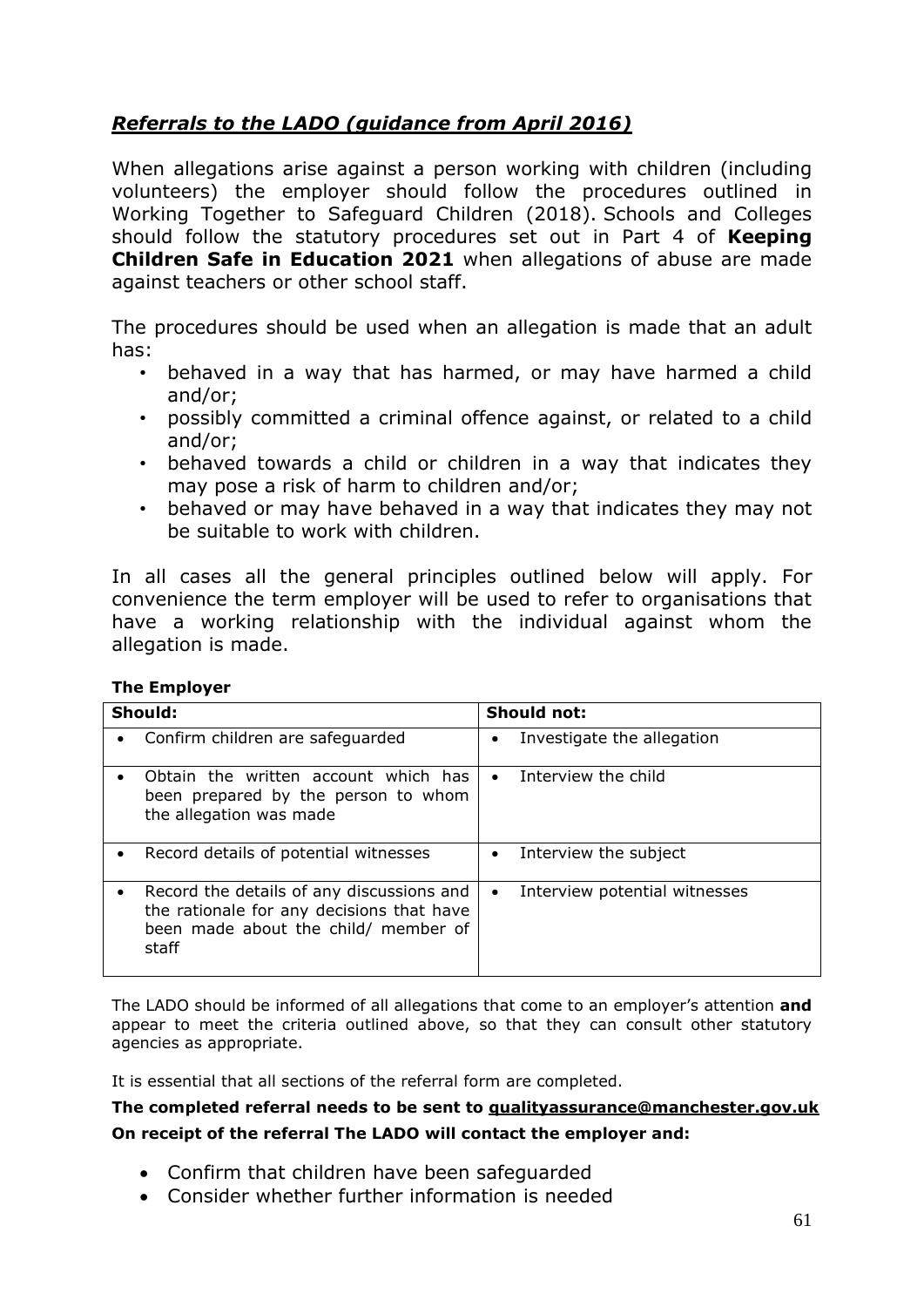- Discuss details of the allegation taking into account thresholds (as seen above) for LADO involvement
- Determine whether there is sufficient evidence or information that indicates whether the allegation is unsubstantiated or false
- Determine whether multi-agency investigation of allegation and/or risk of harm to child is indicated
- Consider whether suspension of the individual is appropriate and discuss whether the employer has reached a decision about this.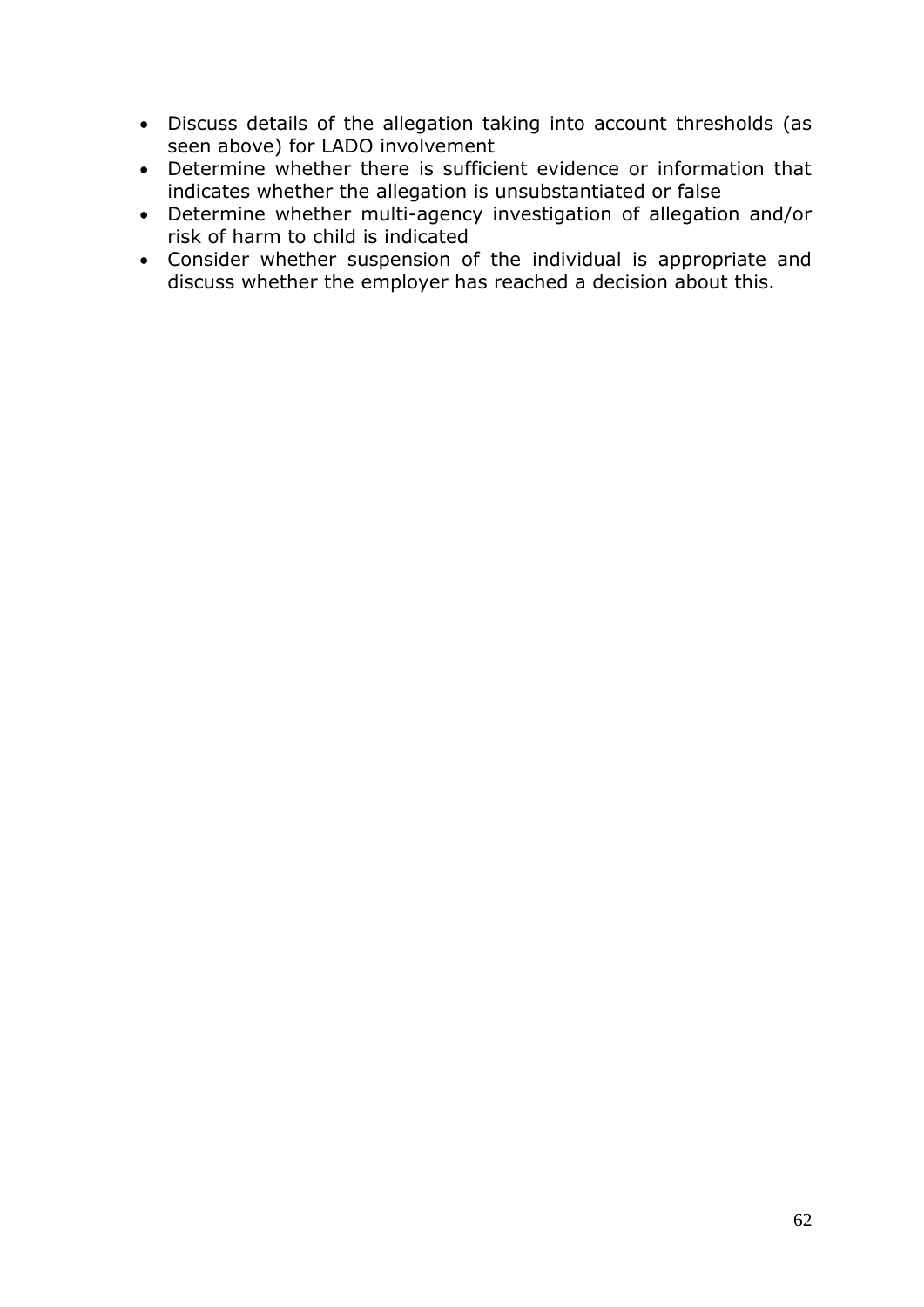# *Appendix 7 Table of Abbreviations*

| Abbreviation | <b>Full Title</b>                                                                                                                                                                         | <b>Notes</b>                                                                                            |
|--------------|-------------------------------------------------------------------------------------------------------------------------------------------------------------------------------------------|---------------------------------------------------------------------------------------------------------|
| <b>AUP</b>   | Acceptable Use Policy                                                                                                                                                                     | IT and mobile IT                                                                                        |
| ChISVA       | Children's Sexual Violence Advisors                                                                                                                                                       |                                                                                                         |
| <b>CME</b>   | Children Missing in Education                                                                                                                                                             |                                                                                                         |
| <b>CP</b>    | <b>Child Protection</b>                                                                                                                                                                   |                                                                                                         |
| <b>CPOMS</b> | Child Protection Online Management                                                                                                                                                        |                                                                                                         |
|              | System                                                                                                                                                                                    |                                                                                                         |
| <b>CSE</b>   | Child Sexual Exploitation                                                                                                                                                                 |                                                                                                         |
| $CS-GI$      | Coereced Self-Generated Imagery                                                                                                                                                           | Includes Nudes<br>and Semi Nudes,<br>Sexting, Youth<br>Produced and<br>Youth Involved<br>Sexual Imagery |
| <b>DBS</b>   | Disclosure and Barring Service                                                                                                                                                            |                                                                                                         |
| DepDSL       | Deputy Designated Safeguarding Lead                                                                                                                                                       |                                                                                                         |
| <b>DfE</b>   | Department for Education                                                                                                                                                                  |                                                                                                         |
| <b>DSL</b>   | Designated Safeguarding Lead                                                                                                                                                              |                                                                                                         |
| <b>FBV</b>   | <b>Fundamental British Values</b>                                                                                                                                                         |                                                                                                         |
| <b>FGM</b>   | <b>Female Genital Mutilation</b>                                                                                                                                                          |                                                                                                         |
| G.P.         | <b>General Practitioner</b>                                                                                                                                                               | Doctor                                                                                                  |
| H.R.         | <b>Human Resources</b>                                                                                                                                                                    |                                                                                                         |
| <b>HBV</b>   | <b>Honour Based Violence</b>                                                                                                                                                              |                                                                                                         |
| HoD          | Head of Academic Department                                                                                                                                                               |                                                                                                         |
| HoH          | Head of House                                                                                                                                                                             |                                                                                                         |
| HoID         | Head of Instrumental Department                                                                                                                                                           |                                                                                                         |
| <b>HoS</b>   | <b>Head of School</b>                                                                                                                                                                     |                                                                                                         |
| ISI          | Independent Schools Inspectorate                                                                                                                                                          |                                                                                                         |
| <b>ISSR</b>  | (Independent School Standards)<br>Regulations (2014)                                                                                                                                      |                                                                                                         |
| IT           | <b>Information Technology</b>                                                                                                                                                             |                                                                                                         |
| <b>KCSIE</b> | Keeping Children Safe in Education<br>2021                                                                                                                                                |                                                                                                         |
| <b>LAC</b>   | Looked After Children                                                                                                                                                                     |                                                                                                         |
| <b>LADO</b>  | Local Area Designated Officer                                                                                                                                                             |                                                                                                         |
| $LGBTQ+$     | Lesbian, Gay, Bisexual, Transsexual,<br>Transgender, Queer/Questioning,<br>Asexual, Intersex, Ally, 2 spirit,<br>Pansexual, Agender, Gender Queer,<br>Bigender, Gender Variant, Pangender |                                                                                                         |
| LT.          | Leadership Team                                                                                                                                                                           |                                                                                                         |
| <b>MSCB</b>  | Manchester Safeguarding Children's<br><b>Board</b>                                                                                                                                        |                                                                                                         |
| <b>MSP</b>   | Manchester Safeguarding Partnership                                                                                                                                                       |                                                                                                         |
| <b>NSPCC</b> | National Society for the Prevention of                                                                                                                                                    |                                                                                                         |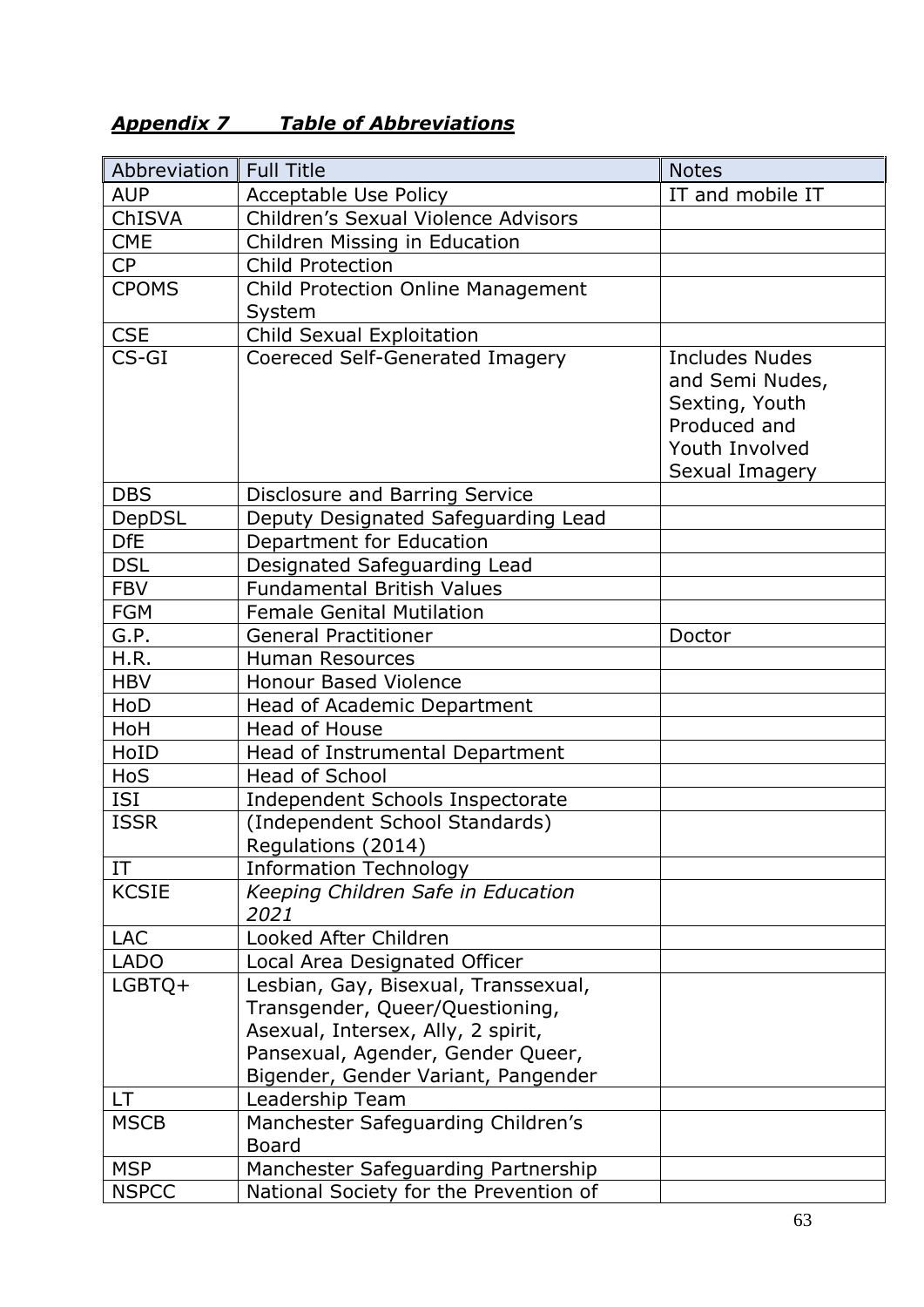|               | Cruelty to Children                      |  |
|---------------|------------------------------------------|--|
| <b>PSHE</b>   | Personal, Social and Health Education    |  |
|               | (Relationships and Sexual Health         |  |
|               | Education)                               |  |
| <b>SEND</b>   | Special Educational Needs and Disability |  |
| <b>SIMS</b>   | <b>School Information Management</b>     |  |
|               | System                                   |  |
| <b>TRA</b>    | <b>Teacher Regulation Agency</b>         |  |
| <b>UKCCIS</b> | United Kingdom Council for Child         |  |
|               | <b>Internet Safety</b>                   |  |
| <b>WT</b>     | Working Together to Safeguard Children   |  |
|               | 2020                                     |  |
|               |                                          |  |
|               |                                          |  |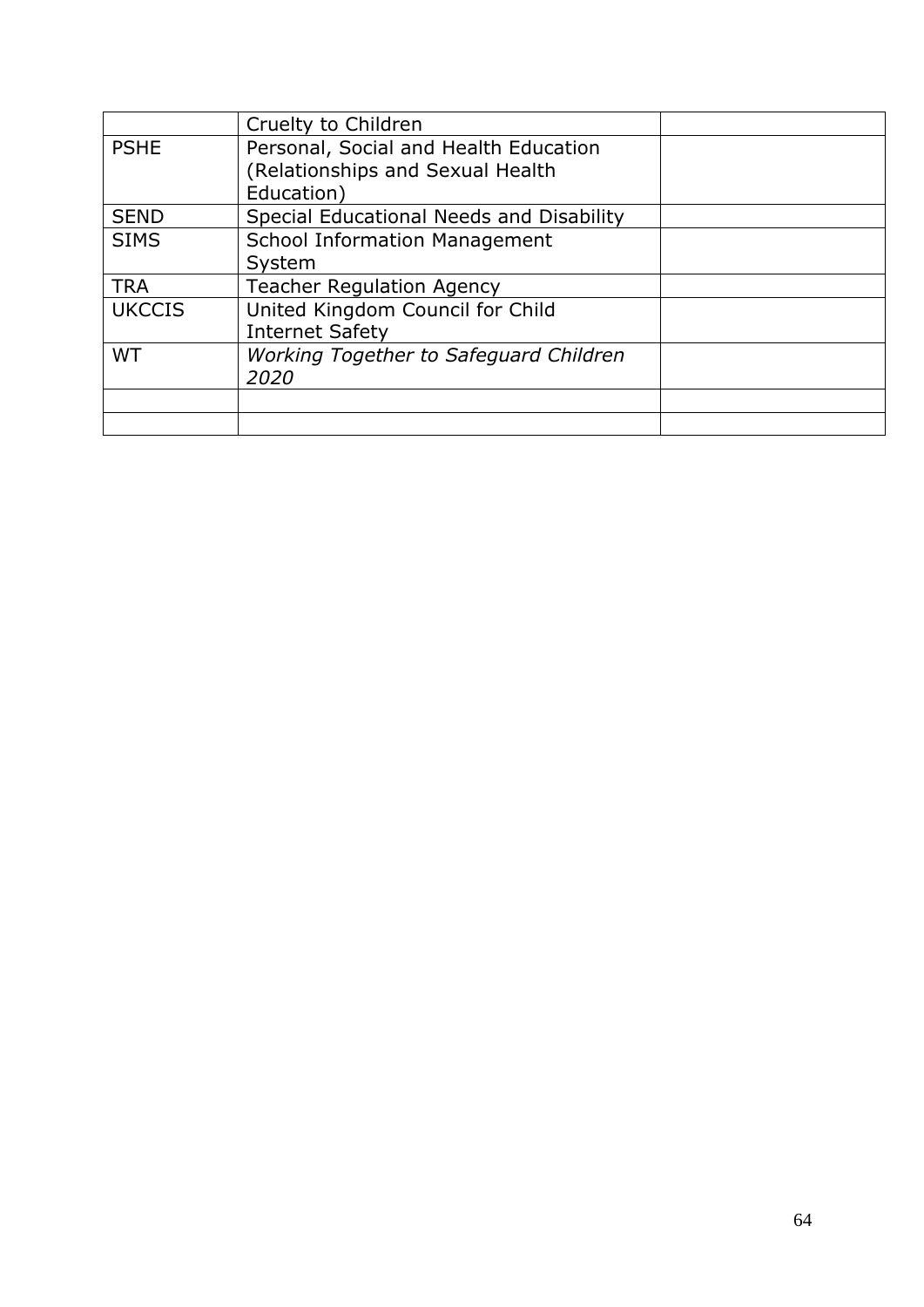### *Appendix 8 Covid 19 pandemic additional safeguarding arrangements, temporary addendum*

- 1.1 We ensure staff can access advice from a trained DSL during periods of closure or remote working and have two deputy DSLs if she were unavailable for any reason such as illness.
- 2.1 Our safeguarding arrangements cover the safety of students while using online learning through: both student and satff AUPs; e-safety policy; Remote Learning Procedure; additional information on the website; student and parent guidance. Staff also have access to a special Covid 19 folder on Sharepoint with latest guidance and communications to staff, students and parents.
- 3.1 The DSL is able to access up to date advice from MSP online and can contact social workers by phone. Most agencies have a manned phone or duty person shared on a rota basis.
- 4.1 We maintain contact with students who are unable to return to school through the Assistant Principal (Academic, and Pastoral) who also oversees two teachers with specific hours in English and Maths to 'see' the students each week as well as normal class teachers who send and receive work. Heads of School coordinate attendance.
- 5.1 The DSL and her deputies have been fully supported throughout the lock down e.g. Manchester held weekly Zoom drop-ins for DSLs. The DSLs are able to access training throughout the autumn term which means that they can update their training before the allotted 2 years.
- 6.1 Staff and students use School email and Teams accounts for communicating. Teams should not be used as an alternative to social media, it is provided for work-based communications. House staff use School mobile phones also. The School does not provide devices but we maintain robust data protection and safeguarding through the use of Remote Desktop, Sharepoint, Office 365, and OneDrive.

## *Appendix 9 Covid 19 Procedures and Plans*

*This appendix provides an overview of the many and various procedures and plans which have been in place during periods when the school was in full lockdown or operating a Hub School on site between 13th March 2020 and 7th March 2021*

Ongoing Provision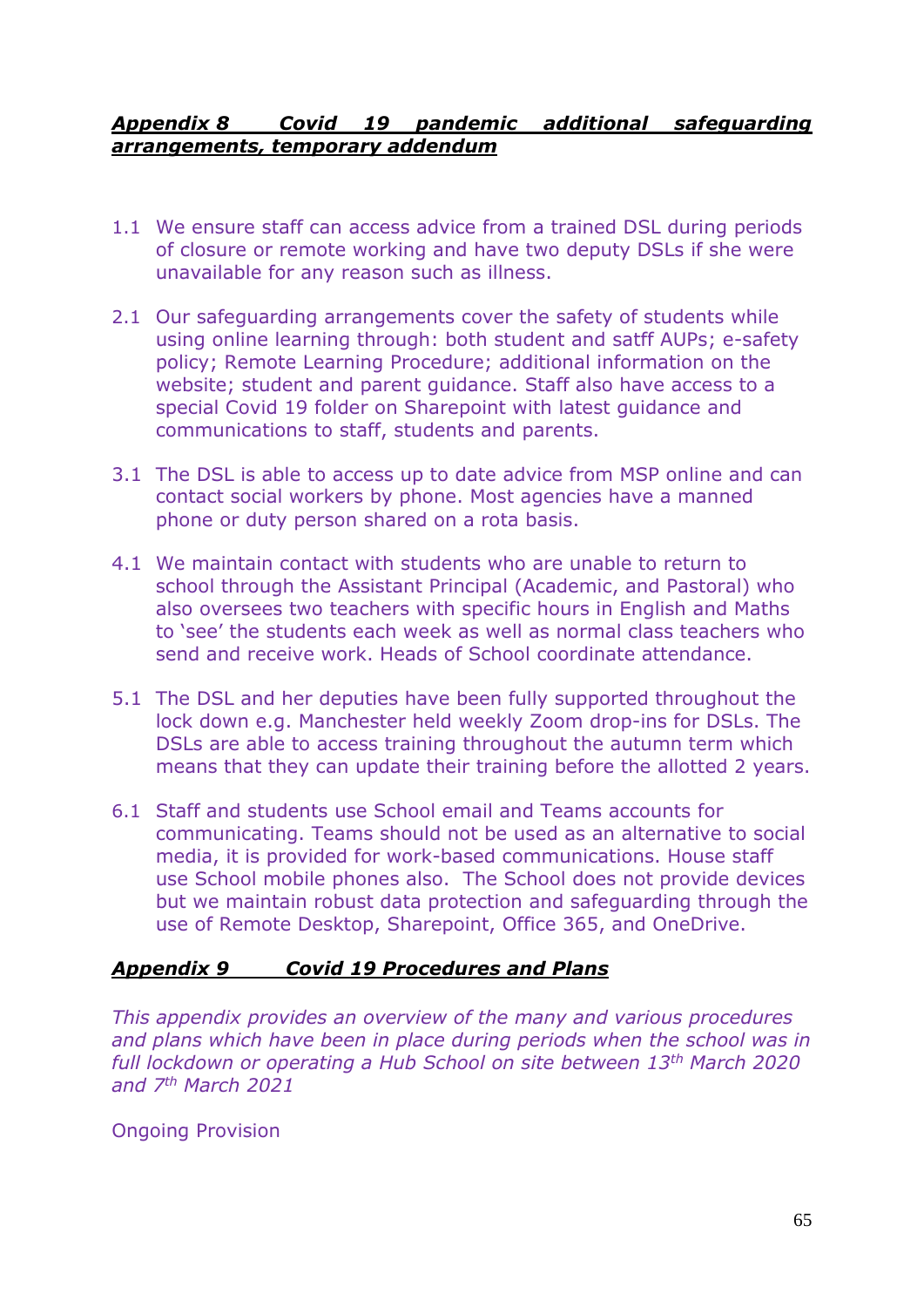For the duration of the Covid-19 epidemic our current Safeguarding and Child Protection policy and procedure remains relevant with the additions/amendments/reminders included below:

#### **Reporting routes**

*Online routes*

Our current Designated Safeguarding Lead (DSL): Barbara Owen [barbaraowen@chethams.com](mailto:barbaraowen@chethams.com) 

Deputy DSLs:

Nicola Smith [nicolasmith@chethams.com](mailto:nicolasmith@chethams.com) 

and [ianmayer@chethams.com](mailto:ianmayer@chethams.com)

All three are available by email.

We continue to use the normal reporting routes. For **staff** this is by Concern Form (Appendix 3 to the existing policy) or for a smaller number of staff by using CPOMS (these staff already know they have access for reporting routes i.e. if staff are not aware of this route they have not been given access).

Another possibility is via the 'Be Safe' button on the **Staff or Student** log in page. All students and staff can use this route or could simply email direct to one of the DSLs.

The Designated Officer (formerly Local Authority Designated Officer, LADO) can be contacted as described in the policy using the form in Appendix 6. The specific role of the LADO is to address concerns raised about professionals working with young people.

*Offline routes*: Call Security on the school landline number 0161-834- 9644 and ask for a message to be sent to one of the DSLs, leave a telephone number and one of them will return your call. The Security guards are in place 24 hours per day and 7 days per week. The Leadership Group is also contactable via Security.

Anyone wishing to report a safeguarding concern but is unable or uncomfortable about using normal school routes, can call the 'Front Door' of Manchester Safeguarding Partnership on 0161-234-5001.

Our **Looked After Children** are being cared for in the same way they would be if they were on holiday from school but they are receiving additional support from House Staff.

#### **External Updates**

The school is receiving regular updates from the following: The Boarding Schools Association Public Health England Independent Schools Council Manchester City Council – education and safeguarding.

#### **Meetings and management**

Various regular meetings of key staff continue e.g. Leadership Group, COVID Strategy Meeting, Pastoral Team, Heads of Department, Music Management etc. These happen mostly via TEAMS.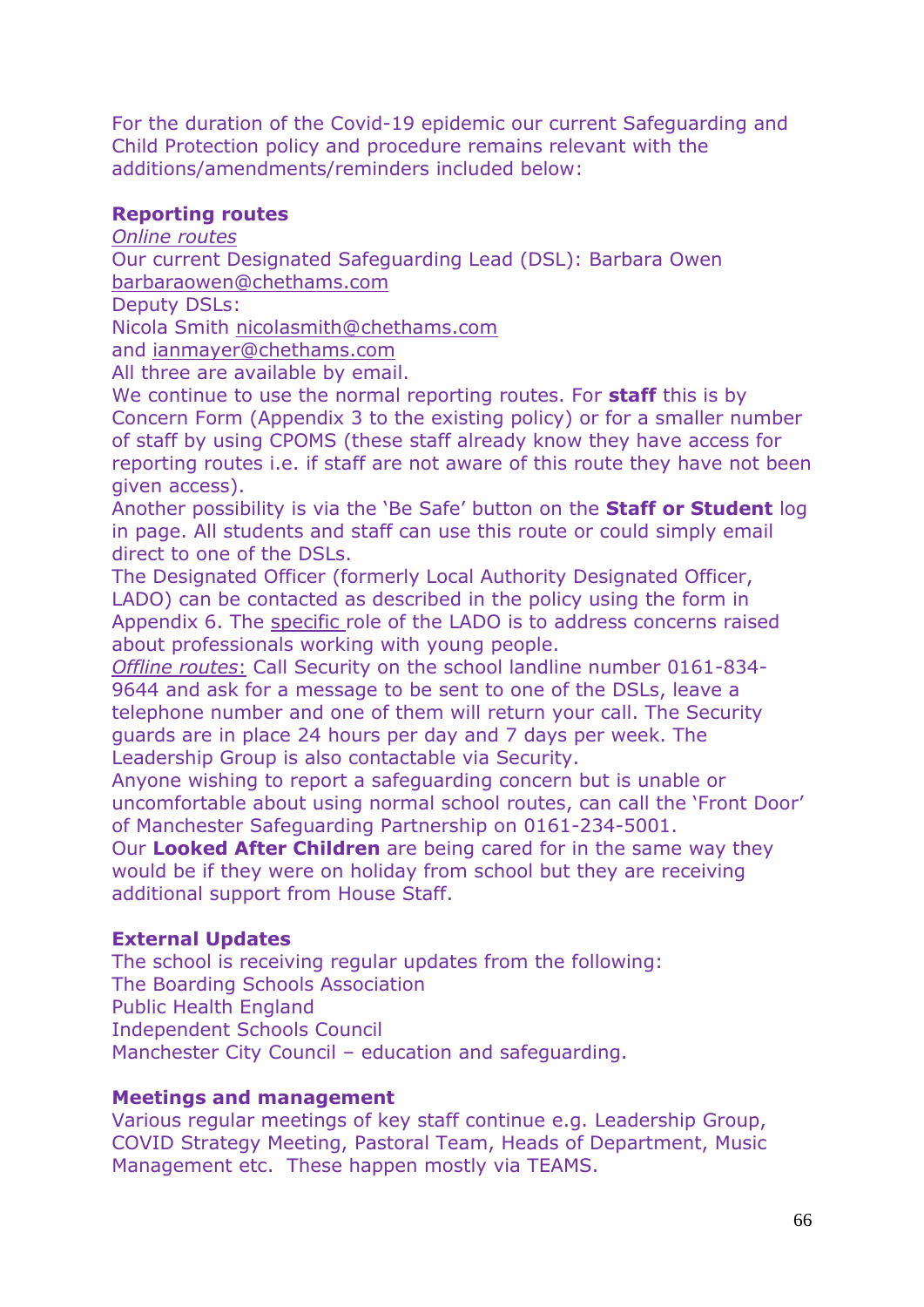TEAMS is an online platform which is accessible only to those with a Chetham's email address. It is the prescribed platform for remote learning. Activity is logged and therefore there is a level of accountability.

#### **IT management**

Provision for IT and checking that the system remains operational continues to be in place. The Network Manager's role can be supported by two other members of staff. These staff are geographically separate which should mean that we have ongoing cover in the event of one of them being unable to work. Most key staff have mobile numbers for colleagues so in the event of the network going down key staff would still be able to communicate with one another.

#### **School Updates**

Nicola Smith, Vice Principal is circulating regular editions of Chets Chat. This includes ongoing guidance e.g. safety online, behaviour online, wellbeing, organisational ideas, relaxation and staying physically fit.

### **Our online School**

The Boarding Staff are ensuring that all students (including 'day' students) are accounted for with a virtual register on a weekly basis. Our electronic timetable StREAM continues to run and is scheduling academic lessons including group TEAMS sessions, 1:1 TEAMS tuition, related emails with work allocation, and instrumental sessions including: 1:1 tuition, ensembles, streamed concerts etc. Academic and instrumental staff are checking attendance or interaction (e.g. completing work and returning by email/TEAMS) of their students. See the three guidance sheets: each amended to address a particular group - staff, parents and students. In addition, the Dep DSL (Music) has shared information with each instrumental tutor relating more specifically to instrumental tuition and how this can be delivered safely online.

#### **Support**

As ever, various helplines are highlighted to students in their handbooks e.g. Childline, Papyrus, Samaritans etc.

Staff have been alerted to designated staff support helplines.

We have a system in place for reporting illness and particularly Covid-19 symptoms (see form).

#### **Recruitment and staffing**

We will continue to ensure all checks are completed before anyone can start working at Chetham's in line with the requirements for safer recruitment. Some admin staff are intermittently on site to open mail. All new starters are being sent recruitment packs in the usual way. DBS forms are being completed and sent off for checking. References are always undertaken and any interviews which have taken place during this period have been done by online video and included the Safer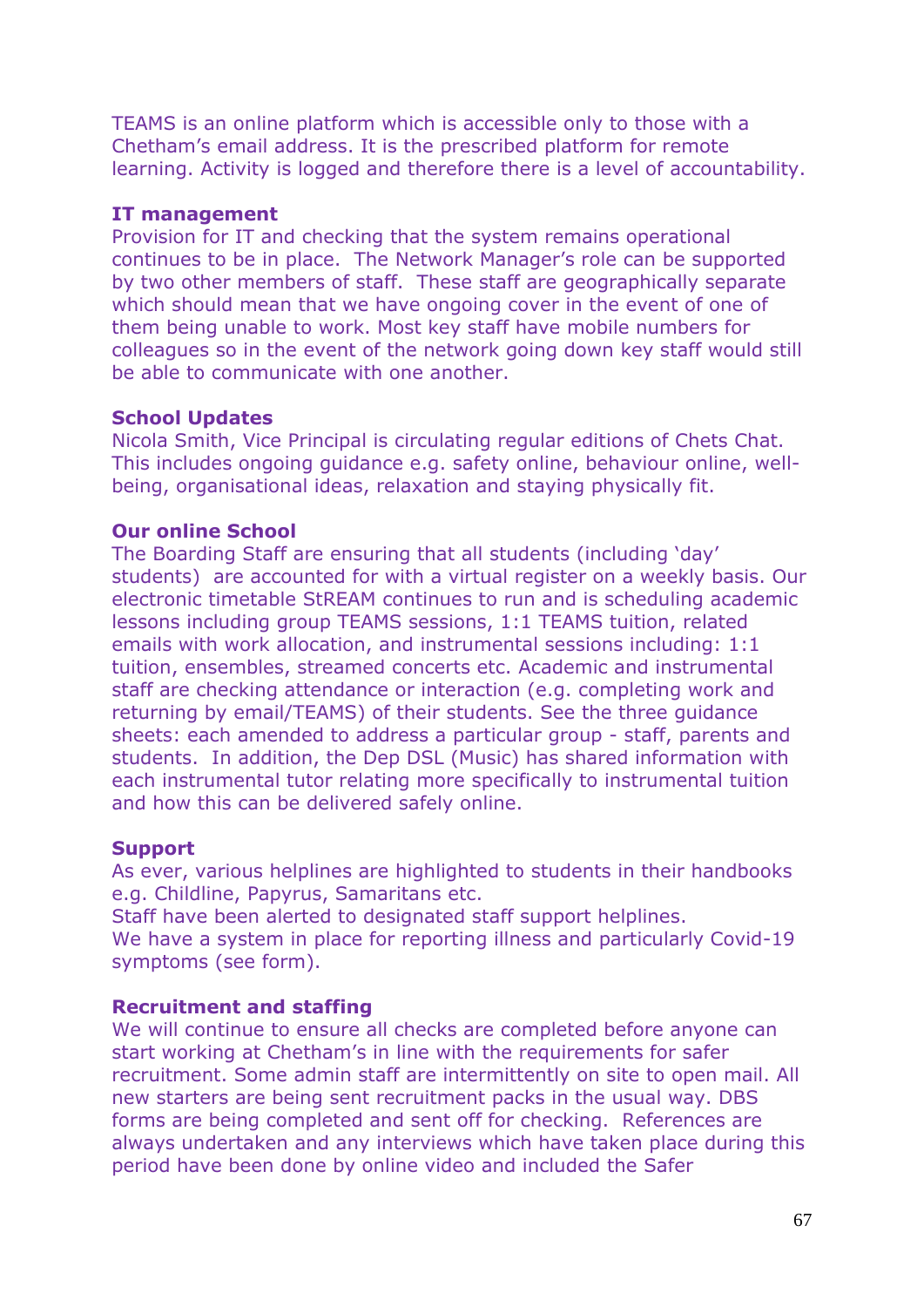Recruitment aspects. We have deferred any recruitment which has not been deemed necessary until we are back in the school buildings.

#### **Preparation for coping with bereavement**

Members of the Pastoral Team along with school counsellors can be available to support students and staff in the event of bereavements. House staff are most likely to find out any concerns relating to students and their families. Members of the Leadership Group are most likely to be aware of bereavements amongst staff.

Barbara Owen & Nicola Smith

(To be authorised by the school governing body)

### *Appendix 10 References*

Nudes and Semi-nudes:

[https://www.gov.uk/government/publications/sharing-nudes-and-semi](https://www.gov.uk/government/publications/sharing-nudes-and-semi-nudes-advice-for-education-settings-working-with-children-and-young-people/sharing-nudes-and-semi-nudes-advice-for-education-settings-working-with-children-and-young-people)[nudes-advice-for-education-settings-working-with-children-and-young](https://www.gov.uk/government/publications/sharing-nudes-and-semi-nudes-advice-for-education-settings-working-with-children-and-young-people/sharing-nudes-and-semi-nudes-advice-for-education-settings-working-with-children-and-young-people)[people/sharing-nudes-and-semi-nudes-advice-for-education-settings](https://www.gov.uk/government/publications/sharing-nudes-and-semi-nudes-advice-for-education-settings-working-with-children-and-young-people/sharing-nudes-and-semi-nudes-advice-for-education-settings-working-with-children-and-young-people)[working-with-children-and-young-people](https://www.gov.uk/government/publications/sharing-nudes-and-semi-nudes-advice-for-education-settings-working-with-children-and-young-people/sharing-nudes-and-semi-nudes-advice-for-education-settings-working-with-children-and-young-people)

Mental Health and behaviour:

[https://www.gov.uk/government/publications/mental-health-and](https://www.gov.uk/government/publications/mental-health-and-behaviour-in-schools--2)[behaviour-in-schools--2](https://www.gov.uk/government/publications/mental-health-and-behaviour-in-schools--2)

Rise Above: PHE lesson resources [https://campaignresources.phe.gov.uk/schools/topics/mental](https://campaignresources.phe.gov.uk/schools/topics/mental-wellbeing/overview)[wellbeing/overview](https://campaignresources.phe.gov.uk/schools/topics/mental-wellbeing/overview)

Contextual Safeguarding [https://contextualsafeguarding.org.uk](https://contextualsafeguarding.org.uk/)

Report abuse to local council <https://www.gov.uk/report-child-abuse-to-local-council>

Safeguarding duties for charities <https://www.gov.uk/guidance/safeguarding-duties-for-charity-trustees>

RSHE one stop resource [https://www.gov.uk/guidance/teaching-about-relationships-sex-and](https://www.gov.uk/guidance/teaching-about-relationships-sex-and-health)[health](https://www.gov.uk/guidance/teaching-about-relationships-sex-and-health)

Safeguarding and remote working [https://www.gov.uk/guidance/safeguarding-and-remote-education](https://www.gov.uk/guidance/safeguarding-and-remote-education-during-coronavirus-covid-19)[during-coronavirus-covid-19](https://www.gov.uk/guidance/safeguarding-and-remote-education-during-coronavirus-covid-19)

Secure digital services [https://www.nen.gov.uk](https://www.nen.gov.uk/)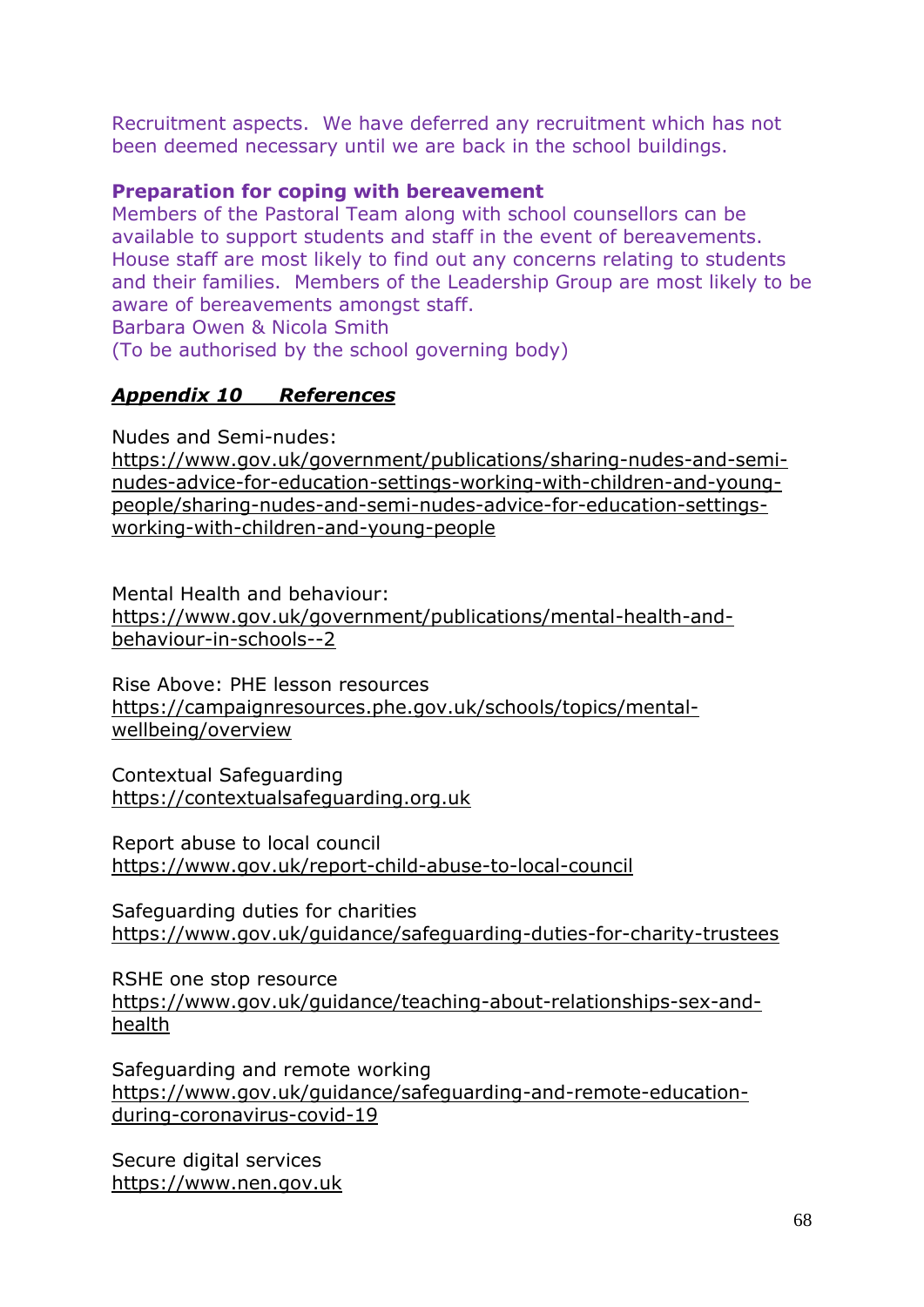360 review of online safety [https://360safe.org.uk](https://360safe.org.uk/)

Online self audit (governors' questions, but useful to stress-test our provision) [https://www.gov.uk/government/publications/online-safety-in-schools](https://www.gov.uk/government/publications/online-safety-in-schools-and-colleges-questions-from-the-governing-board)[and-colleges-questions-from-the-governing-board](https://www.gov.uk/government/publications/online-safety-in-schools-and-colleges-questions-from-the-governing-board)

Promoting Mental Health and Wellbeing [https://www.gov.uk/guidance/mental-health-and-wellbeing-support-in](https://www.gov.uk/guidance/mental-health-and-wellbeing-support-in-schools-and-colleges)[schools-and-colleges](https://www.gov.uk/guidance/mental-health-and-wellbeing-support-in-schools-and-colleges)

Every Interaction Matters webinar: <https://www.minded.org.uk/Component/Details/685525>

Low Level Concerns Policy [https://www.farrer.co.uk/news-and-insights/developing-and](https://www.farrer.co.uk/news-and-insights/developing-and-implementing-a-low-level-concerns-policy-a-guide-for-organisations-which-work-with-children/)[implementing-a-low-level-concerns-policy-a-guide-for-organisations](https://www.farrer.co.uk/news-and-insights/developing-and-implementing-a-low-level-concerns-policy-a-guide-for-organisations-which-work-with-children/)[which-work-with-children/](https://www.farrer.co.uk/news-and-insights/developing-and-implementing-a-low-level-concerns-policy-a-guide-for-organisations-which-work-with-children/)

Peer-on-Peer Sexual violence and Harassment [https://www.gov.uk/government/publications/sexual-violence-and](https://www.gov.uk/government/publications/sexual-violence-and-sexual-harassment-between-children-in-schools-and-colleges)[sexual-harassment-between-children-in-schools-and-colleges](https://www.gov.uk/government/publications/sexual-violence-and-sexual-harassment-between-children-in-schools-and-colleges)

NSPCC sexual harassment resources [https://learning.nspcc.org.uk/child-abuse-and-neglect/harmful-sexual](https://learning.nspcc.org.uk/child-abuse-and-neglect/harmful-sexual-behaviour)[behaviour](https://learning.nspcc.org.uk/child-abuse-and-neglect/harmful-sexual-behaviour)

Lucy Faithfull HSB toolkit

[https://www.stopitnow.org.uk/concerned-about-a-child-or-young](https://www.stopitnow.org.uk/concerned-about-a-child-or-young-persons-sexual-behaviour/preventing-harmful-sexual-behaviour/?utm_campaign=1540968_HSB%20Toolkit%20email_SOCIAL%20MEDIA&utm_medium=email&utm_source=Lucy%20Faithfull%20Foundation&dm_i=48W7,X10O,38NO7C,43A9L,1)[persons-sexual-behaviour/preventing-harmful-sexual](https://www.stopitnow.org.uk/concerned-about-a-child-or-young-persons-sexual-behaviour/preventing-harmful-sexual-behaviour/?utm_campaign=1540968_HSB%20Toolkit%20email_SOCIAL%20MEDIA&utm_medium=email&utm_source=Lucy%20Faithfull%20Foundation&dm_i=48W7,X10O,38NO7C,43A9L,1)[behaviour/?utm\\_campaign=1540968\\_HSB%20Toolkit%20email\\_SOCIAL](https://www.stopitnow.org.uk/concerned-about-a-child-or-young-persons-sexual-behaviour/preventing-harmful-sexual-behaviour/?utm_campaign=1540968_HSB%20Toolkit%20email_SOCIAL%20MEDIA&utm_medium=email&utm_source=Lucy%20Faithfull%20Foundation&dm_i=48W7,X10O,38NO7C,43A9L,1) [%20MEDIA&utm\\_medium=email&utm\\_source=Lucy%20Faithfull%20Foun](https://www.stopitnow.org.uk/concerned-about-a-child-or-young-persons-sexual-behaviour/preventing-harmful-sexual-behaviour/?utm_campaign=1540968_HSB%20Toolkit%20email_SOCIAL%20MEDIA&utm_medium=email&utm_source=Lucy%20Faithfull%20Foundation&dm_i=48W7,X10O,38NO7C,43A9L,1) [dation&dm\\_i=48W7,X10O,38NO7C,43A9L,1](https://www.stopitnow.org.uk/concerned-about-a-child-or-young-persons-sexual-behaviour/preventing-harmful-sexual-behaviour/?utm_campaign=1540968_HSB%20Toolkit%20email_SOCIAL%20MEDIA&utm_medium=email&utm_source=Lucy%20Faithfull%20Foundation&dm_i=48W7,X10O,38NO7C,43A9L,1)

NSPCC Harmful Sexual behaviours framework (2019) [https://learning.nspcc.org.uk/research-resources/2019/harmful-sexual](https://learning.nspcc.org.uk/research-resources/2019/harmful-sexual-behaviour-framework)[behaviour-framework](https://learning.nspcc.org.uk/research-resources/2019/harmful-sexual-behaviour-framework)

Young Witnesses: [https://www.gov.uk/government/publications/young-witness-booklet-for-](https://www.gov.uk/government/publications/young-witness-booklet-for-5-to-11-year-olds)[5-to-11-year-olds](https://www.gov.uk/government/publications/young-witness-booklet-for-5-to-11-year-olds) [https://www.gov.uk/government/publications/young-witness-booklet-for-](https://www.gov.uk/government/publications/young-witness-booklet-for-12-to-17-year-olds)[12-to-17-year-olds](https://www.gov.uk/government/publications/young-witness-booklet-for-12-to-17-year-olds)

Abduction: [http://www.actionagainstabduction.org](http://www.actionagainstabduction.org/)